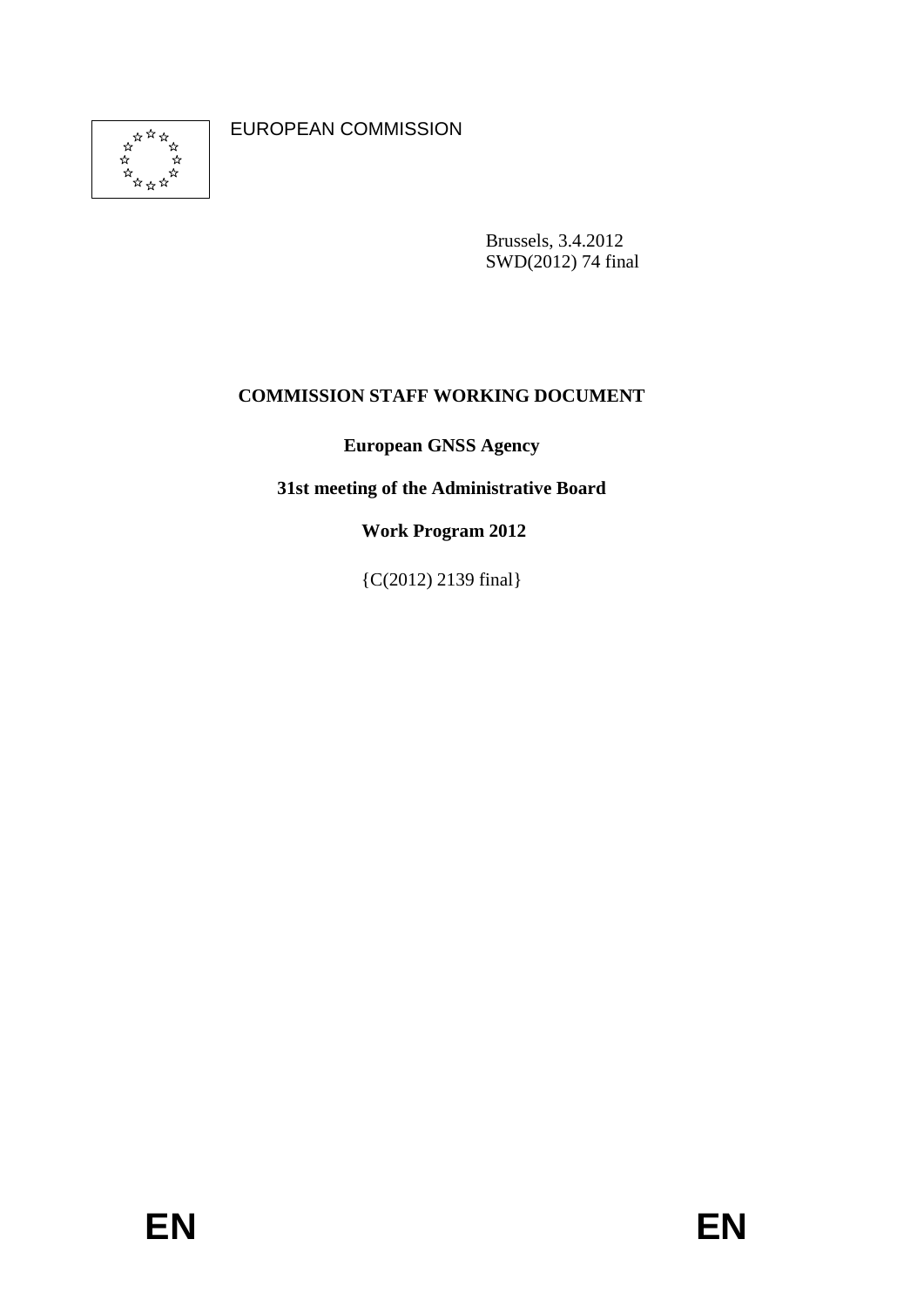GSA-AB-11-03-29-02 rev. 1

# European GNSS Agency

31st meeting of the Administrative Board

Brussels, 15 November 2011

# **Work Programme for 2012<sup>1</sup>**



<sup>&</sup>lt;sup>1</sup> Adopted by the Administrative Board on 15 November 2011 (subject to positive opinion from the European Commission)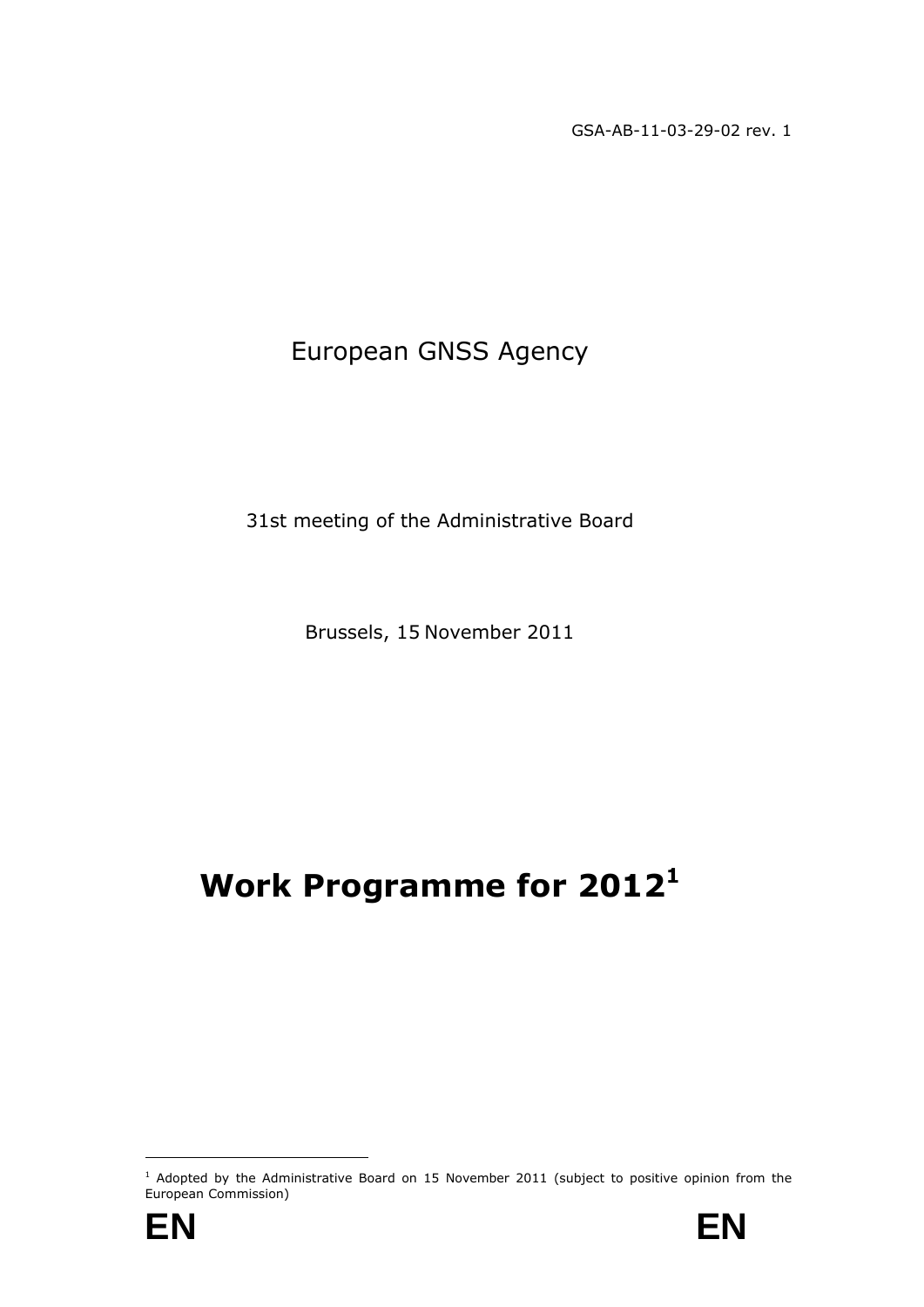# **TABLE OF CONTENTS**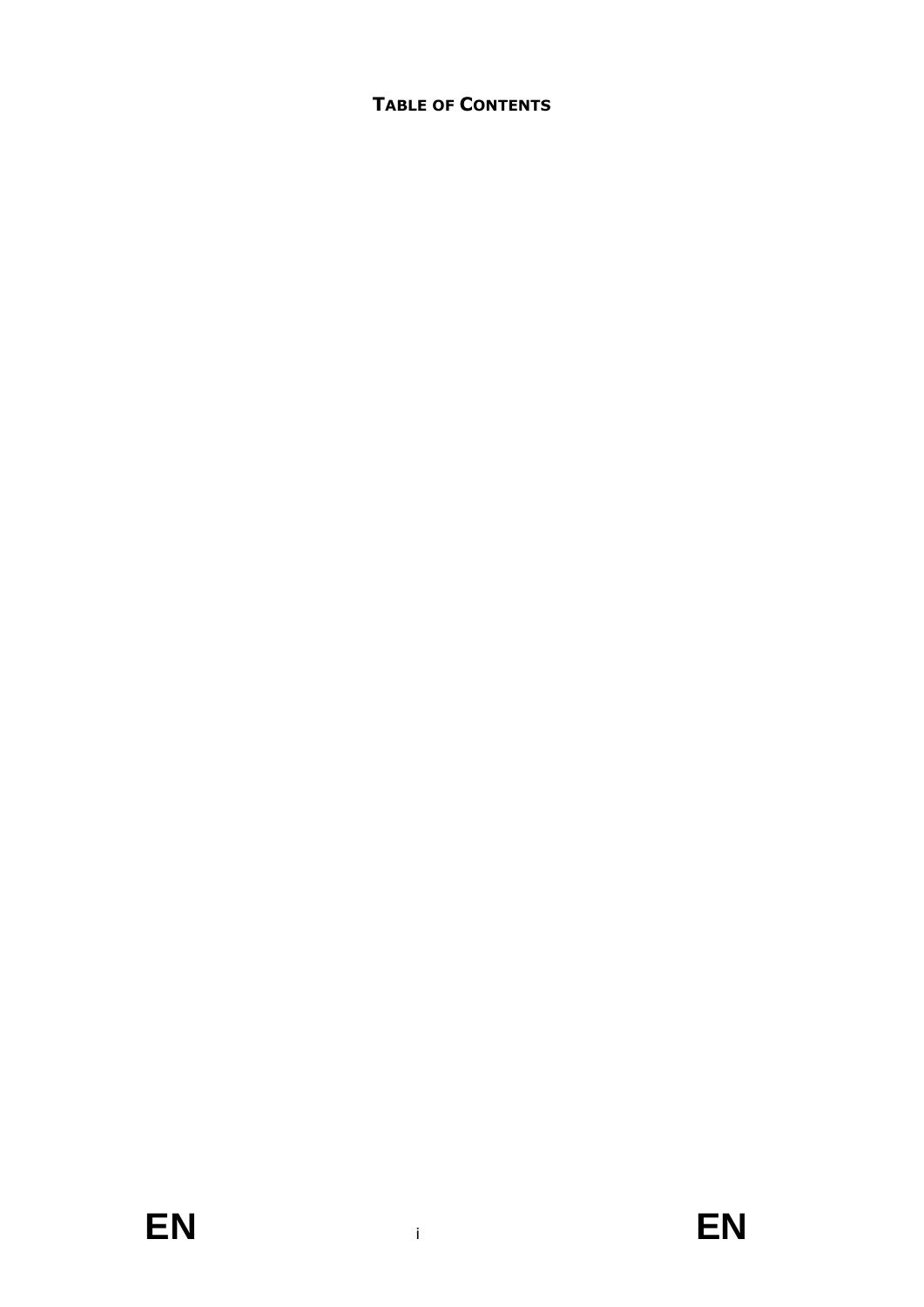| 1                       |     |       |  |                                                                                                   |  |  |  |  |
|-------------------------|-----|-------|--|---------------------------------------------------------------------------------------------------|--|--|--|--|
| $\overline{\mathbf{2}}$ |     |       |  |                                                                                                   |  |  |  |  |
| 3                       |     |       |  |                                                                                                   |  |  |  |  |
| 4                       |     |       |  |                                                                                                   |  |  |  |  |
| 5                       |     |       |  |                                                                                                   |  |  |  |  |
|                         |     |       |  |                                                                                                   |  |  |  |  |
| 6                       |     |       |  |                                                                                                   |  |  |  |  |
| 7                       |     |       |  |                                                                                                   |  |  |  |  |
|                         | 7.1 |       |  |                                                                                                   |  |  |  |  |
|                         |     | 7.1.1 |  |                                                                                                   |  |  |  |  |
|                         |     | 7.1.2 |  |                                                                                                   |  |  |  |  |
|                         |     | 7.1.3 |  |                                                                                                   |  |  |  |  |
|                         |     | 7.1.4 |  | EC-GSA Working Arrangement on GNSS Security Board and associated Working<br>Groups 25             |  |  |  |  |
|                         |     | 7.1.5 |  | EC-GSA Working Arrangement on European GNSS Technology Control Regime 25                          |  |  |  |  |
|                         |     | 7.1.6 |  |                                                                                                   |  |  |  |  |
|                         | 7.2 |       |  |                                                                                                   |  |  |  |  |
|                         |     | 7.2.1 |  |                                                                                                   |  |  |  |  |
|                         |     | 7.2.2 |  |                                                                                                   |  |  |  |  |
|                         | 7.3 |       |  |                                                                                                   |  |  |  |  |
|                         |     | 7.3.1 |  |                                                                                                   |  |  |  |  |
|                         |     | 7.3.2 |  |                                                                                                   |  |  |  |  |
|                         |     | 7.3.3 |  | Application Projects with MATIMOP - Isreali Industry Centre for R&D  33                           |  |  |  |  |
|                         |     | 7.4   |  |                                                                                                   |  |  |  |  |
|                         |     | 7.4.1 |  |                                                                                                   |  |  |  |  |
|                         |     | 7.4.2 |  |                                                                                                   |  |  |  |  |
|                         | 7.5 |       |  |                                                                                                   |  |  |  |  |
|                         | 7.6 |       |  | RELOCATION OF GSA HEADQUARTERS TO PRAGUE AND OF GSMC OPS TO SAINT-GERMAIN-EN-LAYE<br>AND SWANWICK |  |  |  |  |
|                         | 7.7 |       |  |                                                                                                   |  |  |  |  |
| 8                       |     |       |  | GSA FINANCING DECISION AND LIST OF PLANNED ACTIONS 40                                             |  |  |  |  |
|                         | 8.1 |       |  | BUDGET RELATING TO ACTIVITIES OF THE SECURITY ACCREDITATION BOARD  41                             |  |  |  |  |
| 9                       |     |       |  |                                                                                                   |  |  |  |  |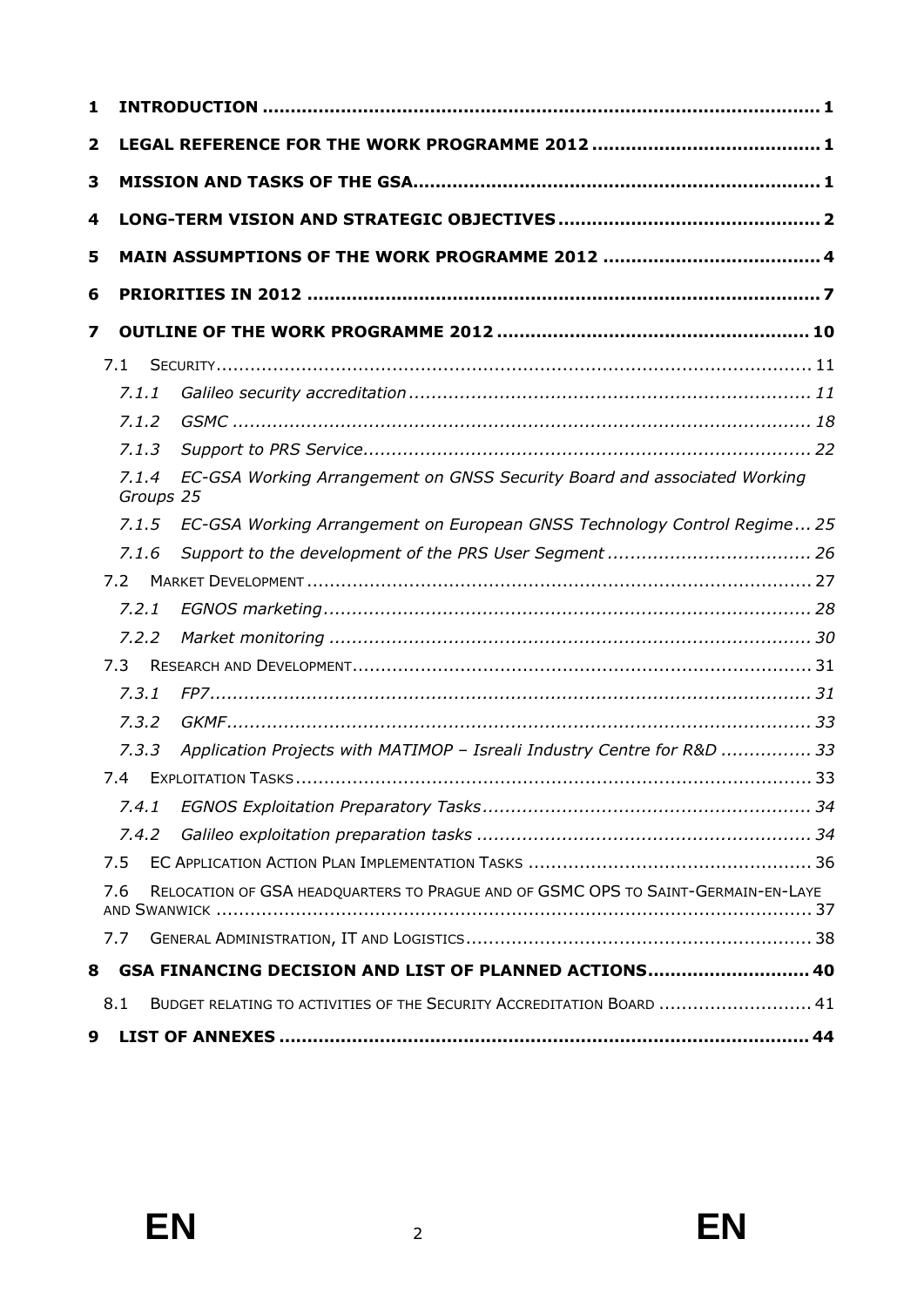# **DEFINITIONS**

| (GNSS) APPAP                     | Application Action Plan                                                                                                                                                                                                                                                                                                                                                                                  |
|----------------------------------|----------------------------------------------------------------------------------------------------------------------------------------------------------------------------------------------------------------------------------------------------------------------------------------------------------------------------------------------------------------------------------------------------------|
| <b>CDA</b>                       | Crypto Distribution Authority                                                                                                                                                                                                                                                                                                                                                                            |
| <b>CDR</b>                       | <b>Critical Design Review</b>                                                                                                                                                                                                                                                                                                                                                                            |
| Commission                       | European Commission                                                                                                                                                                                                                                                                                                                                                                                      |
| <b>CONOPS</b>                    | Concept of Operations                                                                                                                                                                                                                                                                                                                                                                                    |
| <b>DCN</b>                       | Document Change Notice                                                                                                                                                                                                                                                                                                                                                                                   |
| <b>DMS</b>                       | Document Management System                                                                                                                                                                                                                                                                                                                                                                               |
| <b>DOORS</b>                     | Dynamical Object-Oriented Requirements Systems                                                                                                                                                                                                                                                                                                                                                           |
| EC                               | <b>European Commission</b>                                                                                                                                                                                                                                                                                                                                                                               |
| <b>EDAS</b>                      | <b>EGNOS Data Access System</b>                                                                                                                                                                                                                                                                                                                                                                          |
| <b>EGNOS</b>                     | European Geostationary Navigation Overlay Service                                                                                                                                                                                                                                                                                                                                                        |
| <b>ESA</b>                       | European Space Agency                                                                                                                                                                                                                                                                                                                                                                                    |
| <b>EUROCONTROL</b>               | European Organisation for the Safety of Air Navigation                                                                                                                                                                                                                                                                                                                                                   |
| <b>FKC</b>                       | Flight Key Cell                                                                                                                                                                                                                                                                                                                                                                                          |
| <b>FOC</b>                       | <b>Full Operational Capability</b>                                                                                                                                                                                                                                                                                                                                                                       |
| FP7                              | Seventh Framework Programme for Research and Development<br>of the European Union                                                                                                                                                                                                                                                                                                                        |
| <b>GCC</b>                       | <b>Galileo Control Centre</b>                                                                                                                                                                                                                                                                                                                                                                            |
| GCS                              | <b>Ground Control Segment</b>                                                                                                                                                                                                                                                                                                                                                                            |
| <b>GKMF</b>                      | <b>GNSS Knowledge Management Facility</b>                                                                                                                                                                                                                                                                                                                                                                |
| <b>GMS</b>                       | <b>Ground Mission Segment</b>                                                                                                                                                                                                                                                                                                                                                                            |
| <b>GNSS</b>                      | Global Navigation Satellite System                                                                                                                                                                                                                                                                                                                                                                       |
| <b>GNSS Agency</b><br>Regulation | Regulation (EU) No 912/2010 of the European Parliament and of<br>the Council of 22 September 2010 setting up the European<br>GNSS Agency, repealing Council Regulation (EC) No 1321/2004<br>on the establishment of structures for the management of the<br>European satellite radio-navigation programmes and amending<br>Regulation (EC) No. 683/2008 of the European Parliament and of<br>the Council |
| <b>GNSS Regulation</b>           | Regulation (EC) No. 683/2008 of the European Parliament and of<br>the Council of 9 July 2008 on the further implementation of the<br>European satellite navigation programmes (EGNOS and Galileo)                                                                                                                                                                                                        |
| <b>GSA</b>                       | European GNSS Agency                                                                                                                                                                                                                                                                                                                                                                                     |
| <b>GSA Regulation</b>            | Council Regulation (EC) No. 1321/2004 of 12 July 2004 on the<br>establishment of structures for the management of the European<br>satellite radio-navigation programmes, as amended by Council<br>Regulation (EC) No. 1942/2006 of 12 December 2006                                                                                                                                                      |
| <b>GSAC</b>                      | Galileo Security Accreditation Committee                                                                                                                                                                                                                                                                                                                                                                 |
| <b>GSAP</b>                      | Galileo Security Accreditation Panel                                                                                                                                                                                                                                                                                                                                                                     |
| <b>GSB</b>                       | Galileo Security Board                                                                                                                                                                                                                                                                                                                                                                                   |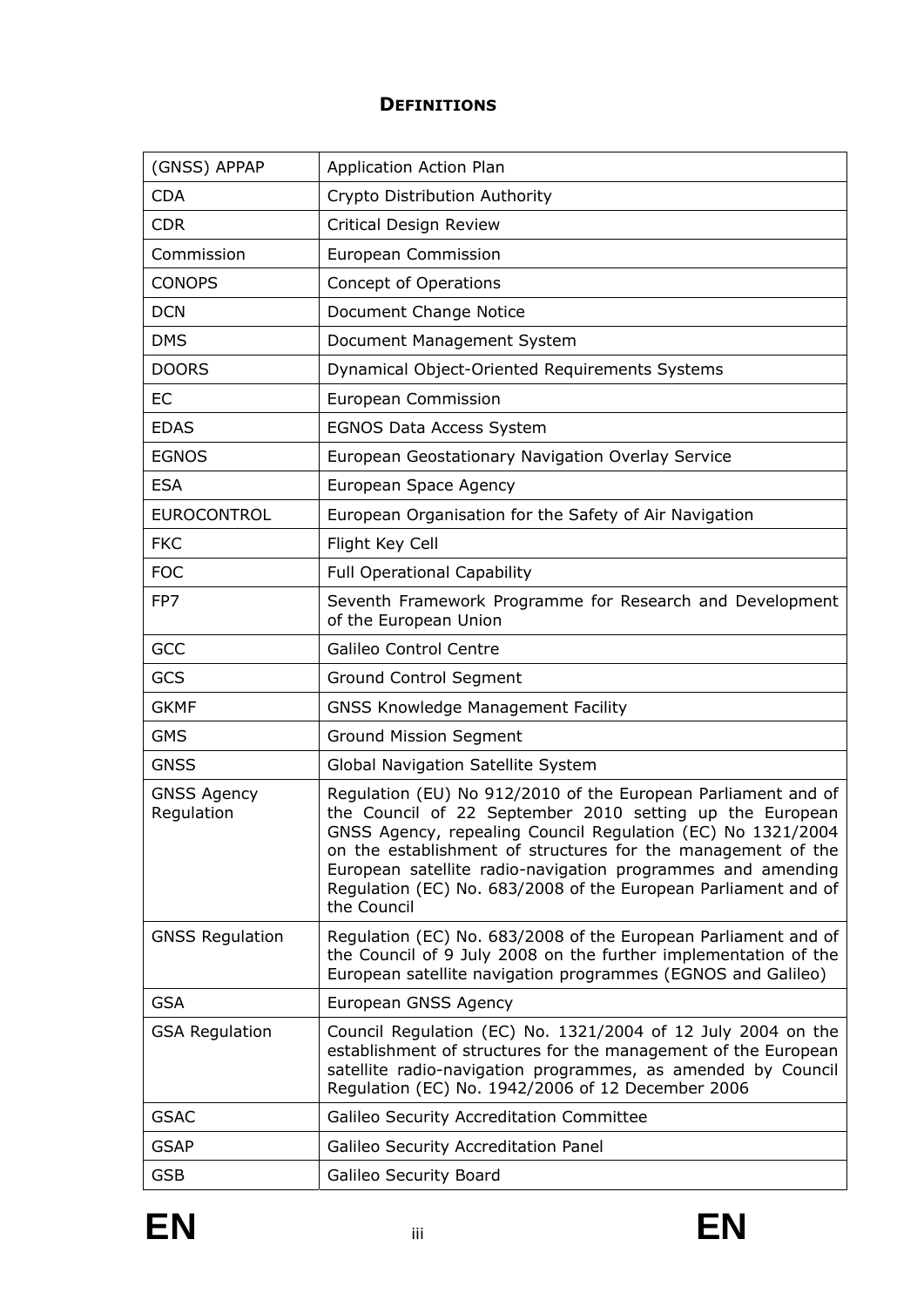| <b>GSC</b>                         | <b>GNSS Security Centre</b>                                                                                                                                                                                                       |  |  |
|------------------------------------|-----------------------------------------------------------------------------------------------------------------------------------------------------------------------------------------------------------------------------------|--|--|
| <b>GSF PDR</b>                     | Galileo Security Facility Preliminary Design Review                                                                                                                                                                               |  |  |
| <b>GSMC</b>                        | Galileo Security Monitoring Centre (part of the GSC dedicated to<br>Galileo)                                                                                                                                                      |  |  |
| <b>KPI</b>                         | Key Performance Indicators                                                                                                                                                                                                        |  |  |
| <b>IATO</b>                        | Initial Approval To Operate                                                                                                                                                                                                       |  |  |
| <b>IOC</b>                         | <b>Initial Operational Capability</b>                                                                                                                                                                                             |  |  |
| IOV                                | In-Orbit Validation                                                                                                                                                                                                               |  |  |
| Joint Action                       | Council Joint Action 2004/552/CFSP of 12 July 2004 on aspects<br>of the operation of the European satellite radio-navigation<br>system affecting the security of the European Union                                               |  |  |
| <b>LBS</b>                         | <b>Locations Based Service</b>                                                                                                                                                                                                    |  |  |
| OS - SIS ICD                       | Open Signal - Signal In Space Interface Control Document                                                                                                                                                                          |  |  |
| <b>POCP</b>                        | Point Of Contact Platform                                                                                                                                                                                                         |  |  |
| <b>PRS</b>                         | <b>Public Regulated Service</b>                                                                                                                                                                                                   |  |  |
| <b>SAB</b>                         | Security Accreditation Board                                                                                                                                                                                                      |  |  |
| Working<br>Security<br>Arrangement | Means the working arrangement on the execution of security<br>related tasks of the European GNSS Programmes between the<br>European Commission and the European<br><b>GNSS</b><br>Agency<br>confirmed by GSA on February 21, 2011 |  |  |
| <b>SAR</b>                         | Search and Rescue                                                                                                                                                                                                                 |  |  |
| <b>SESAR</b>                       | Single European Sky ATM Research                                                                                                                                                                                                  |  |  |
| <b>SME</b>                         | Small and Medium-sized Enterprise                                                                                                                                                                                                 |  |  |
| <b>SOP</b>                         | <b>Standard Operating Procedures</b>                                                                                                                                                                                              |  |  |
| <b>SSRS</b>                        | System specific Security Requirements Statements                                                                                                                                                                                  |  |  |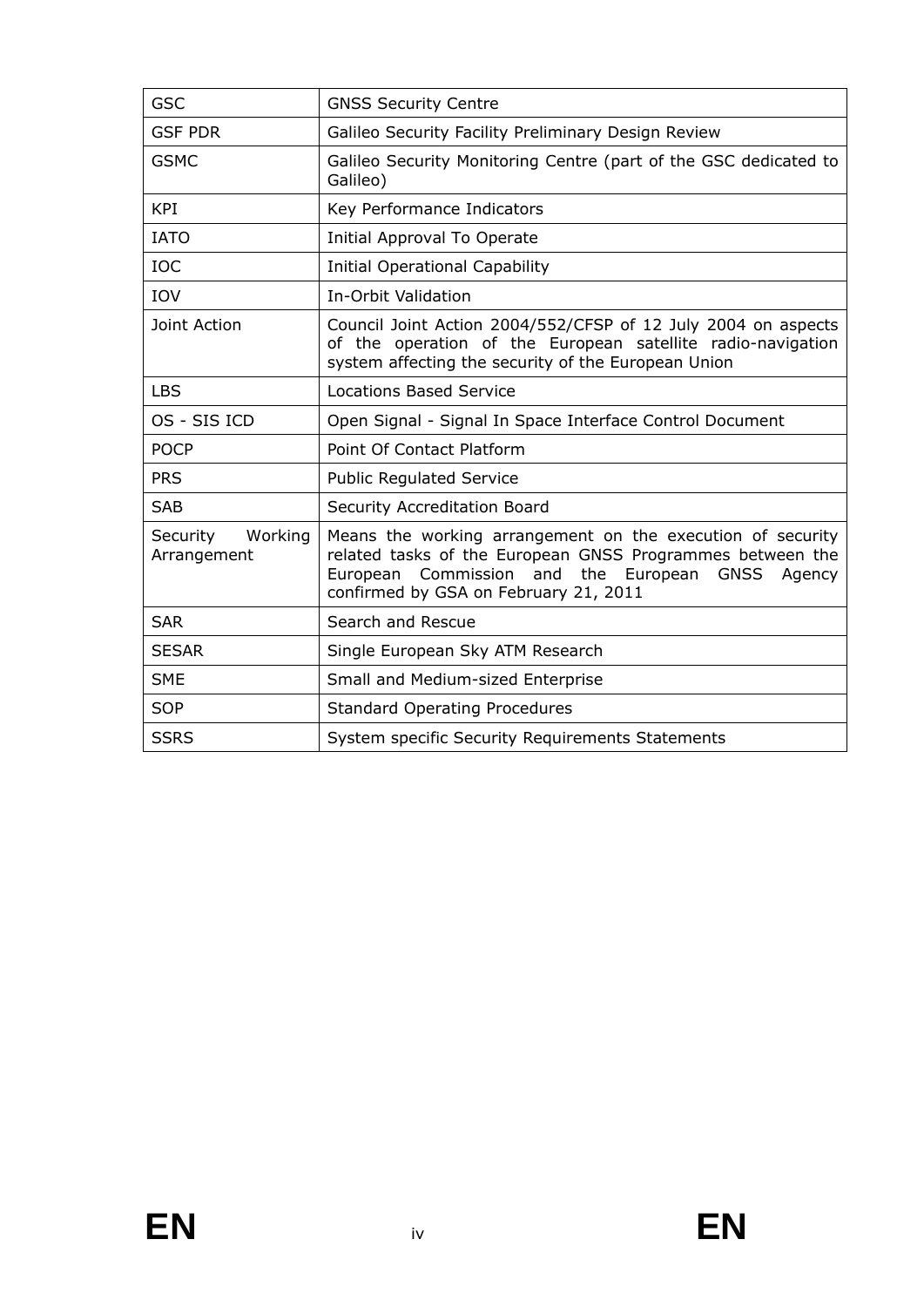# <span id="page-6-0"></span>**1 INTRODUCTION**

The GSA Regulation (Council Regulation (EC) No 1321/2004) established the GSA, whose role has evolved over the last years.

The termination of the Galileo concession on 20 June 2007 and the entry into force of the GNSS Regulation (Regulation (EC) No. 683/2008) on 25 July 2008 have led to a redefinition of the GSA's tasks. The GNSS Regulation restructures the governance of the European GNSS programmes, which is based on a clear division of tasks between the Commission, the GSA and the ESA. It confers on the Commission the responsibility for the management of the European GNSS programmes and establishes that ESA shall act as procurement agent<sup>2</sup>. As regards the GSA, the GNSS Regulation confers on it the tasks of security accreditation, operation of the Galileo Security Centre, contribution to the preparation of the commercialisation of the systems, including the necessary market analysis, and other tasks that may be entrusted to it by the Commission. By virtue of the GNSS Agency Regulation (Regulation (EU) No. 912/2010) adopted on 22 September 2010, which entered into force on 9 November 2010, the European GNSS Supervisory Authority (GSA) became the European GNSS Agency (GSA).

The GNSS Agency Regulation restructures the organisation of the GSA by introducing the Security Accreditation Board as a new body, replacing the GSA Administrative Board in this prior function, and removing the System Safety and Security Committee of the European GNSS Supervisory Authority. The GNSS Agency Regulation also establishes the tasks of the European GNSS Agency with reference to Article 16 of the GNSS Regulation resulting in a substantial concentration of tasks in comparison to Article 2 of former GSA Regulation.

# <span id="page-6-1"></span>**2 LEGAL REFERENCE FOR THE WORK PROGRAMME 2012**

According to Article 6(b) Regulation (EU) No. 912/2010, the Administrative Board shall adopt the Work Programme 2012 of the Agency by 15 November 2011, after receiving the opinion of the Commission.

The Work Programme 2012 reflects the tasks that are entrusted to the GSA in light of the GNSS Agency Regulation. Furthermore, it takes into account (1) the European GNSS Strategic Framework<sup>3</sup> and (2) the guidelines issued by the Commission in accordance with Article 16 GNSS Regulation<sup>4</sup>, including the Working Arrangement for the execution of security related tasks of the European GNSS programmes between the European Commission and the European GNSS Agency<sup>5</sup>. The guidelines are attached to the present document as **Annex 1.**

# <span id="page-6-2"></span>**3 MISSION AND TASKS OF THE GSA**

The overall mission of the GSA is laid down in the GNSS Regulation. Article 2 GNSS Agency Regulation, which defines the tasks conferred to the GSA, refers to Article 16 GNSS Regulation which reads:

<sup>&</sup>lt;sup>5</sup> Agreement in the form of Exchange of Letters on a Working Arrangement for the execution of security related tasks of the European GNSS programmes between the European Commission and the European GNSS Agency, Ref. ENTR/GP2 AN/am Ares (2010)1087450 dated 28 January 2011.



-

<sup>&</sup>lt;sup>2</sup> ESA shall also act as design authority for the European GNSS programmes. See Commission Decision C(2008)8371 of 12 December 2008 adopting the 2008 Work Programme of the European satellite radionavigation programmes (EGNOS and Galileo) and Commission Decision C(2008)8378 of 12 December 2008 adopting the Strategic Framework of the GNSS Programmes.

<sup>3</sup> Approved by the European GNSS Programmes Committee in September 2008.

<sup>4</sup> "Commission guidelines to the European GNSS Supervisory Authority," C(2009)1153 final, 25 February 2009.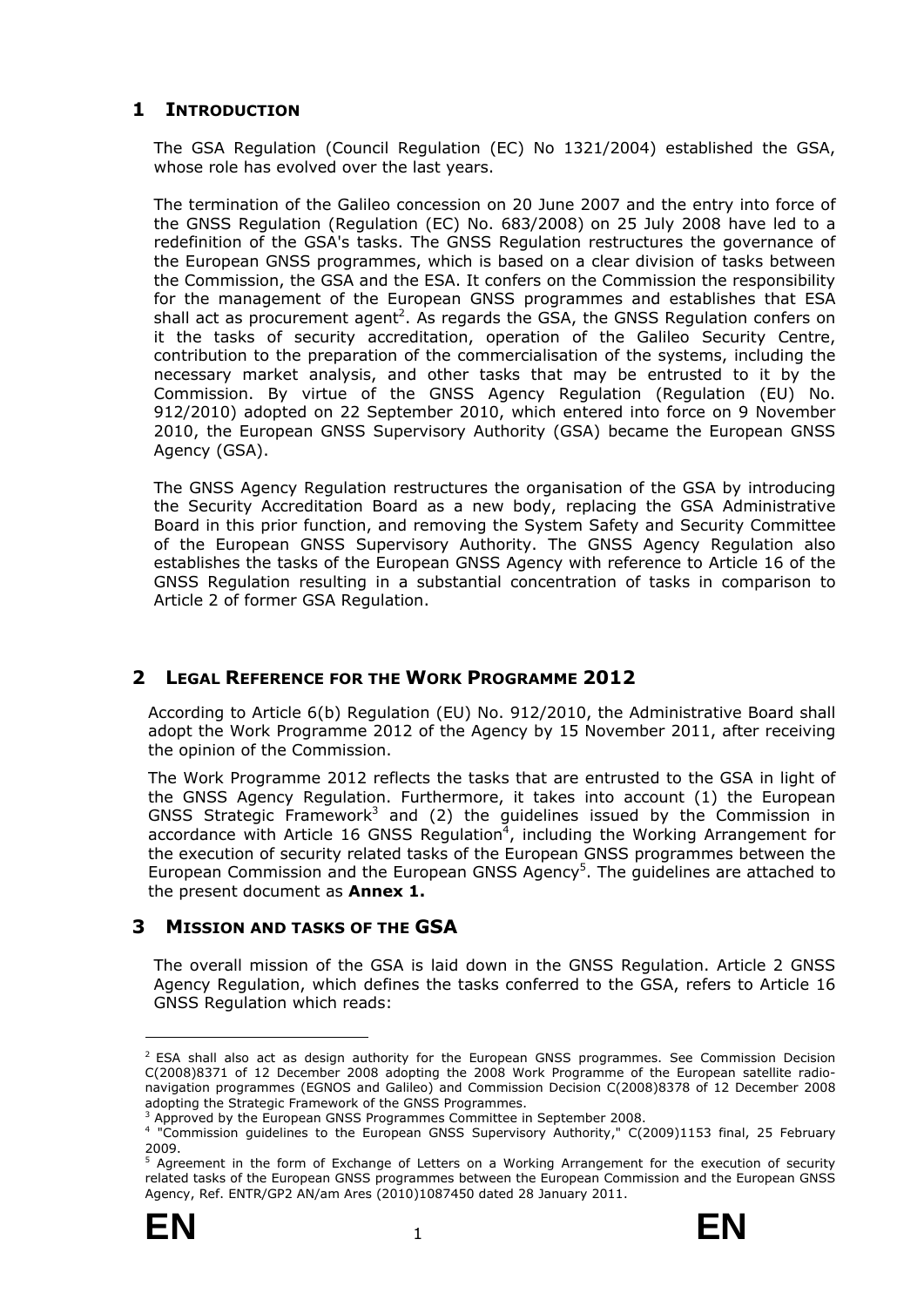"Subject to the provisions of Article 12 [GNSS Regulation] and the respect of the Commission's role as manager of the programmes, the [GSA] shall accomplish the following tasks within the programmes in accordance with guidelines to be issued by the Commission:

- (1) with regard to the security of the programmes, and without prejudice to Articles 13 and 14 [GNSS Regulation], it shall ensure:
	- (a) security accreditation<sup>6</sup>; to that effect it shall initiate and monitor the implementation of security procedures and perform system security audits;
	- (b) the operation of the Galileo security centre, implemented in accordance with decisions taken pursuant to Article 13 [GNSS Regulation] and the instructions provided under Joint Action 2004/552/CFSP;
- (2) it shall contribute to the preparation of the commercialisation of the systems, including the necessary market analysis;
- (3) it shall also accomplish other tasks that may be entrusted to it by the Commission, in accordance with Article 54(2)(b) of the Financial Regulation, addressing specific issues linked to the programmes, such as:
	- (a) promoting applications and services in the satellite navigation market;
	- (b) ensuring that the components of the systems are certified by the appropriate, duly authorised, certification bodies."

A number of other tasks are included in this Work Programme for 2012, such as the exploitation tasks for EGNOS and Galileo. These tasks will be delegated to the Agency through specific delegation agreements from the Commission. The tasks, when mentioned later in the document, are marked as 'Delegated Tasks'.

Other potential areas for delegations are given in recital n°8 of the GNSS Agency Regulation. Such activities could, for example, include: following the development of coordination and consultation procedures on security related matters, carrying out research of benefit to the development and promotion of the programmes and providing support in the development and implementation of the Public Regulated Service (PRS) pilot project.

# <span id="page-7-0"></span>**4 LONG-TERM VISION AND STRATEGIC OBJECTIVES**

The vision and strategy that constitute the background of the Provisional Work Programme 2012 are based on the Commission's European GNSS Strategic Framework, the GSA's experience of the programmes and knowledge of the forwardlooking positions of the Council, European Parliament and Commission.

Vision

- ⎯ GNSSs enable a set of applications that profoundly improve mobility and security of goods across all transportation modes, enhance personal mobility and productivity.
- ⎯ GNSS is more and more configuring itself as a multi-constellation system of which Galileo will be a key constituting element.

<sup>&</sup>lt;sup>6</sup> Article 3 of GNSS Agency Regulation creates the Security Accreditation Board as a body of the Agency.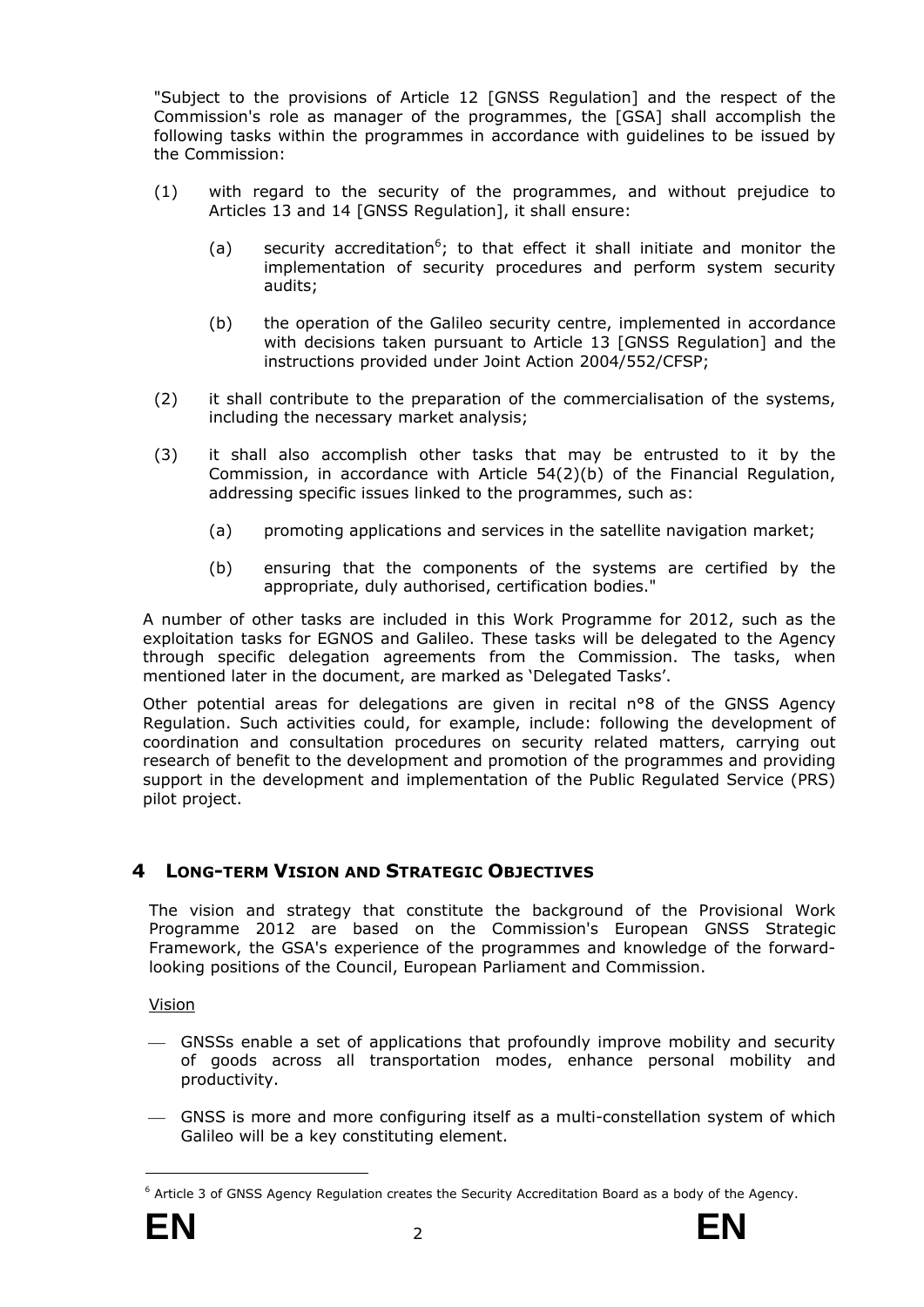- ⎯ Galileo will realise the European objective of autonomy in such a strategic and crucial technology as GNSS. Within European Member States, the effective implementation of government policy and regulations and widespread reliance on satellite navigation services cannot be ensured if users are completely dependent on a single system outside of any European control.
- $-$  As the universal system driven by Europe, Galileo aims at adding value to users vs. current systems on the market, enabling together with EGNOS important public benefits (EUR billion 40-60 cumulative 2010-2027), contributing to the EU return on investment, and ensuring the European industry and European users obtain maximum benefit from these new applications.
- ⎯ Users and stakeholders for localisation, navigation and timing applications are increasingly aware of the strategic importance of Global Navigation Satellite Systems. The services provided by these new systems are already deeply integrated into many of the critical infrastructures which provide the foundations to our modern societies, such as transport of people, goods and energy, telecommunications, trade and banking. The Galileo system is built specifically to meet these needs and corresponding markets as closely as possible, providing appropriate service guarantees and performance.
- ⎯ The GSA will help the EU reap the benefits of EGNOS and Galileo by preparing, promoting the services, launching initiatives to develop new applications and enter the market; in particular, EGNOS encouraging 2009-2011 market entry will demonstrate EU ability to market a new satellite navigation infrastructure.
- ⎯ Building EGNOS and Galileo market penetration requires constant update of market knowledge on users and key players in the value chain, which is only achievable via concrete ongoing interaction in the market place. The GSA will contribute to building and updating market knowledge for the European GNSS programmes.
- ⎯ The public sector across the EU is key in fostering European GNSS adoption since in most market segments it acts as a customer or as a key stakeholder. A targeted action plan will have a multiplier effect on market penetration of EGNOS and Galileo.
- ⎯ EU Member States and institutions will have to satisfy security injunctions induced by this strategic dimension of the Galileo system, which is therefore considered to be a straw model for developing a EU Internal and Space Security Policy.
- $-$  The GSA is a key stakeholder for the overall security of the systems by accrediting of the different elements thereof and operating the GSMC.
- ⎯ PRS is about security for supporting governmental applications, and security is a general trend nowadays, beyond military needs. This opens a unique opportunity to PRS end-users in the civil sectors, including domestic security and police forces, transport operators, critical infrastructures and many others.
- Moreover, control of access to, including denial of, these powerful systems (which could be used for hostile actions worldwide at any time) has to be ensured in the context of homeland security against the rising terrorism threat. The PRS has been developed to support EU Member States and institutions address their public responsibility for the strategic concerns regarding these security imperatives.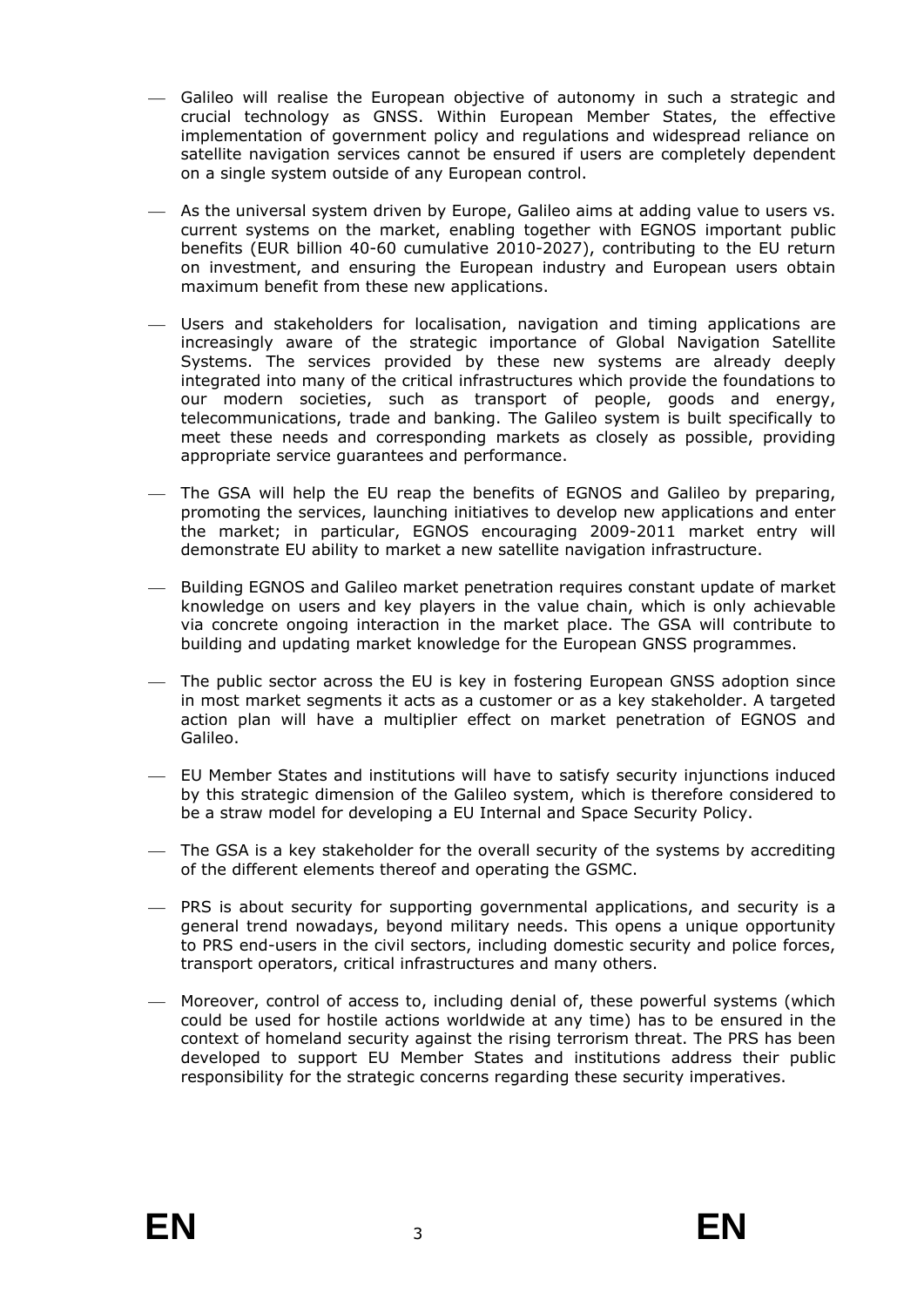- ⎯ The GSA will be the PRS Service Provider, promoting the service and ensuring its utilisation in accordance with the access policy established by the Council and the European Parliament<sup>7</sup>.
- ⎯ The GSA will contribute to develop the PRS user segment with the objective to maximise PRS adoption.

#### Strategic objectives

The Provisional Work Programme 2012 has been designed to reflect the activities that need to be carried out in 2012 towards the achievement of the following main strategic objectives:<sup>8</sup>

- ⎯ ensure that all prerequisites for secure systems operation are in place in time to protect the Galileo assets and to guarantee the confidentiality<sup>9</sup>, integrity and availability of the services provided;
- $-$  ensure, through an accreditation process, that the risks affecting the security of the Galileo system are appropriately mitigated and the residual vulnerabilities reduced;
- $-$  in coordination with the EC, ensure that all prerequisites for efficient operation and extensive utilisation of the systems are in place in time for the exploitation phase;
- ⎯ ensure a thorough knowledge and understanding of the GNSS market, i.e. the users and actors of the value chain; this will enable to steer service definition, to stimulate successful market uptake and to support the European GNSS programme with authoritative information;
- ⎯ facilitate and in some cases drive the development of innovative and critical applications to stimulate the GNSS market; foster GNSS related business creation by encouraging business planning within R&D projects and by engaging SMEs; and
- ⎯ promote the services of the European GNSS systems, with the focus on EGNOS as the forerunner of Galileo, also monitoring satisfaction of identified customer needs, aiming at steering service levels accordingly.

# <span id="page-9-0"></span>**5 MAIN ASSUMPTIONS OF THE WORK PROGRAMME 2012**

The Work Programme 2012 is drafted based on the following assumptions<sup>10</sup>:

# **Galileo:**

- IOV will continue until end 2012/early 2013.
- The remaining major procurement contracts for WP2 (GMS) and WP3 (GCS) have been be concluded in 2011 and are due to complete IOC by 2015.



<sup>7</sup> "Proposal for a Decision of the European Parliament and of the Council on the detailed rules for access to the public regulated service offered by the global navigation satellite system established under the Galileo programme", Brussels, 8.10.2010, COM(2010) 550 final.<br><sup>8</sup> The strategic objectives, are mid/long-term objectiv

The strategic objectives are mid/long-term objectives aiming at the full operational capability and exploitation of the European GNSS.

<sup>&</sup>lt;sup>9</sup> "Confidentiality" in the present context means the need to protect against unwarranted disclosure of information associated to the service.<br><sup>10</sup> These assumptions reflect the current understanding of the GSA.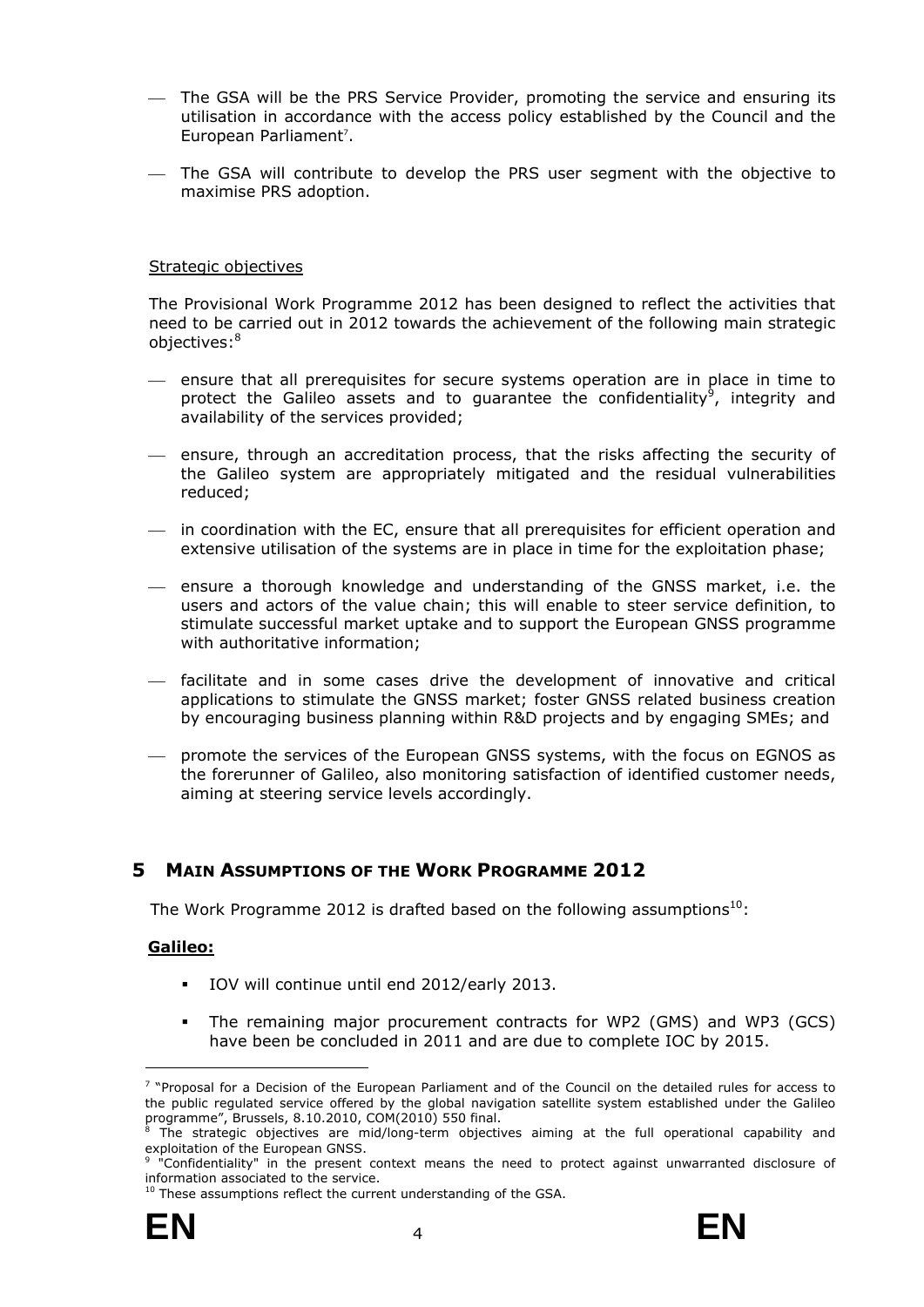- An Initial Operations Capability (IOC) with initial implementation of the Open Service, PRS and SAR will be achieved in 2015 within the existing budget provisions. The achievement of FOC will depend on the remaining major procurement contracts, especially WP2 (GMS), and the availability of additional funding (see "exploitation" below).
- The Galileo Programme work necessary for the IOV Start Endorsement and System Initial Approval To Operate (IATO) will be completed in time for the IOV Start Endorsement milestone (mid 2012) and System Initial Approval To Operate milestone (end 2012).
- Multiannual Financial Framework
	- Concerning the next Multiannual Financial Framework (MFF 2014 2020), the EC has made a proposal for the EU GNSS budget (7 billion  $\epsilon$ ), which is under the approval process by the Council and the Parliament. It is now key to start preparing the exploitation phase and in this respect the EC (DG-ENTR) is going to delegate the preparatory tasks to the GSA.
- Regarding the GSMC:
	- To prepare everything that is needed, from now until IOC and for the GSA to undertake its operator role for the GSMC operations operator, in addition to the existing Security Working Agreement.
	- The Critical Design Review (CDR) milestone will have been completed in June 2012 having taken good notice and having integrated for matters relating to the GSMC:
		- The PRS concept of operations (PRS CONOPS) (including a detailed vision of the roles and functions that the GSMC Local POCP equipment that should enable an efficient and effective service by the GSMC as well as enable a easy operational management of the PRS receivers lifecycle in order to facilitate the success of PRS) which is to be validated by EC before March 2012. Should this assumption not be fulfilled, GSA would hope that the EC/ESA would be willing to consider an update of the PRS related requirements at a later stage and thus have a subsequent iteration of the design, while nevertheless staying with the 2015 service launch objectives.
		- The GSMC draft Concept of Operations and GSMC Mission Requirements Definition, which have been reflected into the SSRS 3.9 and SFREQ (of WP2).
	- Staff for GSMC will not be transferred to Prague and will stay in Brussels until their expected relocation in 2013/2014 to the GSMC sites in FR and UK. They could also be recruited to work directly in such locations for tasks requiring frequent local presence. Relocations are to be confirmed based on confirmed site/equipment deliveries at the latest in December of a year for relocation in July or August of the following year.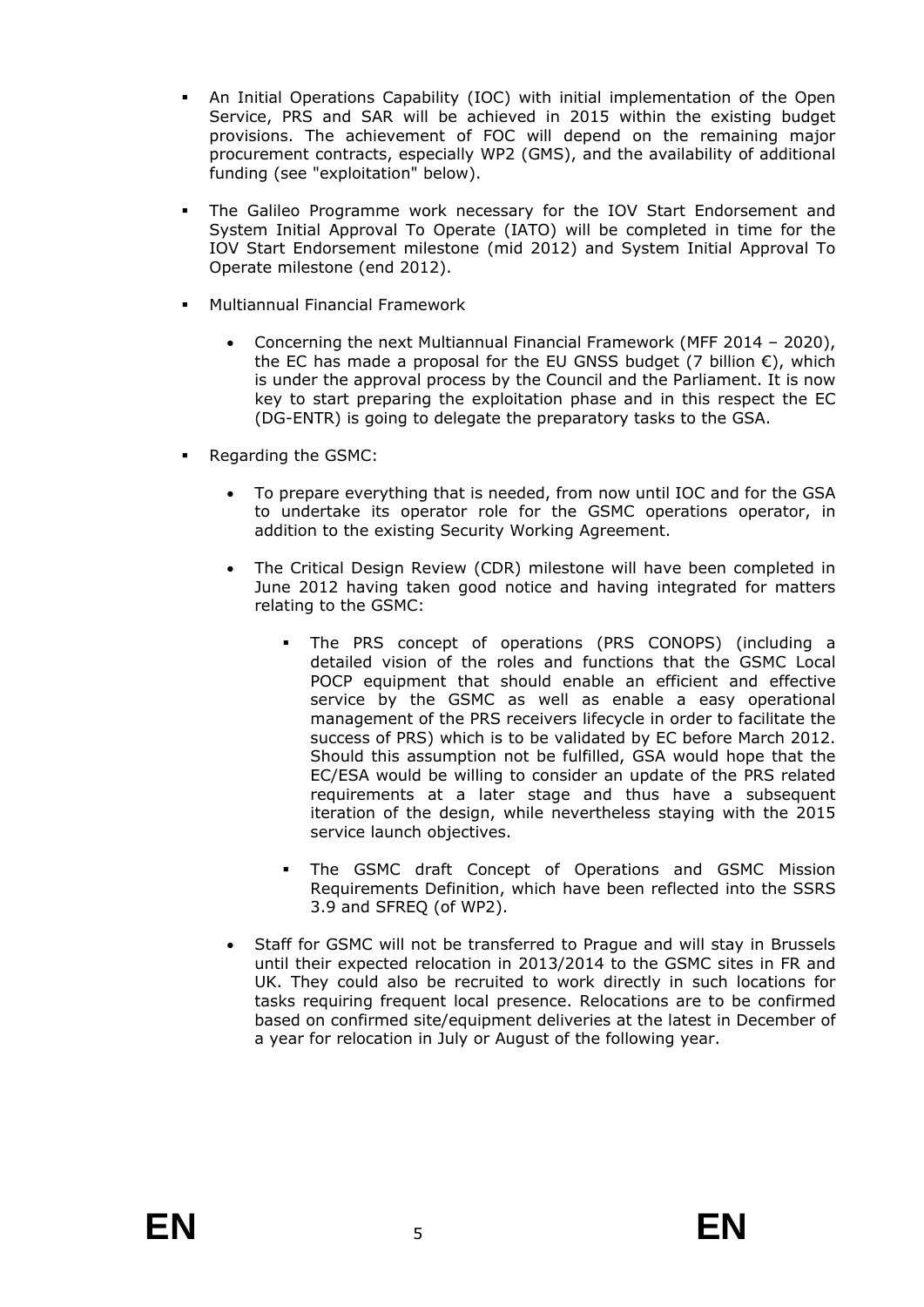- The EC will remain prime responsible for the key Galileo Programme milestones to which the GSMC work programme will have to be adapted for if the dates of the milestones achievement changes<sup>11</sup>.
- The field trials of the PRS Pilot will start in 2012.

# **EGNOS:**

- The certification process of ESSP for civil aviation to achieve a Safety of Life service declaration was concluded in 2011 (i.e. system and service provider certification).
- The EC and the ESSP share the task of implementing the EDAS enhancements, building onto the beta test results. Expected date for go-live is mid 2012.
- Work on EGNOS market development activities will continue throughout 2012, in functions of budget constraints.

# **FP7:**

The FP7 3<sup>rd</sup> call, which was published on 20 July 2010 with a budget of  $\epsilon$ 38 million (covering also calls for tenders and evaluation costs), was evaluated and projects selected at the beginning of 2011. While most projects will be launched before the end of 2011, they will deploy substantial activities in 2012.

# **PRS Pilot Project:**

 The Commission has delegated to the GNSS Agency the operational aspects of a PRS Pilot Project. The first implementation activities of the PRS Pilot Project have been launched in 2010 through the P3RS projects and initial proposals for improving the use of the PRS service will be prepared on the basis of the first results. The cooperation on the PRS projects is ruled by the working arrangement between the European Commission and the European GNSS Agency. The Agency already provides support on the P3RS projects I and II launched in 2010. In April 2011, it received a related delegation of 11M€ budget for the following P3RS projects II to be launched in 2011 onwards. In addition, this delegation should include a dedicated budget of 600 K€ for supporting the initial outsourcing of GSMC OPS engineering in 2011.

# **Galileo and EGNOS exploitation preparatory tasks12**

- Promotional activities for Galileo started in 2011. Given limited resources a priority is given firstly to PRS and secondly to Trusted Positioning. In 2012, activities regarding Open Signal should start and consequent resources made available.
- Subject to the finalisation of a delegation agreement by EC, the Agency will launch some key preparatory activities targeting Galileo and EGNOS long term exploitation phase, which are expected to start on 2015 and 2014 respectively.

# **EC Application Action Plan implementation tasks**<sup>13</sup>

GSA and the Commission.  $13$  ibid





<sup>&</sup>lt;sup>11</sup> Delays in the milestones dates shall be accommodated without agreement of the GSA but could entail a less efficient/more costly overall process. Milestones set earlier than originally planned would need GSA endorsement after checking for feasibility.<br><sup>12</sup> These are delegated tasks under the Delegation Agreement on additional tasks to be finalised between the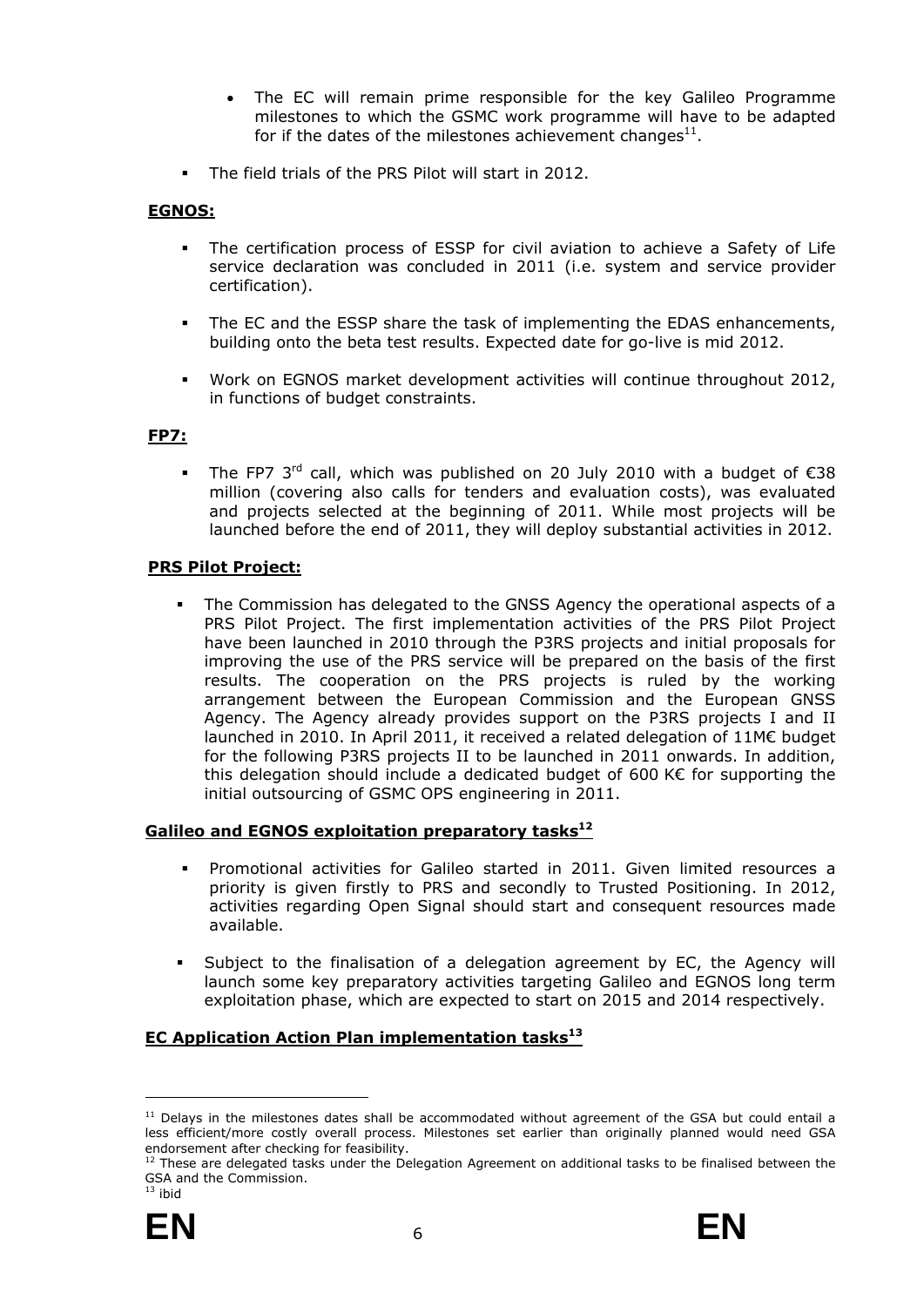Subject to the finalisation of a delegation agreement by EC, the Agency will support the Commission in actions that aim at the further implementation of specific tasks linked to the EC Application Action Plan (APPAP).

# <span id="page-12-0"></span>**6 PRIORITIES IN 2012**

#### **Galileo/EGNOS Exploitation**

Subject to a delegation agreement from the EC:

 To define the Galileo/EGNOS program governance structure in terms of "make or buy" alternatives.

#### **Security**

Security accreditation

- Perform system design, qualification and operational review and system audits to verify that the Galileo System-specific Security Requirements (SSRS) are met.
- Support audits and on-site inspections to ensure that the sites hosting Galileo stations are meeting national security rules and regulations, as well as the Galileo Programme Security Instructions (PSI).
- Review the security requirements (security targets) of system components implementing security functions and to follow the component evaluation and certification process.
- Define and implement the Galileo PRS receiver certification, evaluation and accreditation process, as well as for the Galileo PRS manufacturers accreditation process.
- **Manage and support the SAB, GSAP and CDA.**
- Organise and coordinate FKC activities for launch campaigns.

GSMC: The GSA will perform its operational role with the GSMC Nucleus activity, and gradually support the preparation of everything that is needed, from now until IOC to undertake its operator role for the GSMC operations operator.

- **GSMC Nucleus**: Continue the operation with year round 24/7 on call roster, and after performing a review of performance and relevance by the end of the first quarter adapt the missions and operating procedures according to stakeholder inputs and with GSAP approval
- **GSMC Program Management**: Initiate and lead the coordination of the entire GSMC delivery.
- **GSMC Operations**: Develop a first concept of operations and drafts of operational procedures for GSMC personnel and align those with corresponding developments needed from the Galileo system operator of Work Package  $6^{14}$ (under leadership and control of ESA).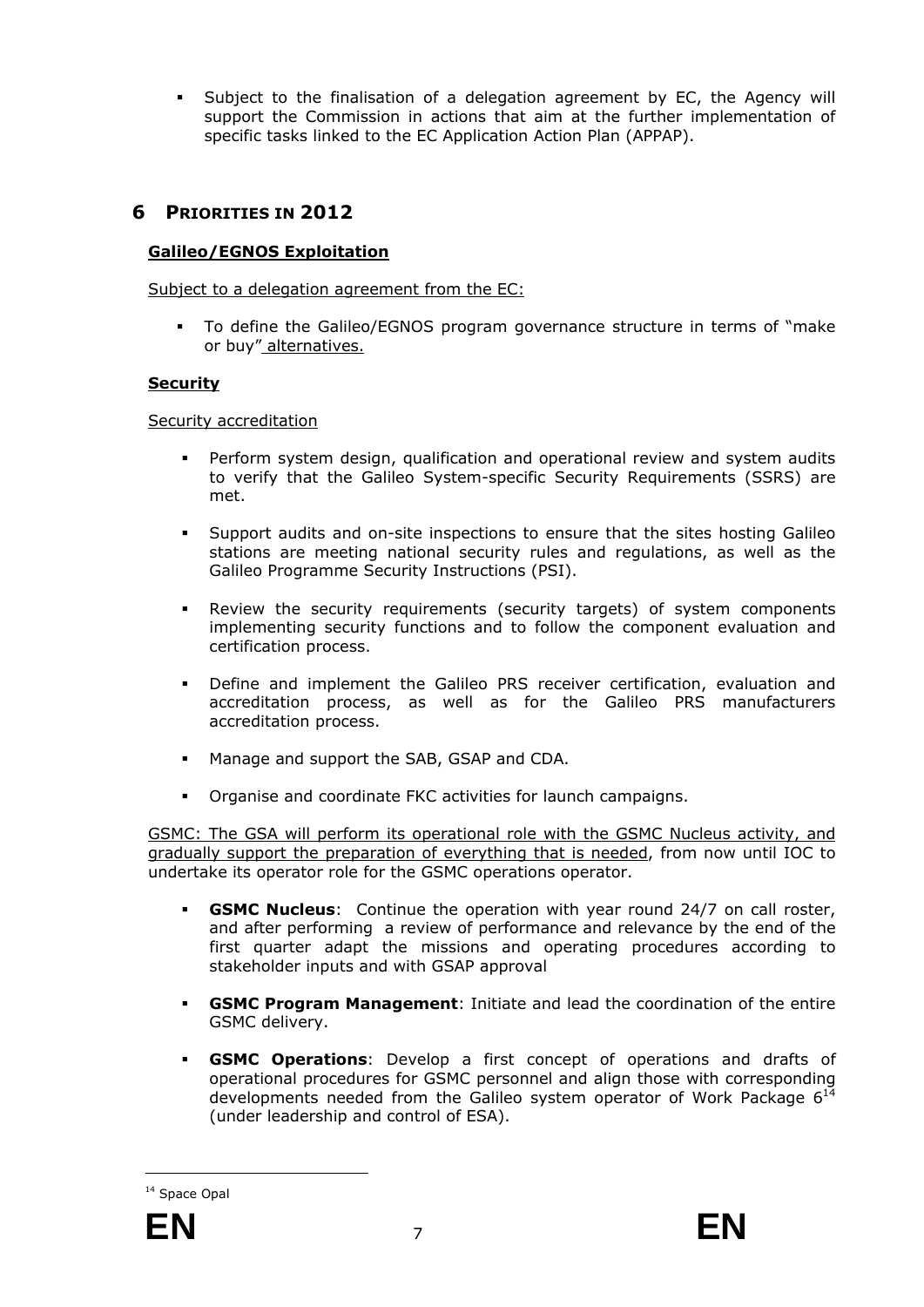- **GSMC Technical Management:** Ensure that the infrastructure and equipment that shall be provided (from 2013 onwards) shall meet the GSMC operational needs:
	- **Infrastructure**: Negotiate an initial hosting support agreement with the FR and UK governments and contribute to reviews of the GSMC hosting infrastructure development progress with the technical support of ESA to qualify the equipment.
	- **Operational Equipment**: Contribute to the design of the GSMC operational equipment & software, and follow-up closely the detailed development thereof in close collaboration with Work Package 2 contractor<sup>15</sup>(under leadership and control of ESA).
	- Procure and configure GSMC administration equipment for deployment in 2013 once GSMC site have passed initial site accreditation.
- **Build GSMC Organisation:** Develop designs and establish plans, and progress in setting up other areas of competency and roles required to fulfil the IOC missions of the GSMC: (1) the Crypto Distribution Authority, (2) the PRS Service Provision by the GSMC (3) the Local Security Officer functions, (4) quality assurance, (5) technology and security watch and (6) the administrative management (finance, human resources management, reporting functions).
- Recruit and train GSMC staff as well as award a support framework contract to cover work force or expertise and possibly equipment and selected services required until 2016 and not achieved by recruiting.

# Support to PRS service<sup>16</sup>

- Ensure the implementation of the PRS Pilot Project, for validating PRS operational and user functions and accelerating preparatory activities in Member States. This activity includes testing that PRS specific Infrastructure (GSMC, POCP, National organisations) will be ready to support the PRS service and the development of the first "standard" type of operational PRS receiver at EU level.
- Contribute to the development of technologies, architectures, standards for the PRS User segment, based on the preliminary definition of a global PRS User Segment Technological Roadmap and including development of PRS Security Module technology and chips (mainly through FP7-FP8 and PRS Pilot Project).
- Support the Commission towards the development of low cost and "unclassified when keyed" PRS receivers (mainly through FP7-FP8 and PRS Pilot Project).
- Support the Market development Department work on the PRS user Segment, by providing expertise and support on market researches in various application areas (for example homeland security, emergency services, critical infrastructure and defence).
- Provide expertise and support to the GNSS Security Board Working Group PRS (WG-PRS), especially regarding the definition of Common Minimum Standards and Guidelines for the management of PRS in EU Member States and the definition of the PRS implementation plan.

<sup>&</sup>lt;sup>15</sup> Logica<br><sup>16</sup> Support to the Commission within a working arrangement and a delegation on security related tasks [ref].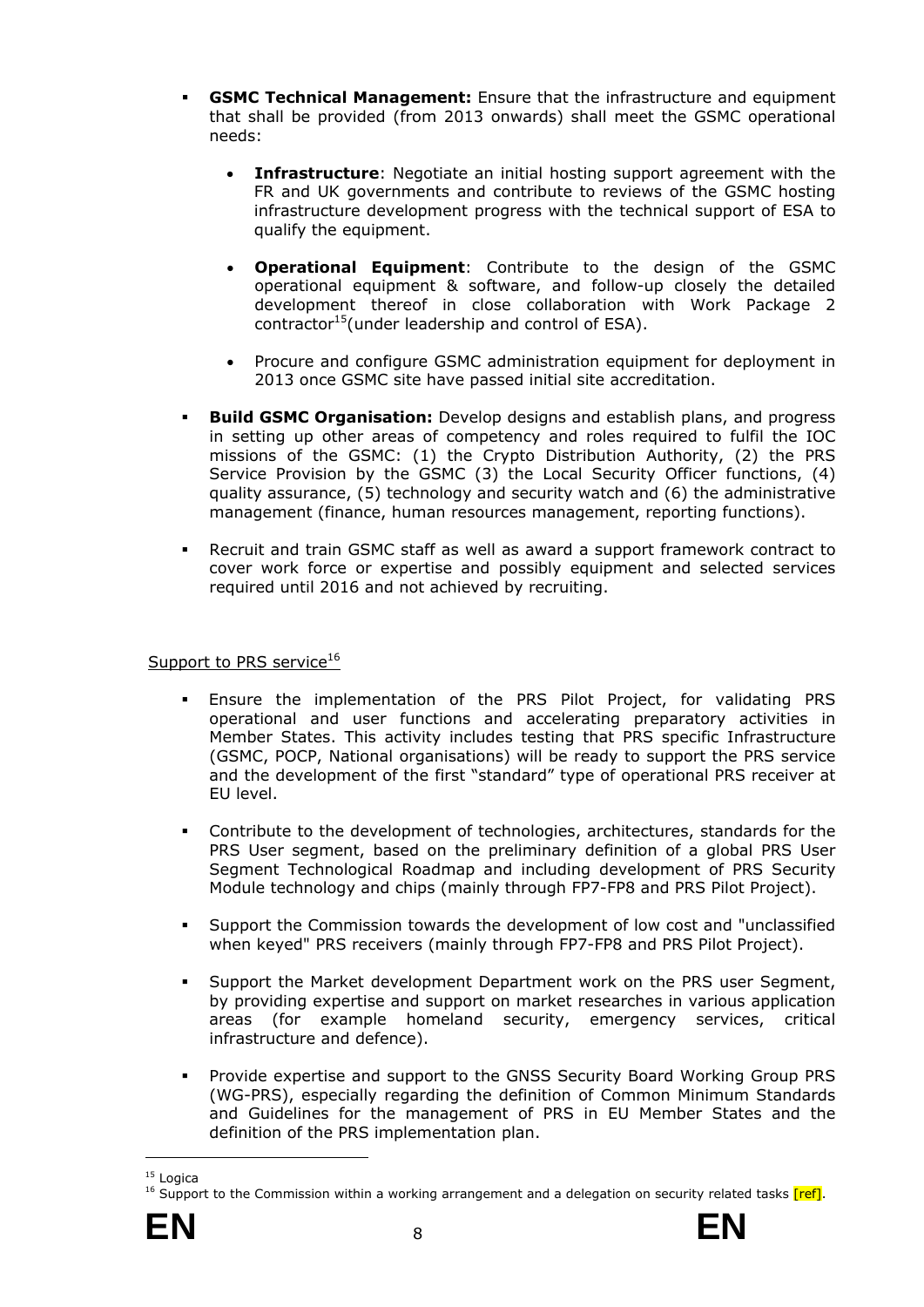Support the European Commission and the related Market Development activities in the PRS awareness process towards Member States, industry, European organisations and user communities, organising workshops, information days, dissemination of study results etc.

# **Market Development**

#### Contribution to the preparation of the commercialisation of the systems

- Market Development of EGNOS in four priority segments: aviation, road, agriculture and mapping, the last belonging to the high precision domain. FP7 projects will continue to be a key lever for EGNOS market development and adoption, demonstrating value added to users and value chain.
- Market monitoring, also extended to PRS, monitoring market information and European GNSS public benefits.
- Support to the EC, if necessary, for dedicated market development activities, including EDAS enhanced service once launched.

# **R&D**

Under the current Delegation Agreement by EC, the Agency will carry out the following tasks: $17$ 

- Management of the portfolio of projects from the 1st, 2nd and 3rd FP7 calls including the dissemination of the results and reporting to the EC, with the specific objective of achieving prototypes and products which can later lead to new business creation.
- Dissemination of results via dedicated FP7 brochure and other means.

# **Exploitation preparatory Tasks**<sup>18</sup>

Subject to the finalisation of the Delegation Agreement with the EC, the Agency will also undertake to carry out the following tasks:

- Galileo OS exploitation preparation, including "help desk" support and management of the ICD licensing process.
- Further developments of the Galileo Commercial Service definition and exploitation preparation.
- Galileo PRS exploitation preparation, which will concentrate on the definition of the PRS user requirements.
- Update and promote EGNOS portal in order to attract application developers and key actors along the value chain.
- Support the EC in SME programme in the SME programme aiming at fostering market uptake within the European GNSS programmes.

# **EC Application Action Plan Implementation Tasks19**

<sup>&</sup>lt;sup>17</sup> These are delegated tasks under Delegation Agreements (DA) on FP7<br><sup>18</sup> These are delegated tasks under the Delegation Agreement on additional tasks to be finalised between the GSA and the Commission.

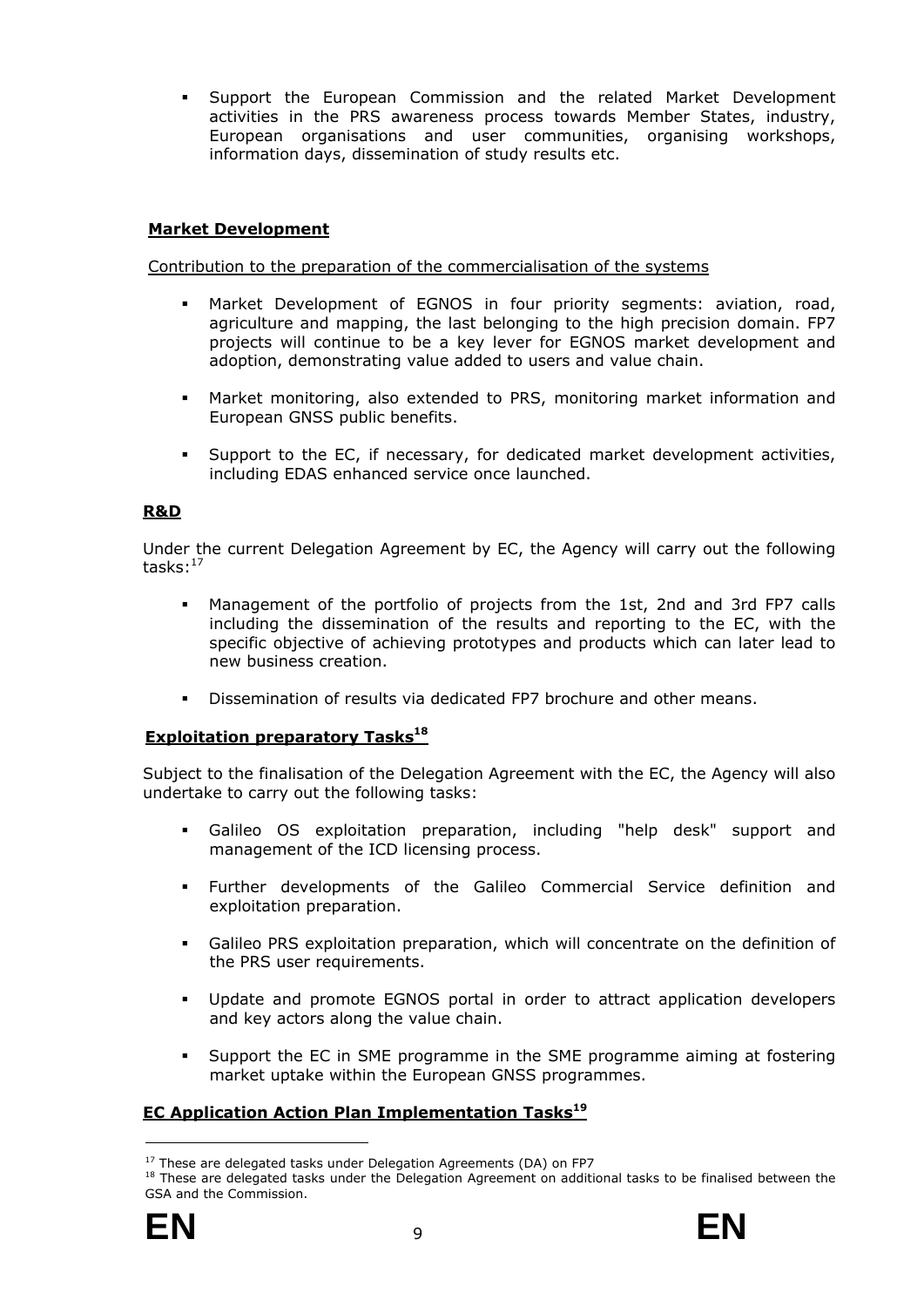Subject to the finalisation of the Delegation Agreement by EC, the Agency will also undertake to carry out the following tasks:

- Development and implementation of a tracking system of APPAP results and KPIs.
- Assessment and reporting on research and application development including KPIs, evaluation of economic and social impact
- Galileo and EGNOS receiver technology monitoring.
- Analysis of EU share of the GNSS application market.
- Specific support for Maritime APPAP related activities.

# <span id="page-15-0"></span>**7 OUTLINE OF THE WORK PROGRAMME 2012**

The following section describes the activities the GSA expects to perform in 2012 under the supervision of the Administrative Board and in accordance with the Commission guidelines as complemented by the working arrangement between the GSA and the Commission.

The Provisional Work Programme 2012 is based on the resources that the GSA expects to have in 2012, as presented in the draft Budget<sup>20</sup> and Establishment Plan 2012 submitted to the Administrative Board together with this Provisional Work Programme. If the expected resources fail to materialise and/or the specific guidelines issued by the Commission entail significant increases of effort, the extent and priorities of the Provisional Work Programme 2012 will have to be adjusted accordingly. Concerning the security area, the security priorities n° 1 (security accreditation) and n° 2 (GSMC) shall be achieved in the first place.

As stated in chapter 3 of this document, Article 16 of the GNSS Regulation is divided into three tasks: (1) security of the programmes; (2) preparation of the commercialisation of the systems; (3) other tasks entrusted by EC.

This Work Programme is divided in five areas of activity that can be allocated to one of the three tasks.

The first two areas of activity, i.e. Security and Market Development, refer to the tasks (1) and (2) of the above quoted Article 16.

The third area of Research and Development is delegated by the EC to the GSA under Article 54(b) of the Financial Regulation (see chapter 7.3.1).

The fourth area of activity i.e. Exploitation preparatory Tasks and the fifth one i.e. the EC Application Action Plan Implementation Tasks are part of task (3) of Article 16 and still require a delegation for 2012.

1

.

<sup>&</sup>lt;sup>19</sup> These are delegated tasks under the Delegation Agreement on additional tasks to be finalised between the GSA and the Commission.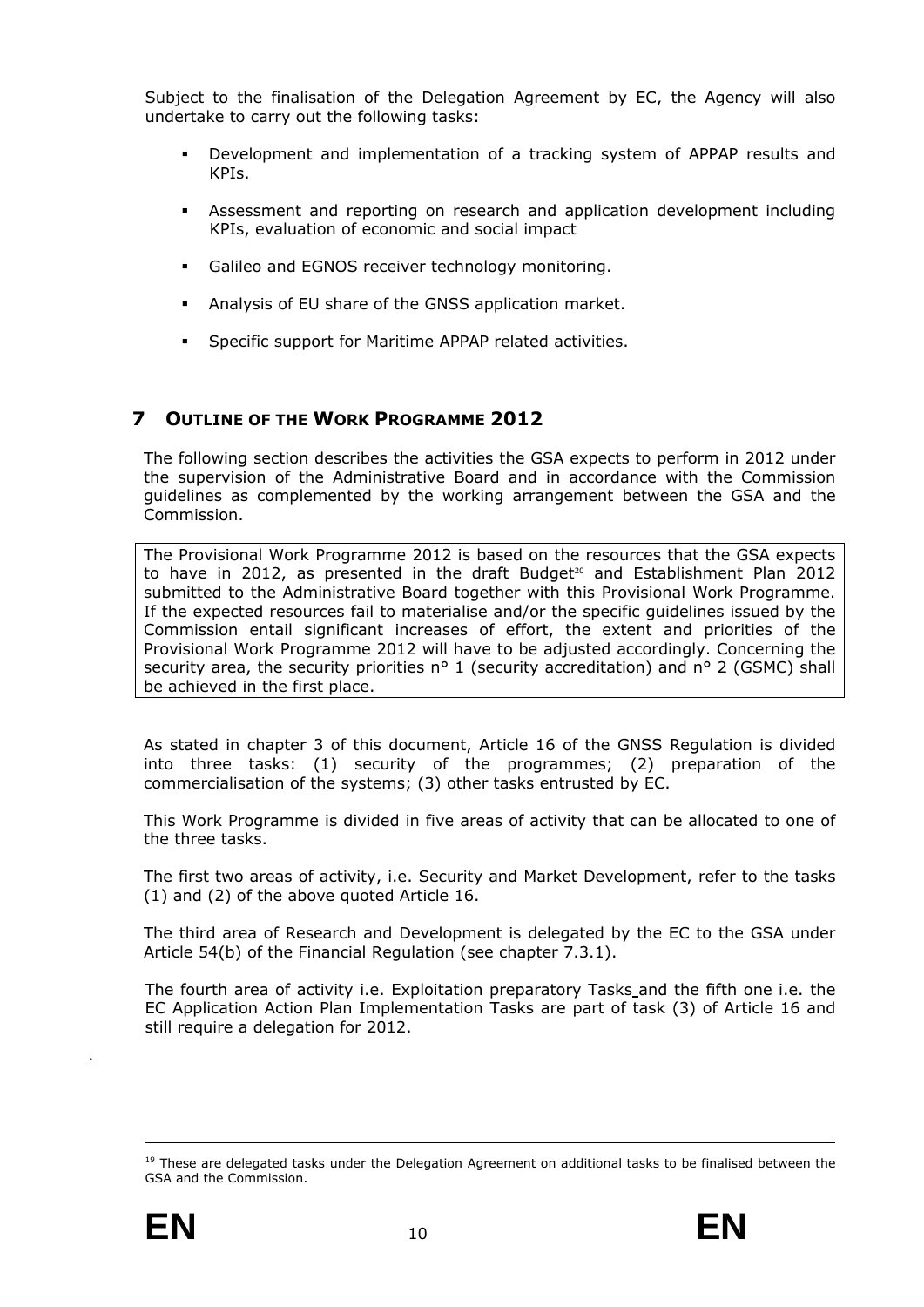# <span id="page-16-0"></span>*7.1 Security*

In 2012, priorities on security activities for the GSA will be in the following order: i) security accreditation; ii) preparation of the GSMC and a critical design review.

In addition, some activities will be pursued in support of the Commission, following the working arrangement concluded with the Commission and the delegation agreement concluded in 2011 for the implementation of the PRS Pilot Project. The Security Working Arrangement outlines the cooperation framework between the European Commission and the GSA and further defines the Guidelines addressed to the Agency for the implementation of the EGNSS programmes security related tasks. The cooperation framework concerns the following areas:

- Security Accreditation of the systems
- Operation of the Galileo Security Monitoring Centre<sup>21</sup>
- GNSS Security Board and associated Working Groups
- PRS Pilot Project
- PRS User Segment
- European GNSS Technology Control Regime

# <span id="page-16-1"></span>**7.1.1 Galileo security accreditation**

The Security Accreditation Board for European GNSS systems ("Security Accreditation Board" or "SAB") was established within the GSA through the GNSS Agency Regulation in 2010. In relation to the European GNSS systems, the Security Accreditation Board has the tasks of the Security Accreditation Authority (SAA). The SAB performs the tasks entrusted to the GSA with regard to security accreditation under Article 16(a)(i) of the GNSS Regulation and takes "security accreditation decisions" . Such decisions shall include:

- the approval of the security accreditation strategy and of satellite launches,
- the authorisation to operate the systems in their different configurations and for the various services,
- the authorisation to operate the ground stations and in particular the sensor stations located in third countries,
- as well as the authorisation to manufacture receivers containing PRS technology and their components.

The Security Accreditation Board has set up special subordinate bodies, acting on its instructions, to deal with specific issues. In particular, it set up:

– a panel (GSAP) to conduct security analysis reviews and tests to produce the relevant risk reports in order to assist it in preparing its decisions;

 $21$  As indicated in the assumptions, assuming an extension of the Security Working Agreement relative to the GSMC.

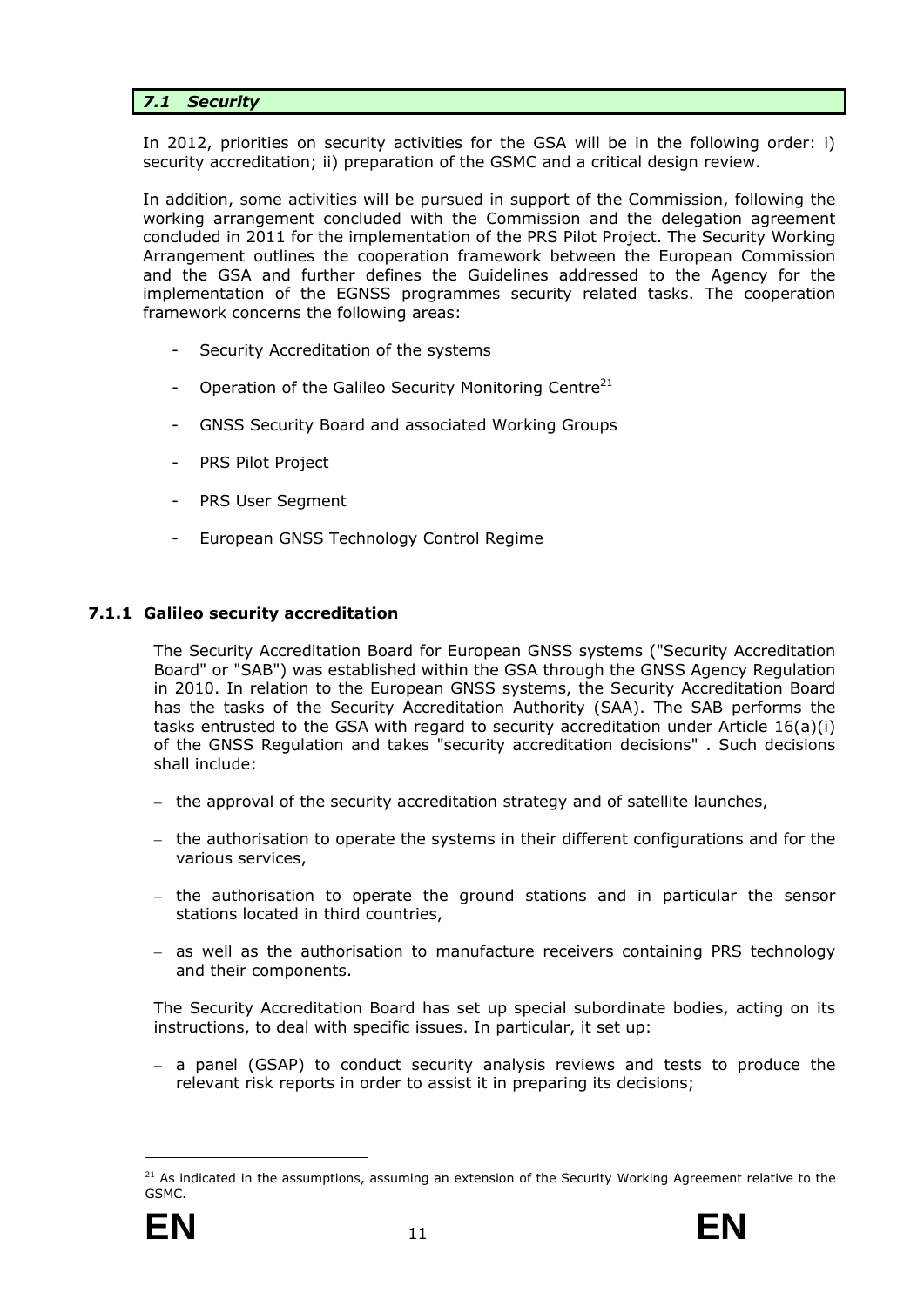– a Crypto Distribution Authority (CDA) to assist the Security Accreditation Board in particular with regard to questions related to flight keys.

In 2012, the accreditation activities of the GSA will focus on the support required by the SAB from the GSA staff, for the preparation of the above mentioned accreditation decisions and in particular on system and sites security accreditation, component security evaluation and certification and on PRS user segment security accreditation.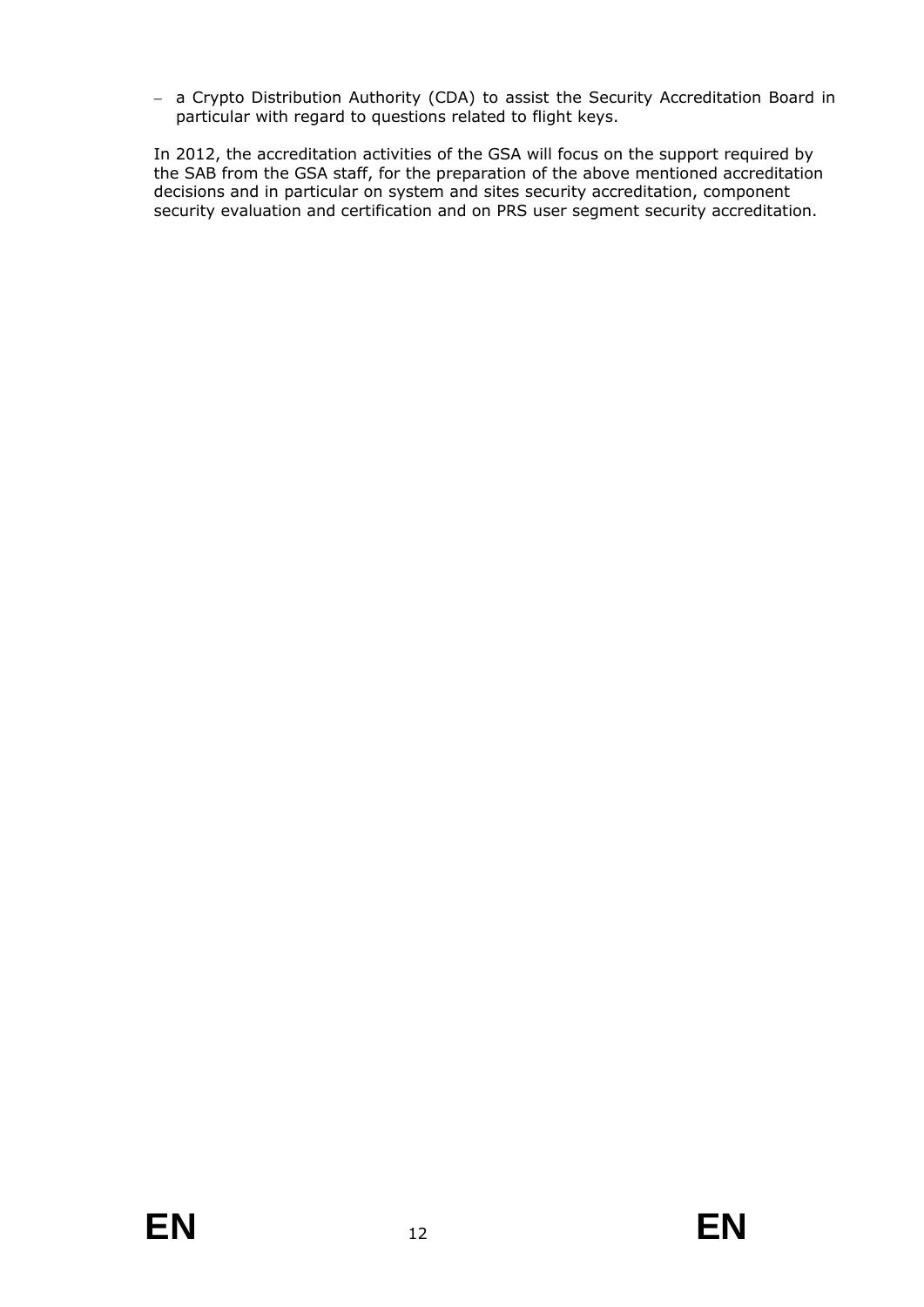# **Main tasks in 2012**

- System level: performance of system design, qualification and operational review and system audits to verify that the Galileo System-specific Security Requirements (SSRS) are met.
- Local sites level: support to audits and on-site inspections to ensure that the sites hosting Galileo stations are meeting national security rules and regulations, as well as the Galileo Programme Security Instructions (PSI).
- Security components level: review of the security requirements (security targets) of system components implementing security functions and follow-up of the component evaluation and certification process.
- PRS User Segment level: definition and implementation of the Galileo PRS receiver certification, evaluation and accreditation process, as well as the Galileo PRS manufacturers accreditation process.
- GSAP management tasks: including chairmanship, technical secretariat and organizational secretariat.
- CDA management: including chairmanship, technical secretariat, organizational secretariat and organisation of FKC activities for each launch campaign.
- SAB management tasks: including organizational secretariat, coordination and preparation of relevant files for accreditation decisions.

– Conclusion of an agreement with ESA on the exchange of classified information

# *7.1.1.1 System Level Accreditation Tasks*

The Galileo Accreditation process is strongly linked to the Galileo design, development and deployment process. For each specific Galileo technical milestone, the GSA Accreditation team is required to examine the security features of the system (according to the predefined scopes of each milestone) in order to verify if the system is sufficiently secure to allow protectively marked data to be processed by it. This, in practice, means that a decision must be taken to determine if the system is sufficiently secure for Galileo operations. In order to achieve this objective, the GSA is required to:

- perform periodic reviews of the system-level documentation;
- perform independent security vulnerability analysis and security tests on the system;
- manage the residual security risks of the system through a suitable security risk management process.

# *7.1.1.2 Local Sites Accreditation Tasks*

Each Galileo site is subject to a specific security accreditation process. The LSAA (Local Security Accreditation Authority) is the centre of the Local Security Accreditation Process as it will perform the liaison at security level between GSA/ESA and the Hosting Entity.



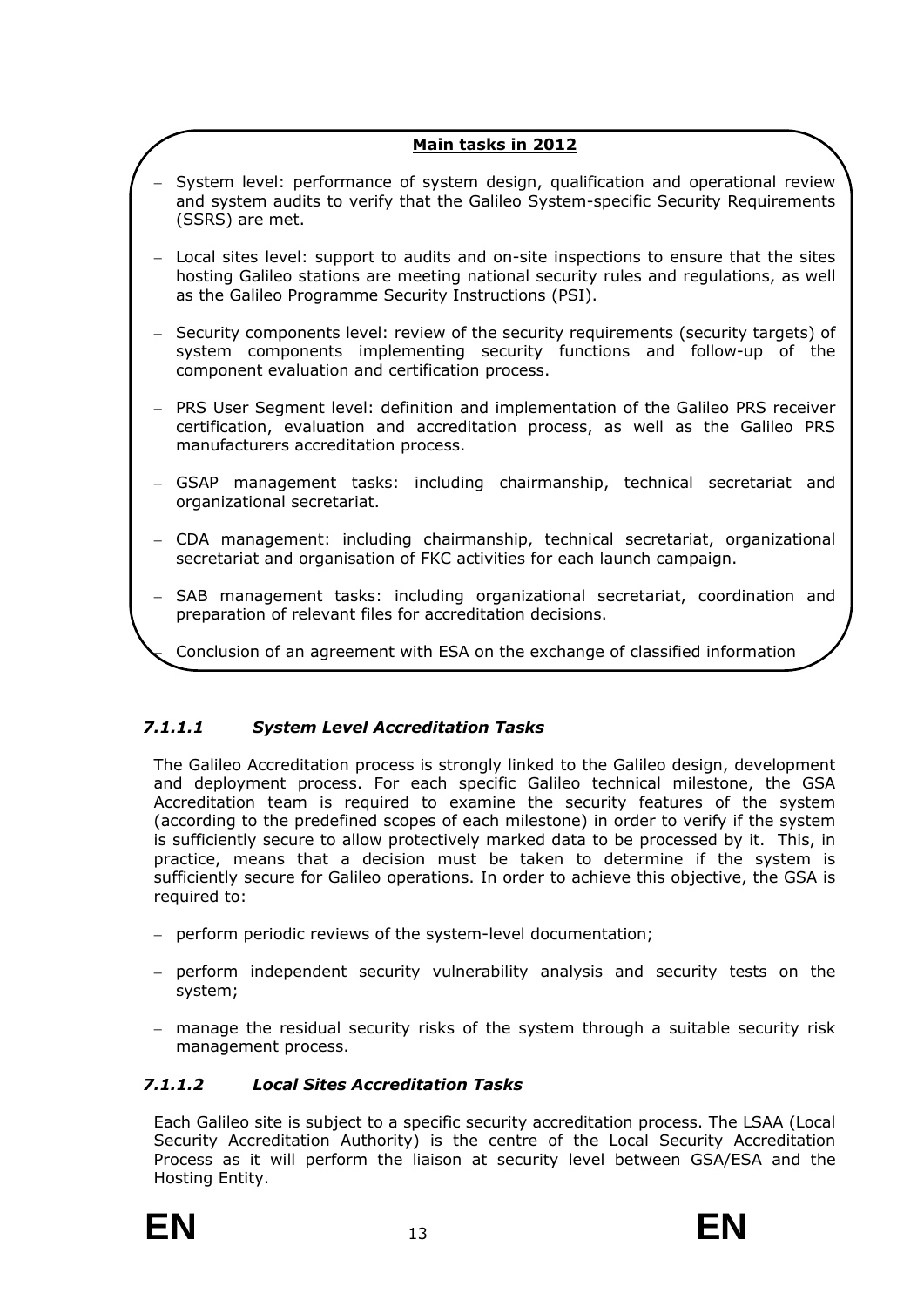For the case of European Sites, the LSAA will be the relevant National Security Authority (NSA), or any other representative authority officially appointed by the NSA, for the country where the Site is located. In the case of non-European Sites, the LSAA performing the Site Accreditation Inspections will be the GSA.

The local site security accreditation process requires two different types of activities in two different steps:

- the review of the local site security documentation;
- the inspection of the site.

The information gathered in each local site accreditation process is used to evaluate the security risks affecting the system and will feed the system-level residual security risk register.

# *7.1.1.3 Security Component Level Accreditation Tasks*

Components implementing security functions in the Galileo system are subject to specific evaluation and certification processes (Crypto evaluation, TEMPEST evaluation, Common Criteria Evaluation and Certification). Although specific and accredited national centres perform this type of activities, the GSA has an important role as well.

The documentation defining the security requirement (Security Targets) for these components shall be reviewed and linked to the system-level security objectives.

Also, the evaluation and certification process shall be followed. Information shall be shared with the national centres performing the evaluation of the components in order to align the security objectives to the system security needs.

The information gathered in each component evaluation and certification process is used to evaluate the security risks affecting the system and will feed the system-level residual security risk register.

# *7.1.1.4 User Segment Accreditation Tasks*

The accreditation tasks related to the User Segment should be defined in 2011-2012 timeframe, in particular on the basis of a PRS Access Policy to be set out by the Council, which is currently being discussed with the Council of the EU and with the European Parliament.

In 2012, several activities need to be performed in order to implement this new process, including:

- User Segment Accreditation process on the basis of the User Segment Accreditation Strategy;
- Receiver evaluation and certification process;
- Accreditation process for manufacturers producing receivers including PRS technology.

# *7.1.1.5 Management and Support of SAB, GSAP AND CDA*

SAB

Interactions between the GSAP and the SAB are guaranteed by the GSAP chairman periodical reports.

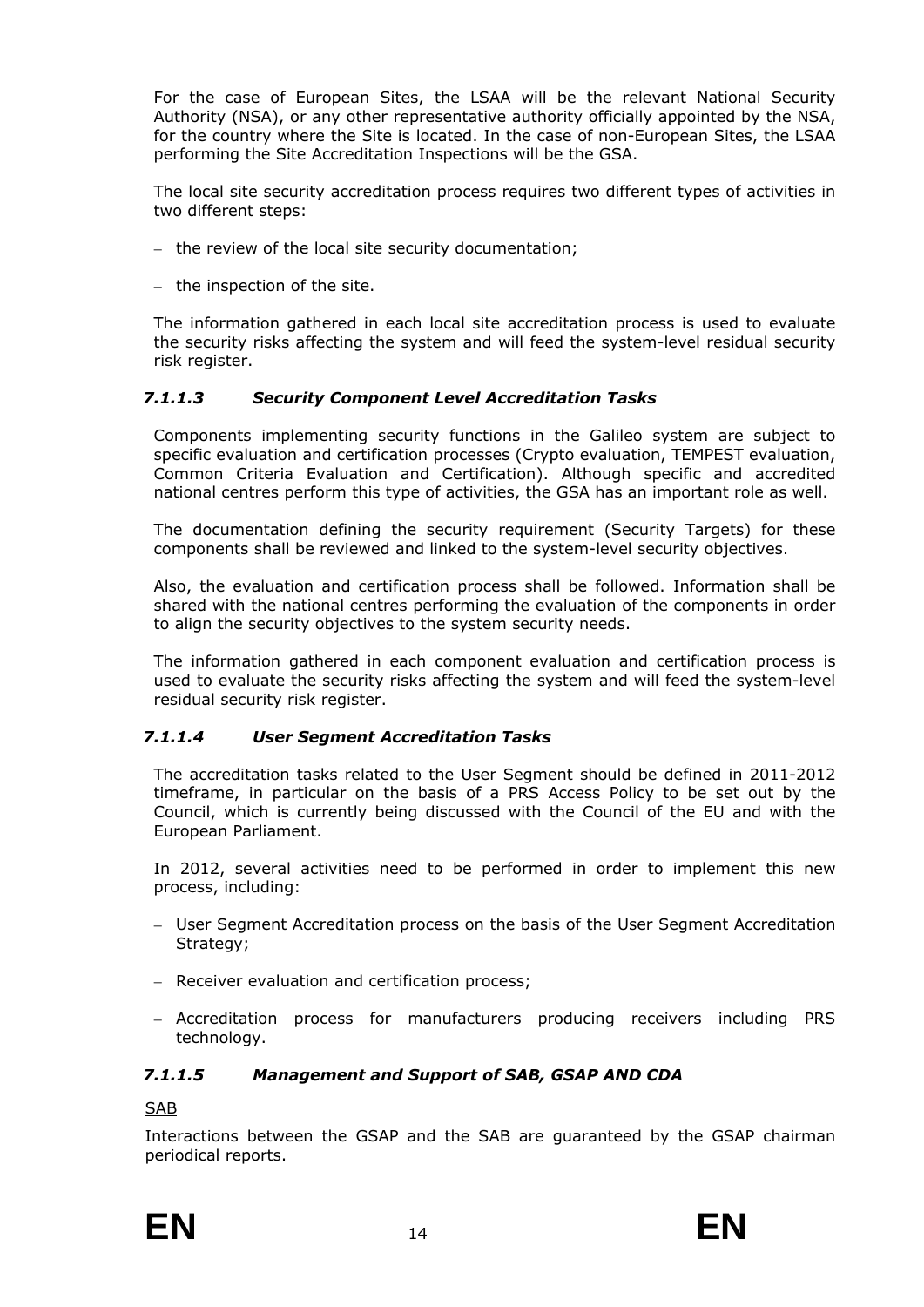When specific accreditation milestone decisions are at stake, specific accreditation reports are prepared by the GSAP and submitted to the SAB for their evaluation and endorsement. This process must be carefully followed and managed. Decisions taken by the SAB may be different from what the GSAP might have recommended in the first instance. This is because the GSAP participants will make recommendations on the basis of technical evidences related to the security risks affecting the system. Different considerations might be made at SAB level whereas other constraints might be taken into account (e.g. program budget and schedule) that might require different decisions to be taken.

This means that the GSA Team has to support not only the technical security accreditation tasks in the framework of the GSAP, but also provide the necessary support to bodies like the SAB in its role of SAA.

This, in turn, implies the need of a general planning and schedule of the entire accreditation process involving several entities. The GSAP shall adapt its work plan to the technical milestones organized by ESA. On the other hand the SAB shall be organized in a consistent way to attain the security accreditation decisions in line with the general program schedule.

#### GSAP

The main purpose of the GSAP is to provide technical advice to prepare accreditation decisions. This is done by implementing a suitable security risk management process, which will produce a global system-level security risk assessment to be submitted for decision to the SAB in its role of SAA.

The GNSS Security Accreditation Panel (GSAP) that shall be established by the SAB is proposed to be defined on the basis of the technical tasks outlined above. In order to guarantee continuity of work with the previous GSAP setup and the most suitable and efficient way of performing the accreditation tasks the GSAP could stay divided into the following specific formations:

- GSAP Formation 1 (GF1): involved in all system-level technical accreditation tasks
- GSAP Formation 2 (GF2): involved in all site-level technical accreditation tasks
- GSAP Formation 3 (GF3): involved in security component-level technical accreditation tasks as well as crypto matters

A new formation could be setup as well at a later stage in order to perform all the tasks required by the GNSS/GNSS Agency regulations:

– GSAP Formation 4 (GF4): involved in all User Segment-level accreditation tasks

This structure enables more flexibility and responsiveness to project needs, involving only the most competent people on each specific matter and ensuring at the same time the need-to-know principle. GSAP Formation 2 and 3 will provide inputs to Formation 1. The coordination among the different formations is guaranteed by the chairman and secretariat roles played by the GSA.

It is evident, however, that flexibility and high responsiveness requires an important effort in terms of management needed to organize the technical work (most of which is performed off-line), coordination with the GSAP Members (EC, ESA, GSC, MS), organization of the meetings and preparation of the relevant files.

#### CDA

The CDA, including the FKC, is coordinated by the GSA with the officials nominated by the SAB. The operational activities of the CDA are achieved and/or supported by the GSA with the support of National Distribution Agencies (NDA) of Member States for specific tasks that have to be achieved in their country (DE, FR, IT).



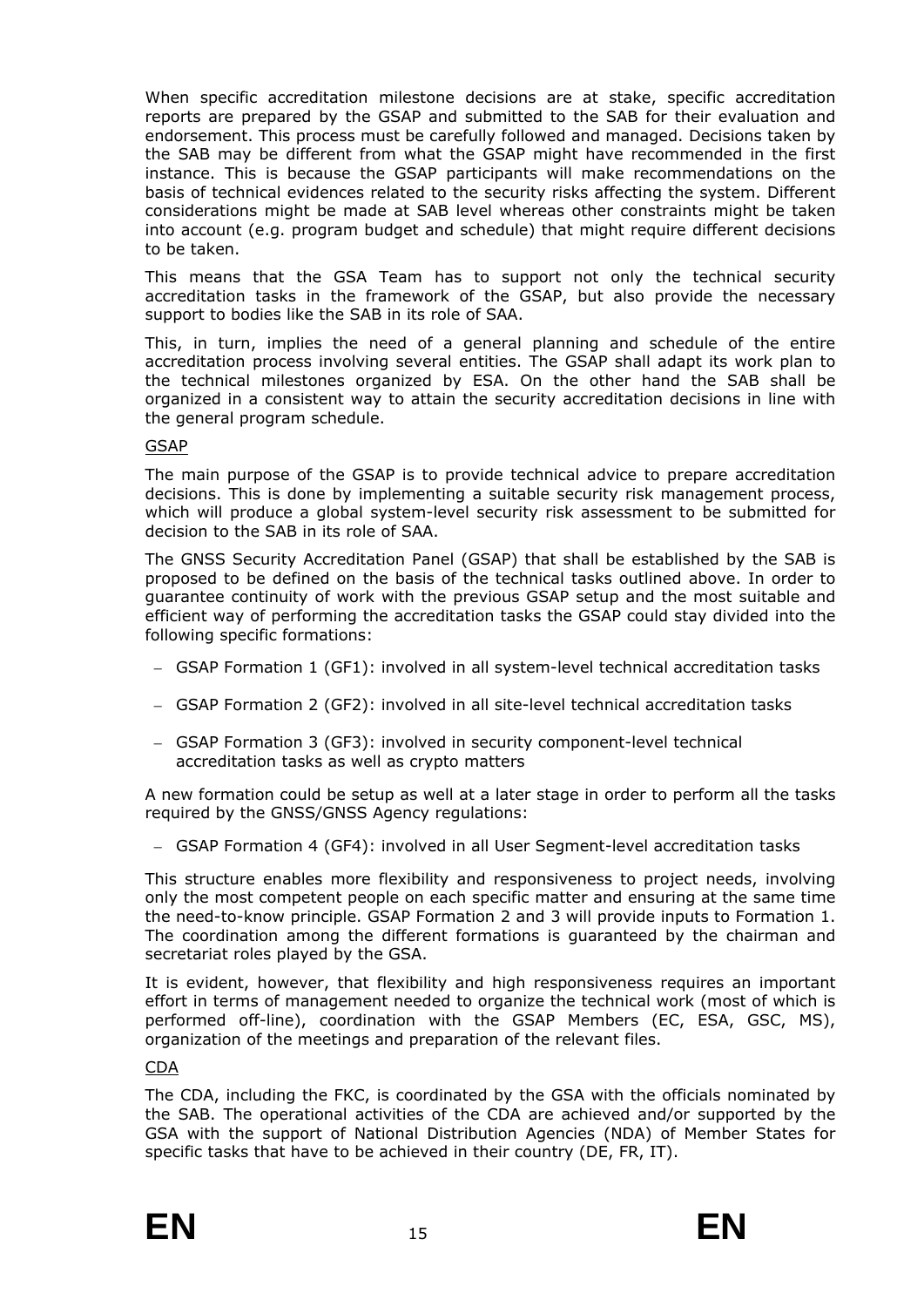The CDA will establish in 2012 a COMSEC account (required for accountable material) and shall have appropriate areas for safeguarding crypto material (up to SECRET).

The Galileo Security Monitoring Centre (GSMC) shall support the CDA progressively from 2012. Since crypto material will be disseminated in different areas, it is conceivable – and possibly subject to separate agreements between the relevant parties – that CDA Members will be stationed near crypto material locations (i.e.: at the Galileo Control Centres).

# *7.1.1.6 CDA and FKC Operational Tasks*

General tasks of the CDA will start to be implemented in 2012 and are the following:

- a) Coordination of the FKC Tasks,
- b) Accounting of crypto material with automated accounting tools,
- c) Secure handling of crypto material,
- d) Storage of crypto material,
- e) Verify the crypto period of keys,
- f) Backup of relevant keys (recovery Plan),
- g) Distribution of crypto material including RED/BLACK keys (i.e. keys transfer to Point of Contact Platform – POCP, initialisation of PRS SM, etc.),
- h) Trace shipment of crypto material (system, receivers, components),
- i) Audit local COMSEC accounts,
- j) Report suspected compromise of security to GSMC,
- k) Prepare the draft CDA Annual Management Plan including the FKC Annual Work Plan

Specific activities of the CDA for flight keys are managed by the FKC and can be separated in 3 major parts:

- The creation of the Seeds (initialisation parameters at NSAs) and provision to the system (at GCCs) ;
- The generation of the flight initialisation keys and security parameters (at GCCs) ;
- The loading of the flight initialisation keys and security parameters into the Spacecrafts (at Launch Site).

FKC tasks have started in 2011 for preparing the first launch and will be maintained in 2012 for the second launch; they include the following steps:

- a) Seeds loading FKC-Step 1 [all FKC Members]
- b) Key generation in GCC FKC-Step 2 [GSA+2 National Experts]
- c) Key loading in BBKME FKC-Step 3 [GSA+2 National Experts]
- d) Transport to Launch site FKC-Step 4 [GSA+1 National Expert]
- e) Fill device storage in Launch site FKC-Step 5 [GSA+1 National Expert]

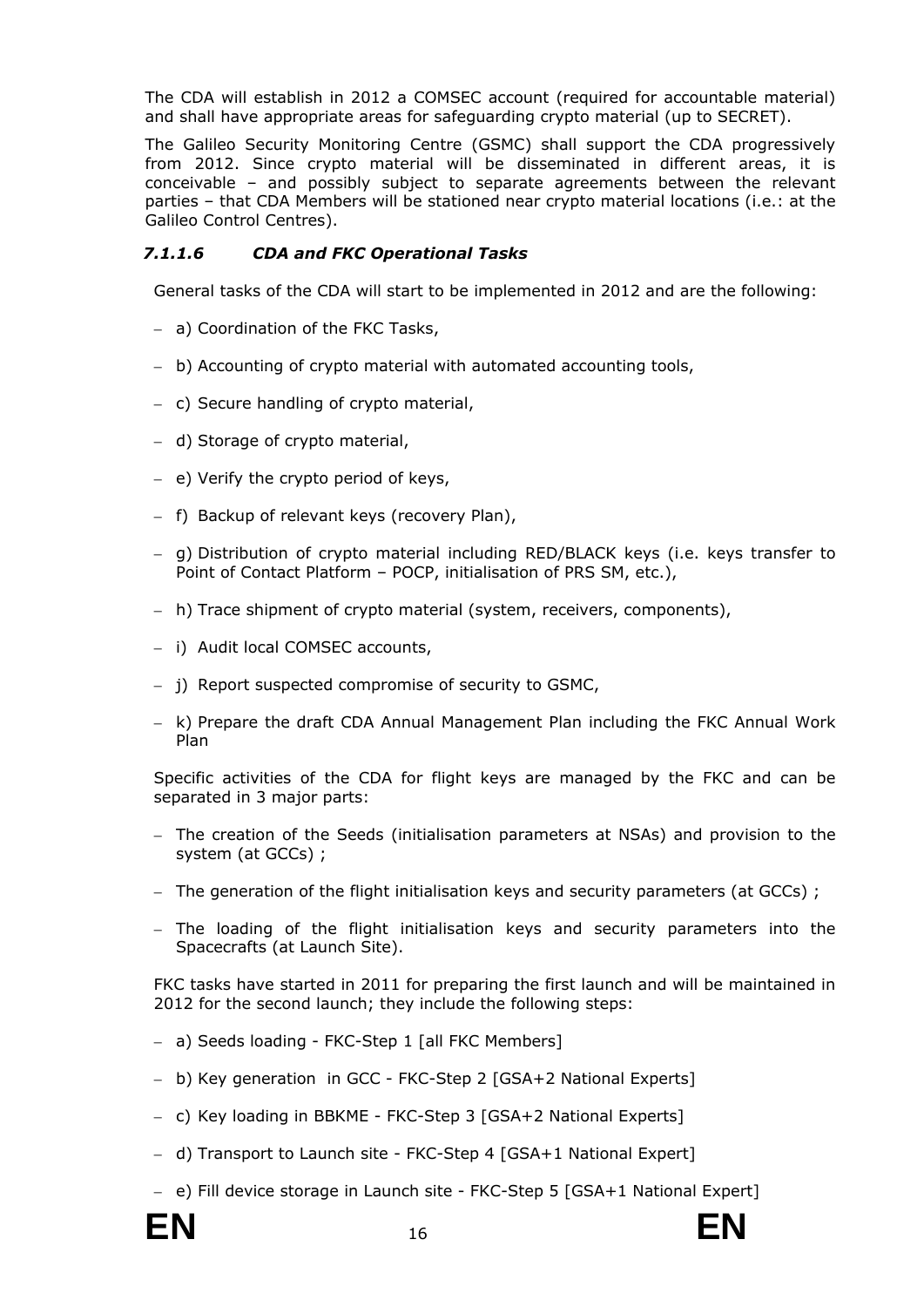- f) Transport to integration Area FKC-Step 6 [GSA+1 National Expert]
- g) Flight Keys loading in Spacecraft FKC-Step 7 [GSA+2 National Experts]
- h) Flight Keys verification test from the GCC FKC-Step 8 [GSA+1 National Expert]
- i) (Flight Keys loading failure FKC-Step 9) if needed [GSA+2 National Experts]
- j) Seal verification FKC-Step 10 [GSA+1 National Expert]
- k) (Debris recovery FKC Step 10') if needed [all FKC Members]
- l) Return of Fill device to GCC FKC-Step 11 [GSA+1 National Expert]

2012 will finally be the year for preparing the transfer of CDA and FKC operational activities in the GSMC, as required by the SSRS 3.9. Chapter 7.1.2.6 provides details of GSMC activities associated to this transfer.

# *7.1.1.7 EC-GSA Working Arrangement on Security Accreditation***<sup>22</sup>**

In order to ensure the performance of these activities and optimize the interaction with the EC, the following tasks fall within the responsibilities of the Agency under this working arrangement:

- 1. Participation in accreditation reviews under the IOV and FOC contracts.
- 2. Participation in Security Accreditation Quarterly Meetings convened by the CPM involving the Agency, ESA and industry as relevant, as a means to prepare and coordinate for the security accreditation of the Galileo System and operations.
- 3. Consultation of the CPM, in the frame of the preparation of the Security Accreditation Board meetings, on the agenda and the roadmap of the SAB and list those decisions items that may have an impact on the program as early as possible, before the actual meetings with a view to facilitate the program impact assessment in time for the EC representative to be able to present such impact to the SAB;
- 4. Participation as observer to the Program Change Control Board, the Program Management Meetings and, depending on the agenda, to the Quarterly Project Meetings;

In addition to the above the Agency can provide technical assistance to the EC in order to:

- 5. Maintain the SSRS and other security requirements under a DOORS database for security accreditation purposes;
- 6. Support the EC in updating the Galileo SSRS and other security requirements, as required;
- 7. Support the EC in updating the GNSS (Galileo and EGNOS) security threats and vulnerabilities analysis and risk assessment;
- 8. Support the EC in establishing any relevant EGNOS security-related requirements;

<sup>&</sup>lt;sup>22</sup> As defined in the "Agreement in the form of Exchange of Letters on a Working Arrangement for the execution of security related tasks of the European GNSS programmes between the European Commission and the European GNSS Agency", Ref. ENTR/GP2 AN/am Ares (2010)1087450 dated 28 January 2011.

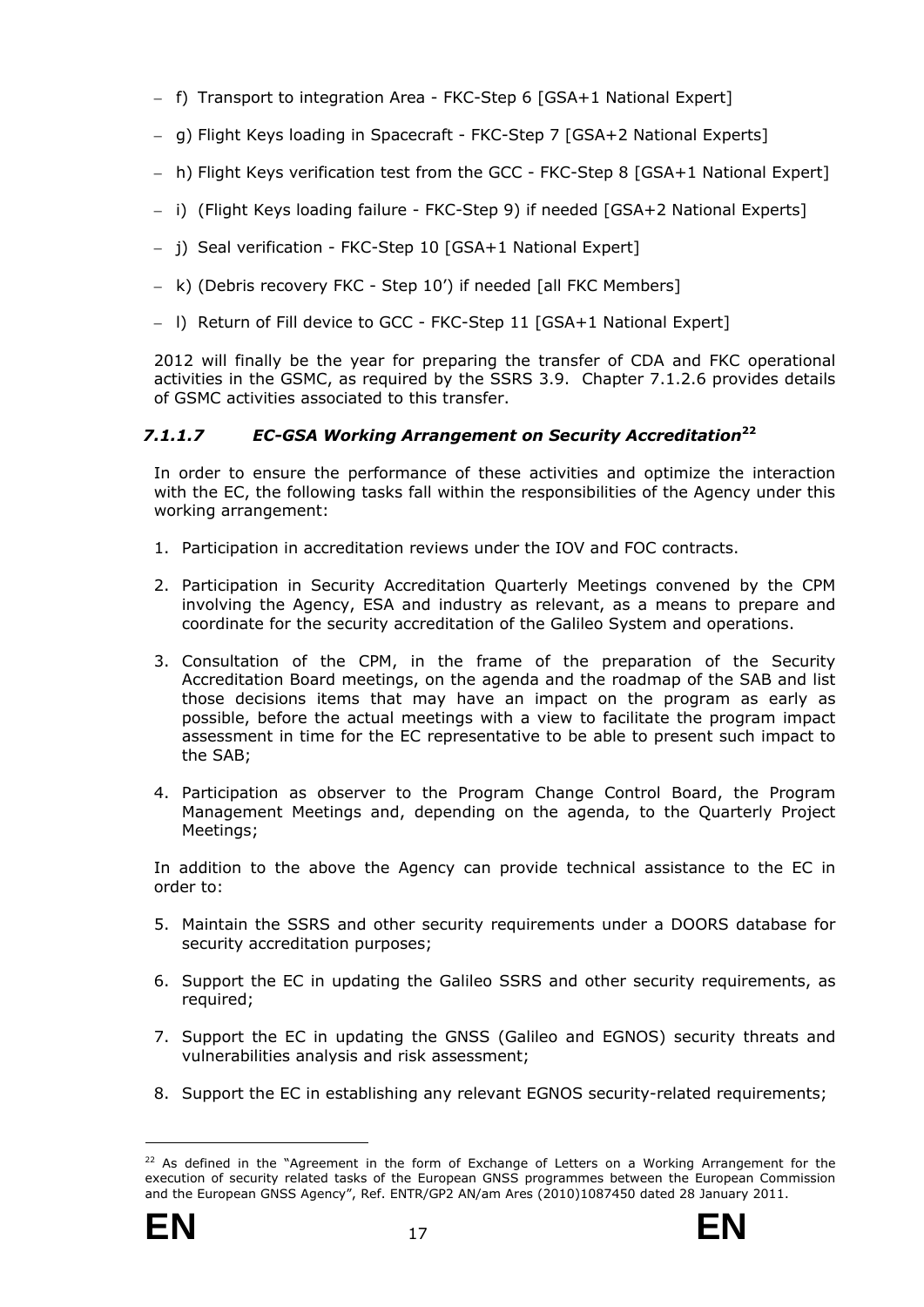- 9. Update the security accreditation risk register, as required by events;
- 10. Update the plan of needed program decisions to facilitate security accreditation decision, as required by events;
- 11.Report to the CPM of the main issues/findings after each review.

# <span id="page-23-0"></span>**7.1.2 GSMC**

The GSMC has the mission to provide a secure EU facility that offers a secure method for PRS users to interact with the Galileo System Operator. This will simplify the operation of the Galileo system and provide assurance to PRS users that sensitive information relating to their use of Galileo is suitably managed and protected. The GSMC also coordinates the implementation of Joint Action instructions received from the EU SitCen (Situation Centre - European Council).

The GSMC security role is such that it will be staffed by GSA personnel, possibly supported by security experts seconded from Member States.

The GSMC is required to deliver the following specific missions:

- Management of PRS access (including receiver and PRS order management);
- Command and control of operating modes affecting the security of Galileo services;
- Galileo security monitoring (including signal compliance and PRS Security Message verification)
- Response to European GNSS crisis and security events;
- Process management, such as the dissemination of Standard Operating Procedures SOPs;
- Fulfil the Crypto Distribution Authority Roles, including the flight key management flight;
- Provision of European GNSS security expertise and analysis.

The operation of the GSMCs within the Galileo system is the responsibility of the GSA. In order to prepare for the operation of the GSMCs, a number of preparation tasks will need to be carried out by the GSA .

The GSA tasks on GSMC Operation and Operations Engineering are performed in the framework of the Galileo FOC procurement programme and of the overall operation of the Galileo system.

In this context, the GSA is required to perform a variety of operations engineering tasks at different levels.

The GSA has been requested to take a more proactive role in the provisioning of hosting services and in the coordination of activities of the different stakeholders that will contribute to the GSMC development.

# *7.1.2.1 GSMC Operations Engineering*

The GSA as the operator of the GSMC will need to undertake a number of operations engineering activities to prepare the necessary operational documentation for conducting GSMC operations. The GSF PDR identified the fact that this activity is not



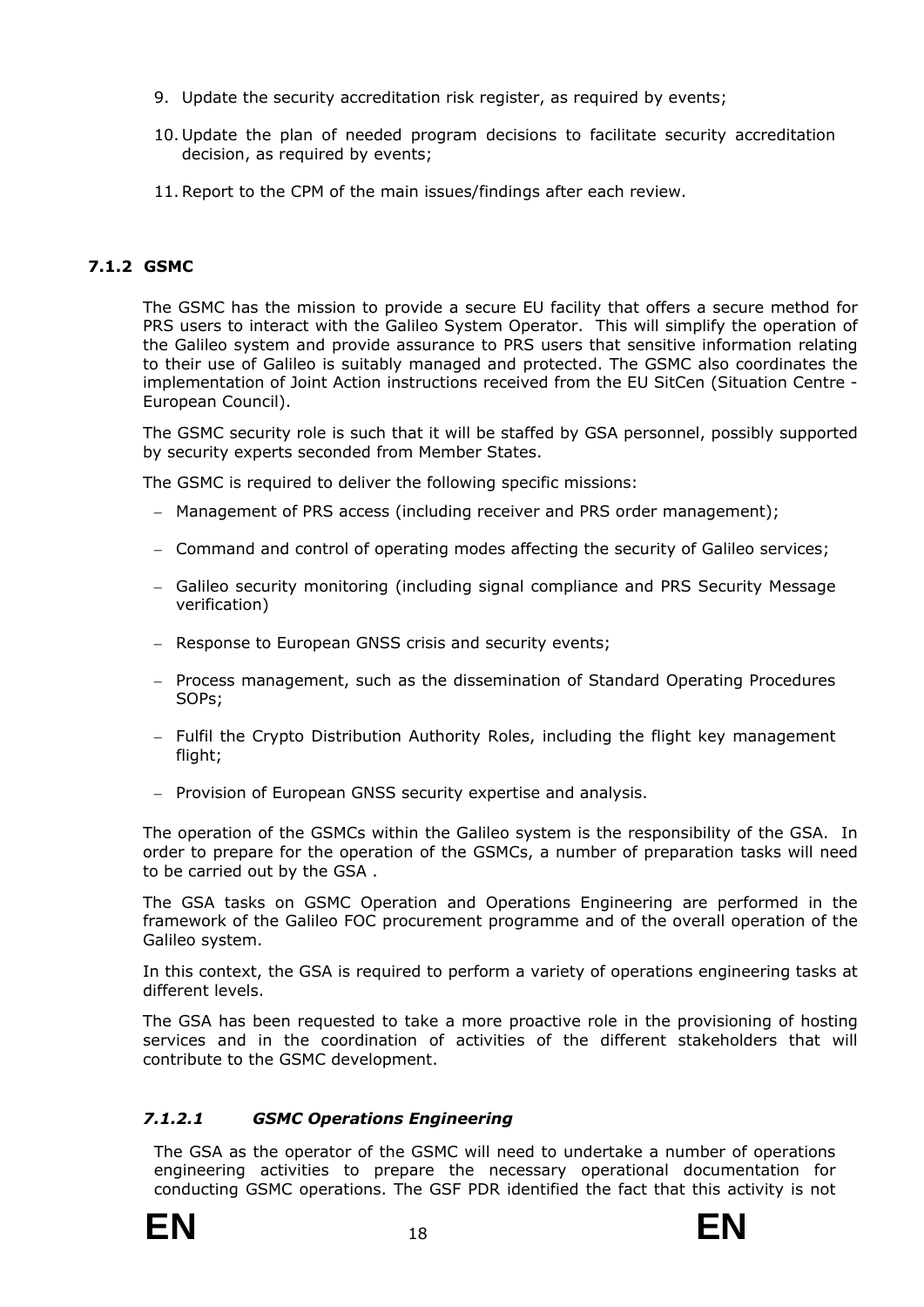covered by the GSF contractor and is also not part of the Galileo operations preparation work, which takes place in Galileo FOC procurement (WP6). At the GSF PDR, the general view was that this work should be carried out by the GSA in line with "normal" best practice as this ensures the operator is involved in the development process.

At present, the European Commission has defined and released, in July 2011, a Statement of Work detailing all the Operations Engineering tasks that the Agency is responsible for completing.

# *7.1.2.2 GSMC Nucleus Activity*

As of the first launch of the operational satellites the GSMC function has been considered as a necessity. In such a context the Agency has established the so called GSMC nucleus which is expected to guarantee the GSMC function, with reduced objectives, up to the moment in time when GSMCs will be deployed and fully operational.

The Agency will need to ensure that it continues to fulfil and strengthen this role with respect to the operation of the GSMC Nucleus in line with Galileo security requirements and arrangements agreed in the second half of 2011 with the Commission, ESA, EEAS and Member States to provide Galileo security monitoring in advance of the completion of the GSMC.

# *7.1.2.3 GSA Contribution to Infrastructure Development*

Contribution to WP2:

The GSA will participate in a number of project reviews, which are designed to ensure the alignment of the equipment procurement with the operational concept. The GSA will also need to contribute to a number of reviews conducted by the Operator of the GCCs to ensure that the overall service level CONOPS of the Galileo system have been implemented in each facility.

# Contribution to the GSA Building Infrastructure:

The GSA will need to provide the GSA's operator specific hosting requirements to ESA which will need to be included in the requirements (and validation of delivery thereof<sup>23</sup>) with the Hosting Entities (HE). The GSA in so doing, will also specify its needs for GSMC Administration Equipment Deployment (see 7.1.2.6).

In advance of the handover of the GSMC buildings to the GSA from the Hosting Entities, the GSA will also need to negotiate the necessary long term HE support of the GSMCs. The current expectation is for this HE support agreement to be negotiated and signed before the start of IOC GSMC operations. An interim agreement may be required to cover the validation and qualification activities. The GSMC Manager will carry out the negotiation of long term HE support. The expected time frame for this activity is the second half of 2012.

# *7.1.2.4 GSA Support of the ESA lead GSMC Qualification Programme*

The GSA as the GSMC operator will need to supply trained operators to support the work of the WP2 contractor in qualifying the GSMCs.

The GSA will also need to contribute to the GSMC and POCP testing and verification phase by providing the first line maintenance personnel to test both the maintenance plans and the integrated logistics support. GSA technical staff will need to validate the maintenance procedures provided by the WP2 (GMS) contractor.



<sup>&</sup>lt;sup>23</sup> In 2012, only detailed designs only will be delivered by the hosting entities, actual full delivery is only planned in 2013.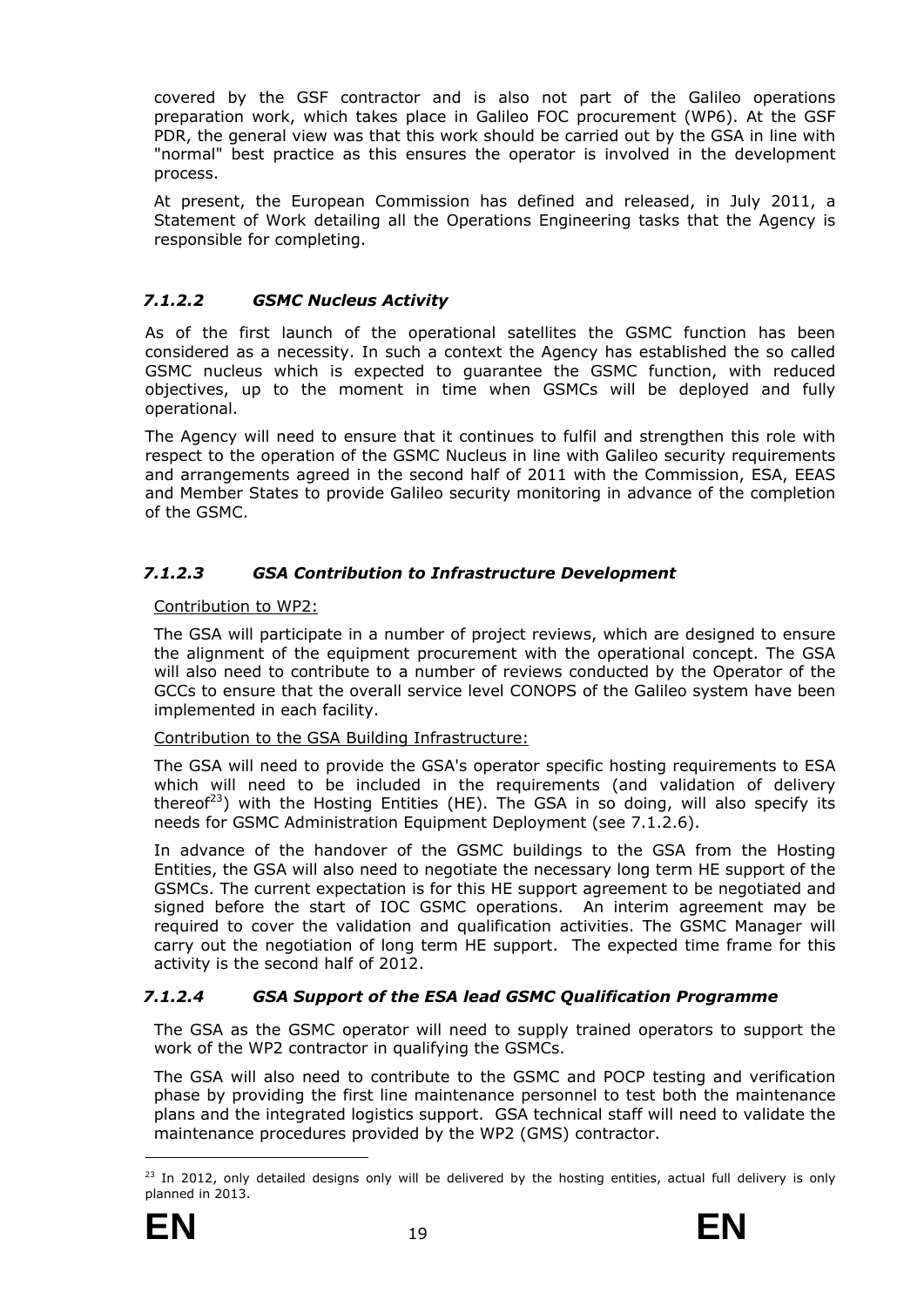The GSA will need to provide inputs to the accreditation of the GSMCs as detailed in the Statement of Work to be provided by the European Commission.

# *7.1.2.5 GSMC Staff Recruitment and Training*

A detailed recruitment plan has been prepared by the GSA Security Department, covering the period 2011-2014<sup>24</sup>, including the recruitment of 34 positions for the two sites (FR & UK) of the GSMC (1 in 2011, 12 in 2012, 11 in 2013, 10 in 2014). This plan is based on the assumption that the final acceptance review of the GSMC is expected to take place 4 years after the kick off, which would mean the transfer of a fully operational GSMC to the GSA at the beginning of the 4th quarter of 2014.

As part of its role as the operator of the GSMC, the GSA will need to ensure from 2012 that a suitable training programme is put in place for the GSMC operators. In that respect, the GSA shall prepare the Operations Training Needs Analysis (TNA) document, to process all information relevant for the definition of training requirements. It shall provide also provide Operations Training Plan, and set up and maintain a Training Management System (TMS).

For each new facility or upgrade the GSA shall continuously identify the training needs required for its operations, organise the required training sessions and update the personal training records accordingly.

In defining the Operations Training Plan, the GSA shall consider the coordination of operations team training. The GSA shall also consider the participation of personnel from the EC & ESA, Member State POCPs and the GSF Segment Contracts personnel.

# *7.1.2.6 GSMC Administration Equipment Deployment*

This work covers the administrative work necessary to setup two centres of the GSMC, a master and a backup.

It includes the procurement and configuration of the necessary IT infrastructure to allow GSMC staff to be connected to the administrative IT networks of the GSA.

Further, there will need to be work internal to the GSA to create the framework and to organize the operational activity of the GSMC staff.

# *7.1.2.7 Preparation of the Crypto Distribution Authority*

During 2011, the Flight Key Cell Working Group is preparing a long-term plan for the management of operational cryptographic material relevant to the Galileo programme. At present, their draft plan calls for the Galileo Crypto Distribution Authority to be hosting by the GSMC, as required by the SSRS 3.9.

The GSA will need to follow this work during 2011 and, assuming that the GSMC is confirmed as the hosting entity for the Crypto Distribution Authority, the GSA will need to continue this activity in 2012, and especially to:

- Prepare the CDA SOPs
- Ensure that the equipment necessary for the CDA is procured
- Ensure that the GSMCs have space to accommodate the operational needs of the CDA team
- Update the GSMC recruitment plan to include the CDA team

<sup>&</sup>lt;sup>24</sup> "GSA Security Team 2010 and Recruitment Plan 2011-2014", GSA/2010/D492265, V1.0, 14 January 2011.

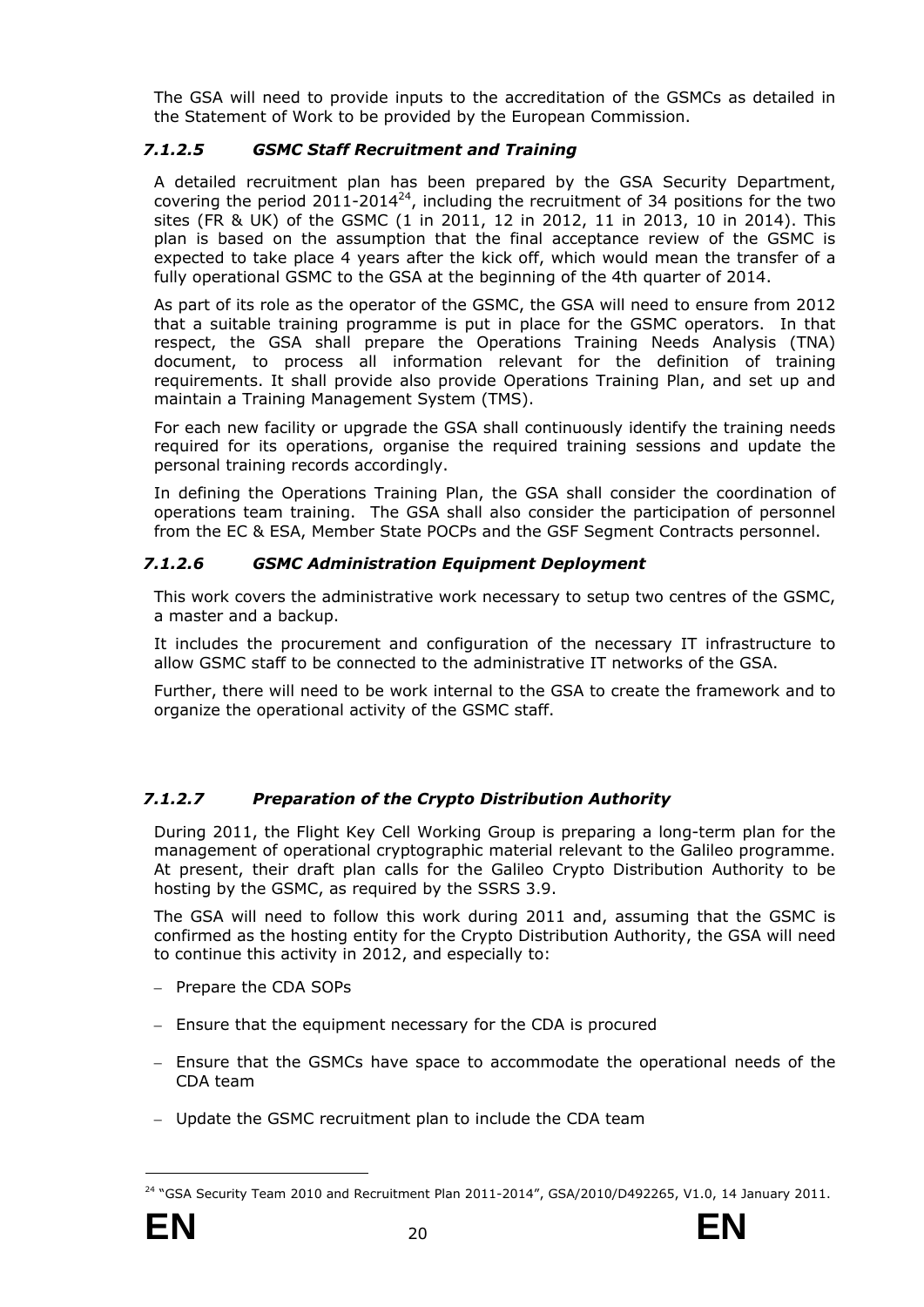# *7.1.2.8 Preparation of PRS Service Provision*

The GSA expects the EC to confirm the GSMC as the PRS Service Provider. During 2012, it will be necessary to align the work of the GSA's PRS Team on the preparation of the PRS Service with the work of the GSMC.

While significant GSMC effort on PRS Service Provision is not expected to take place before 2013, some preparatory activities may be needed in 2012.

# *7.1.2.9 EC-GSA Working Arrangement on GSMC***<sup>25</sup>**

In order to ensure the performance of these activities and optimise the interaction with the EC, the following tasks fall within the responsibilities of the Agency under this working arrangement:

- 1. Responding in time to any EC request, for review of documentation produced by the Galileo Programme under the IOV, IOC and FOC phases linked to the GSF;
- 2. Participation as observer to the Program Change Control Board, Program Management Meetings and, depending on the agenda, to the Quarterly Project Meetings;

In addition to the above the Agency can provide technical assistance to the EC in order to:

- 1. Support the definition and update the GSMC development plan under the responsibility of the EC, as required by events;
- 2. Support the definition and update of the GMSC risk register under the responsibility of the EC, as required by events;
- 3. Support the definition and update of the plan of needed program decisions under the responsibility of the EC, to facilitate operation hand-over to the Agency, as required by events;
- 4. Provide a report to the CPM of the main issues/findings after each review;
- 5. Participate in the monitoring of the GSF (GSMC & POC-P) infrastructure development and deployment in order to prepare the recruitment, training and deployment on sites of the staff in charge of operating the Galileo Security Centre. For the POC-P to be deployed in Member States, the Agency will contribute to develop guidelines and, if needed, to develop training.
- 6. Follow-up the GSF technical definition and procurement undertaken by ESA in order to develop the knowledge and expertise associated to its future role of operator for the Galileo Security Monitoring Centre and for contributing to the qualification of the GSF when requested by the Galileo Programme.
- 7. Develop the GSMC operational concept (CONOPS) and the corresponding operational procedures, especially taking into account the management of the GSMC interfaces, for approval by the Commission.

<sup>&</sup>lt;sup>25</sup> As defined in the "Agreement in the form of Exchange of Letters on a Working Arrangement for the execution of security related tasks of the European GNSS programmes between the European Commission and the European GNSS Agency", Ref. ENTR/GP2 AN/am Ares (2010)1087450 dated 28 January 2011. Note that an update of this Working Arrangement, is currently being discussed between the GSA and the EC as reflected in the letter GSA/2011/OED/D540010 of 16 September 2011 and reflecting the meeting held on 8 September 2011 with the EC.

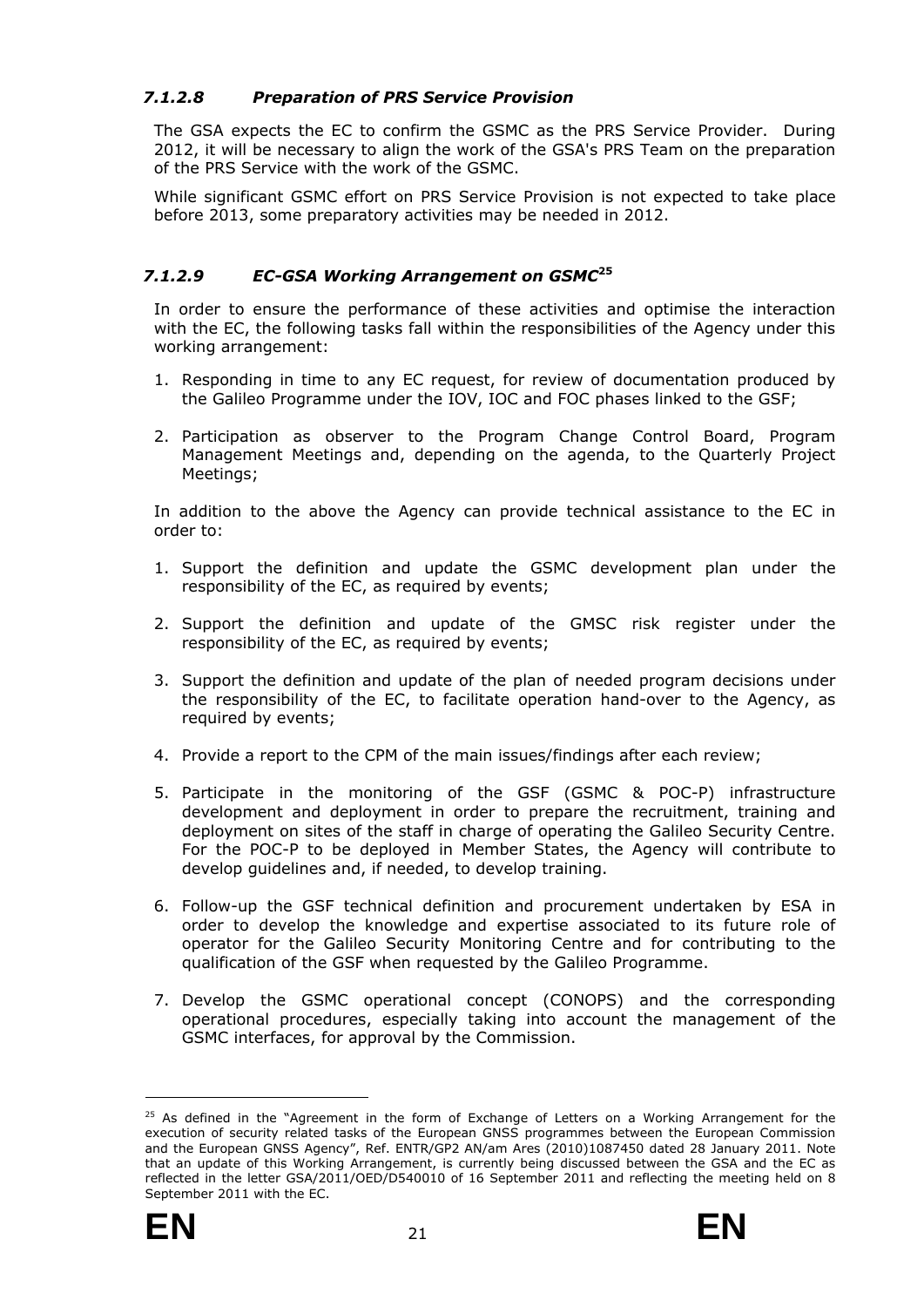8. Contribute in the specification and validation of the "Man-Machine Interface" and develop tools, such as PROPHET, with the close cooperation of ESA for the validation of the simulations, to anticipate the installation of GSMC & POC-P and to optimize the use of the system. Some of the tools will be MS oriented.

# <span id="page-27-0"></span>**7.1.3 Support to PRS Service**

# *7.1.3.1 Implementation of the PRS Pilot Project*

PIONEER (Program for the Initial Operations using National and European Equipments towards the Regulated service) is the GSA contribution to the realisation of the PRS Pilot Projects (PP).

The PRS Pilot Project is driven by the EC and is fundamentally designed for the benefit of Member States to stimulate and support their implementation of PRS infrastructure and services.

The PRS Pilot Project will comprise multiple projects with differing specific objectives, participants and timescales.

The nature of the programme and its constituent projects will evolve. Currently, the following four stages have been identified (which may overlap in practice):

- PRS Awareness Stage  $(2011-2012)$  to engage stakeholders and initiate projects and define technology;
- Pilot Preparation Stage (2012-2014) clarifying user needs, service definitions as well as design and development of tools and processes as well as the procurement of a first generation of operational PRS receivers ;
- Trials Stage (2013-2014) for both equipment and processes, using IOV (and then IOC and FOC) capabilities and prototype and early PRS receivers – the key milestone here is likely to be OSRR3 in 2014, when the fuller constellation and GSMC operation will enable meaningful FOC trials;
- PRS Pre-Accreditation phase (2015-2016) the Galileo system will progressively become operational but full accreditation will still be in the process of being obtained, including for production receivers.

PRS Pilot Projects are grouped in two categories:

- Priority Projects (PPs), which provide direct benefit to member States;
- Enabling Projects (EPs), which are required to implement the PRS user segment roadmap.

Initial Projects that are foreseen in 2011-2012 timeframe are the following:

Projects already confirmed by the Commission

- PIONEER 1 (2011-2015): this program represents the Central Support, including coordination, PRS awareness and support to the user's segment roadmap.
- PIONEER 2 (2011-2014): this project concerns the procurement of PRS Receivers, in order to provide a first generation of PRS user receivers that will allow making the demonstration of the performances of the PRS service as compared to other GNSS services and alternative solutions. This project is both a long-lead-item procurement and a capability that will support most of the PRS Pilot Projects activities.

Projects to be confirmed by the Commission

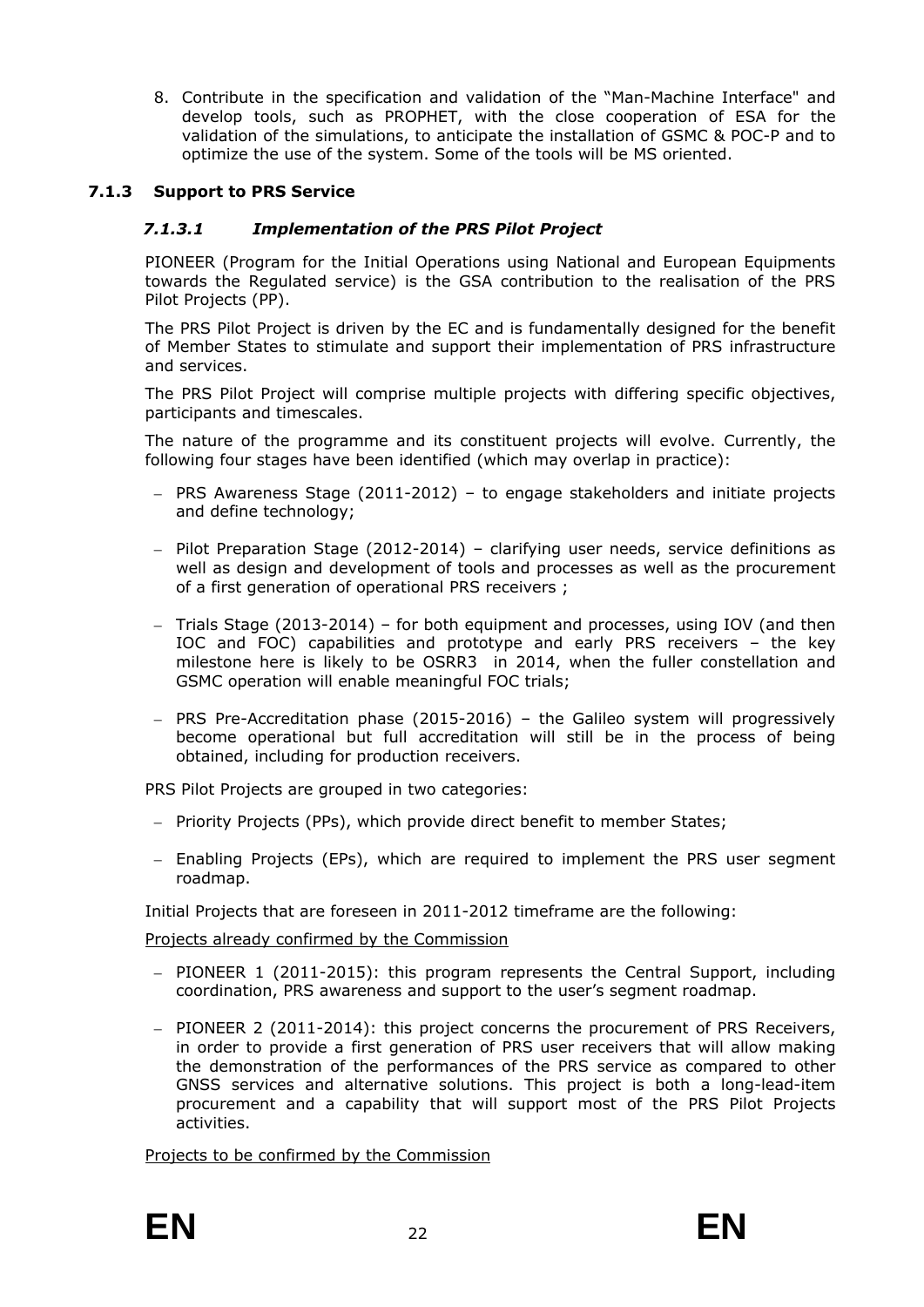- PIONEER 5 (2012-2014): FP7 PROGRESS contract has paved the way to PRS receiver standardisation. Further works will be necessary to maintain the benefits of this initiative and develop new items, to continue and complete the activities of PROGRESS, to be concluded in February 2011.
- PIONEER 6 (2012-2013): FP7 PROTECTOR contract has highlighted the limitations in the current capabilities to fight against jamming of GNSS; given our increasing dependability on GNSS and the easiness of deploying a jammer, the risk of having to face a major incident is becoming an issue. Countering low-power jammers and their proliferation is also to be considered as a real challenge. As a follow-up of PROTECTOR, this project should tackle the definition and development of a lowpower jammer detector prototype.
- PIONEER 7 (2012-2014): Several studies show that acquisition of the PRS signal is a technological challenge for receivers, and more especially when combined with other constraints such as cost, power consumption and security. This issue was foreseen by PACIFIC and it is also considered by PROGRESS. The development of a Fast Acquisition Unit (FAU) ASIC would alleviate a big part of these difficulties, with the benefit of being usable as such or as an IP (Intellectual Property) function block. The ASIC as such may be reused in future first generation of PRS receivers while the IP result may be integrated in next generation products.
- PIONEER 8 (2012-2014): There exists different kinds of jamming signals, and several kinds of techniques have been developed to counter those interferences. However, these signal processing techniques may not be put in service when they have no benefits, thereby saving power consumption and not adding any degradation to the incoming signal. A jamming supervisor function could be conceived to automate the processing of interferences.
- PIONEER 9 (2012-2014): FP7 PROTECTOR is currently defining the architecture of the Jamming and Interference Monitoring System (JIMS) concept. Further simulations are expected to support this definition and to validate the operation concept with other stakeholders, essentially Member States administrations, both those in charge of Spectrum management and those in charge as point of contact for GNSS matters.
- PIONEER 10 (2012-2013): previous studies have demonstrated that a large part of Military users of the PRS would be interested to have this function combined with the GPS PPS. This study shall be limited to complete the work done in PROGRESS on dual mode receivers. This work is however subject to the agreement to get US FOUO and NATO RESTRICTED documents from authorised administrations.

# 7.1.3.2 EC-GSA Working Arrangement on PRS Pilot Project<sup>26</sup>

In order to ensure the performance of these activities and optimize the interaction with the EC, the following tasks fall within the responsibilities of the Agency under this working arrangement:

- 1. Support the preparation of calls for tenders, selection, negotiation and award of contracts related to the implementation of the PRS Pilot Project, notably the P3RS1;
- 2. Perform the budget implementation tasks that may be delegated by the Commission to the Agency in accordance with Article 54 (2) (b) of the Financial

<sup>&</sup>lt;sup>26</sup> As defined in the "Agreement in the form of Exchange of Letters on a Working Arrangement for the execution of security related tasks of the European GNSS programmes between the European Commission and the European GNSS Agency", Ref. ENTR/GP2 AN/am Ares (2010)1087450 dated 28 January 2011.

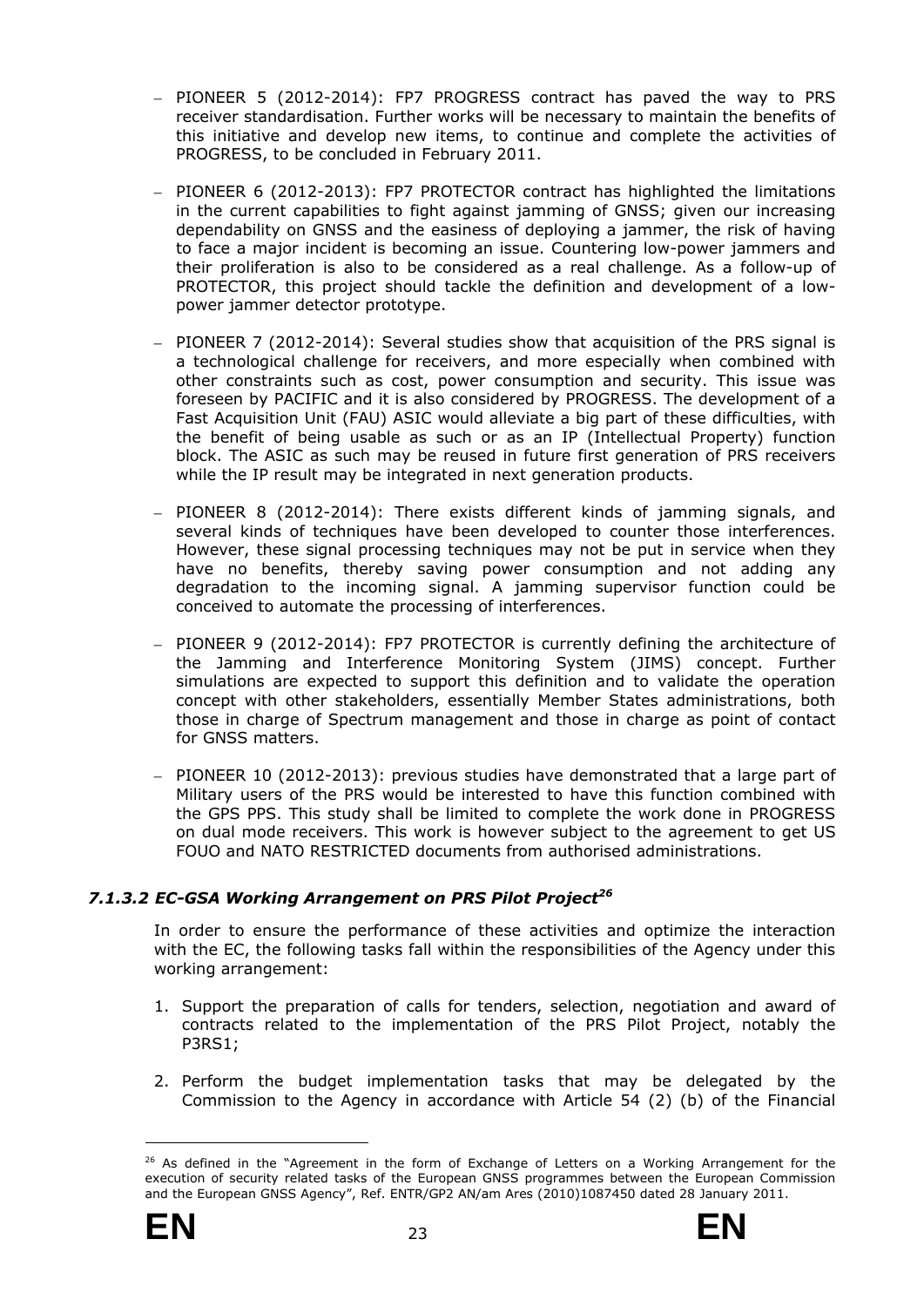Regulation in 2011, on further PRS Pilots project contracts, notably the P3RS2, on the basis of an early preparation of the tenders;

- 3. Interact on a day to day basis with industry and manage the contracts of the PRS Pilot Project starting at the kick off of the contract and ending at the final review and advises the Commission on the approval of the main documents;
- 4. Provide expertise and support to the GNSS Security Board Working Group PRS (WG-PRS), especially regarding the definition of guidelines, common minimum standards and rules for the management of PRS in EU Member States and the definition and implementation of the PRS implementation plan.
- 5. Participates to the WG-PRS and report on the progress of the PRS pilot projects contracts.

In addition to the above the Agency can provide technical assistance to the EC in order to:

- 1. Propose an assessment of the main performance criteria of the contracts to the EC for the main contract reviews;
- 2. Provide its secured zone and Administrative security capacity to manage the security of the contracts as well as to store or test any material or immaterial outputs of the contracts which would be classified;
- 3. Support the evaluation of the proposals and ensure the secretariat of the evaluation panels, in cooperation with the EC;
- 4. Prepare documents in the form of minutes, technical notes, analysis, draft Statement of works, draft contracts or draft Document Change Notices, as required, depending on the topics.

# *7.1.3.3 EC-GSA Working Arrangement on PRS User Segment27*

In order to ensure the performance of these activities and optimize the interaction with the EC, the following tasks fall within the responsibilities of the Agency under this working arrangement:

- 1. Performance of budget implementation tasks that may be delegated by the Commission to the Agency in 2011 in accordance with Article 54 (2) (b) of the Financial Regulation, on PRS-related contracts;
- 2. Participation to the WG-PRS and report on the progress of PRS User Segment implementation tasks, including in particular the PRS FP7 projects contracts and the Agency expertise support contracts;

In addition to the above the Agency can provide technical assistance to the EC in order to:

- 3. Develop the concept of a low cost PRS receiver, validate it with the EC and contribute to the development of low cost PRS receivers;
- 4. Develop cost studies, taking into account the cost of management of PRS receivers. The objective of such studies will be in particular to optimize the overall

<sup>&</sup>lt;sup>27</sup> As defined in the "Agreement in the form of Exchange of Letters on a Working Arrangement for the execution of security related tasks of the European GNSS programmes between the European Commission and the European GNSS Agency", Ref. ENTR/GP2 AN/am Ares (2010)1087450 dated 28 January 2011.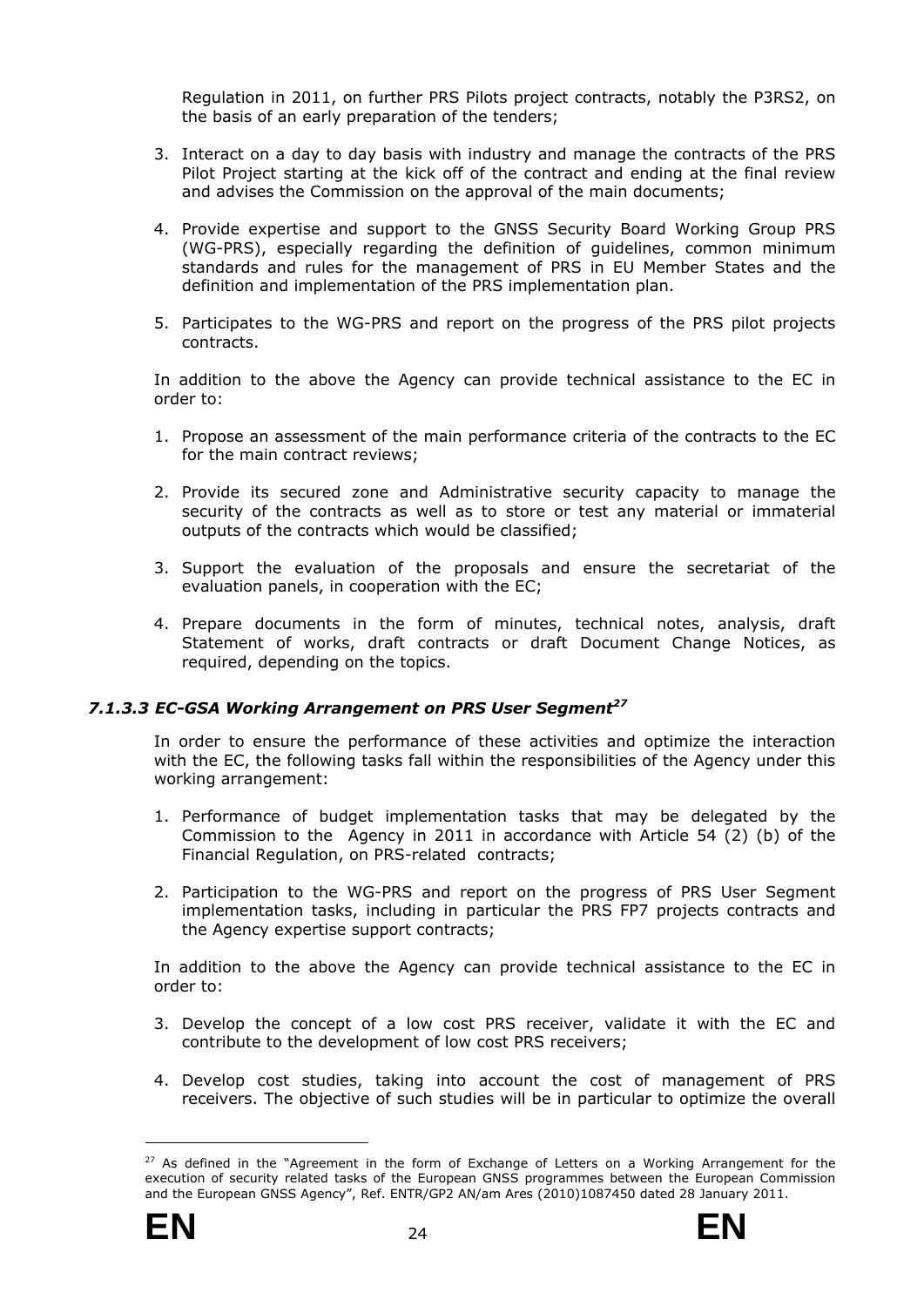cost of PRS receivers (taking into account the price of human resources, the key management, maintenance, etc. on the duration of life of receivers);

- 5. Support the development of demonstrators of PRS receivers, in particular adequate for the purpose of trials foreseen in the PRS Pilot Project;
- 6. Develop roadmaps, trials, development of facilities and other documents;
- 7. Prepare documents in the form of minutes, technical notes, analysis, draft Statement of works, draft contracts or draft Document Changes Minimum notices, as required, depending on the topics.

#### <span id="page-30-0"></span>**7.1.4 EC-GSA Working Arrangement on GNSS Security Board and associated Working Groups28**

In order to ensure the performance of these activities and optimize the interaction with the EC, the following tasks fall within the responsibilities of the Agency under this working arrangement:

1. Participate at the meetings of the GNSS Security Board and contribute to the reporting associated to the WG-PRS, the WG-NET, the WG-PCI, the TF-Control, and the TF-Launch, or any ad hoc group created under the GNSS Security Board roadmap as requested by the EC;

In addition to the above the Agency can provide technical assistance to the EC for:

- 2. Provision of technical, secretarial and logistical support to the WG-PRS and its subgroup WG-CMS;
- 3. Technical support to the WG-NET and to the WG-PCI;
- 4. Chairing and providing of technical, secretarial and logistical support to the TF-Control;
- 5. Preparing documents in the form of minutes, technical notes analysis or draft DCNs, as required, depending on the topics.
- 6. Establishing and managing a DMS ensuring a coordination and update of the GNSS Security Board documentation, the Systems Security Accreditation documentation and of the PRS User Segment documentation.
- 7. Generating and distributing Chiasmus keys needed by the GNSS Security Board related groups of participants.

# <span id="page-30-1"></span>**7.1.5 EC-GSA Working Arrangement on European GNSS Technology Control Regime<sup>29</sup>**

In order to ensure the performance of these activities and optimize the interaction with the EC, the following tasks fall within the responsibilities of the Agency under this working arrangement:

1. Ensure the chairmanship, the secretariat and logistical support of the TF-Control.



<sup>&</sup>lt;sup>28</sup> As defined in the "Agreement in the form of Exchange of Letters on a Working Arrangement for the execution of security related tasks of the European GNSS programmes between the European Commission and the European GNSS Agency", Ref. ENTR/GP2 AN/am Ares (2010)1087450 dated 28 January 2011.  $29$  As defined in the "Agreement in the form of Exchange of Letters on a Working Arrangement for the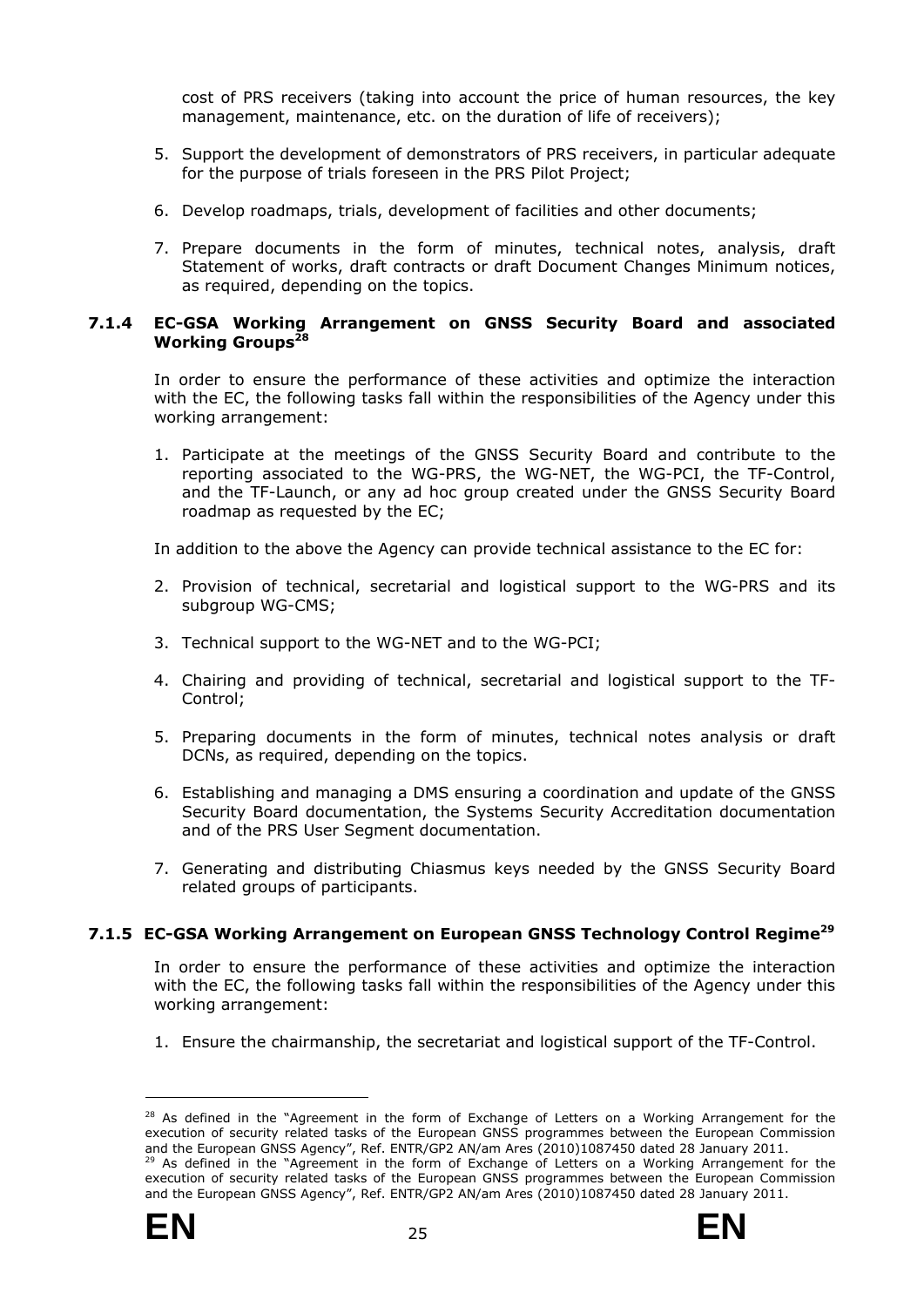In addition to the above the Agency can provide technical assistance to the EC in order to:

- 2. Propose and update European GNSS technology control regime objectives and requirements, which shall be validated by the EC;
- 3. Identify the tools and methods that can be used to actually enforce the European GNSS technology control regime;
- 4. Provide support to the EC for the initial implementation of the European GNSS technology control regime;
- 5. Prepare documents in the form of minutes, technical notes, analyses or draft Document Changes Minimum notices, as required, depending on the topics.

# <span id="page-31-0"></span>7.1.6 Support to the development of the PRS User Segment<sup>30</sup>

As defined in the "Agreement in the form of Exchange of Letters on a Working Arrangement for the execution of security related tasks of the European GNSS programmes between the European Commission and the European GNSS Agency"31 and subject to the finalisation of the Delegation Agreement by EC, the Agency shall support the PRS Pilot Project, the GNSS Security Board and associated Working Groups (especially the Working Group PRS). This is an extensive list of tasks and in the majority of cases they are not explicitly within the remits of the GNSS/GNSS Agency regulations.

Indeed the proposed 'Galileo IOC Service Implementation Plan', considering the role of the Agency as GSMC Operator, is proposing that the GSA becomes the PRS Service Provider. This perspective will need to be consolidated through appropriate studies developing core mission requirements of the PRS Service Provider and related implementation plan, in line with the PRS Service Implementation Plan developed by the European Commission.

The "Decision of the European Parliament and of the Council on the detailed rules for access to the public regulated service offered by the global navigation satellite system established under the Galileo programme<sup>"32</sup> gives the Agency specific responsibilities. In particular, the Agency:

- i) is designated as a Competent PRS Authority by a PRS participant;
- ii) shall ensure that the Competent PRS Authorities comply with the minimum common standards, in particular by carrying out audits or inspections;
- iii) shall provide technical resources to Competent PRS Authority that does not comply with the minimum common standards. Some preparatory work will have to be achieved by the Agency to fulfil its obligations as stated in this Decision, especially the further operations by the GSMC of the local Point of Contact Platform (POCP) and the development of the minimum common standards.

In this context the Agency, subject to the finalisation of the Delegation Agreement by EC, will start to develop all those preparatory tasks needed to achieve such objectives, such as:

- a. Supporting of market development of PRS
- b. Definition of the missions of a PRS Service Provider



<sup>&</sup>lt;sup>30</sup> This is a delegated task under a new Delegation Agreement to be finalised between the GSA and the Commission for an amount of 1.5 M€

<sup>&</sup>lt;sup>31</sup> Ref. ENTR/GP2 AN/am Ares (2010)1087450 dated 28 January 2011 <sup>32</sup> Decision No 1104/2011/EU, OJ L287,4.11.2011, p.1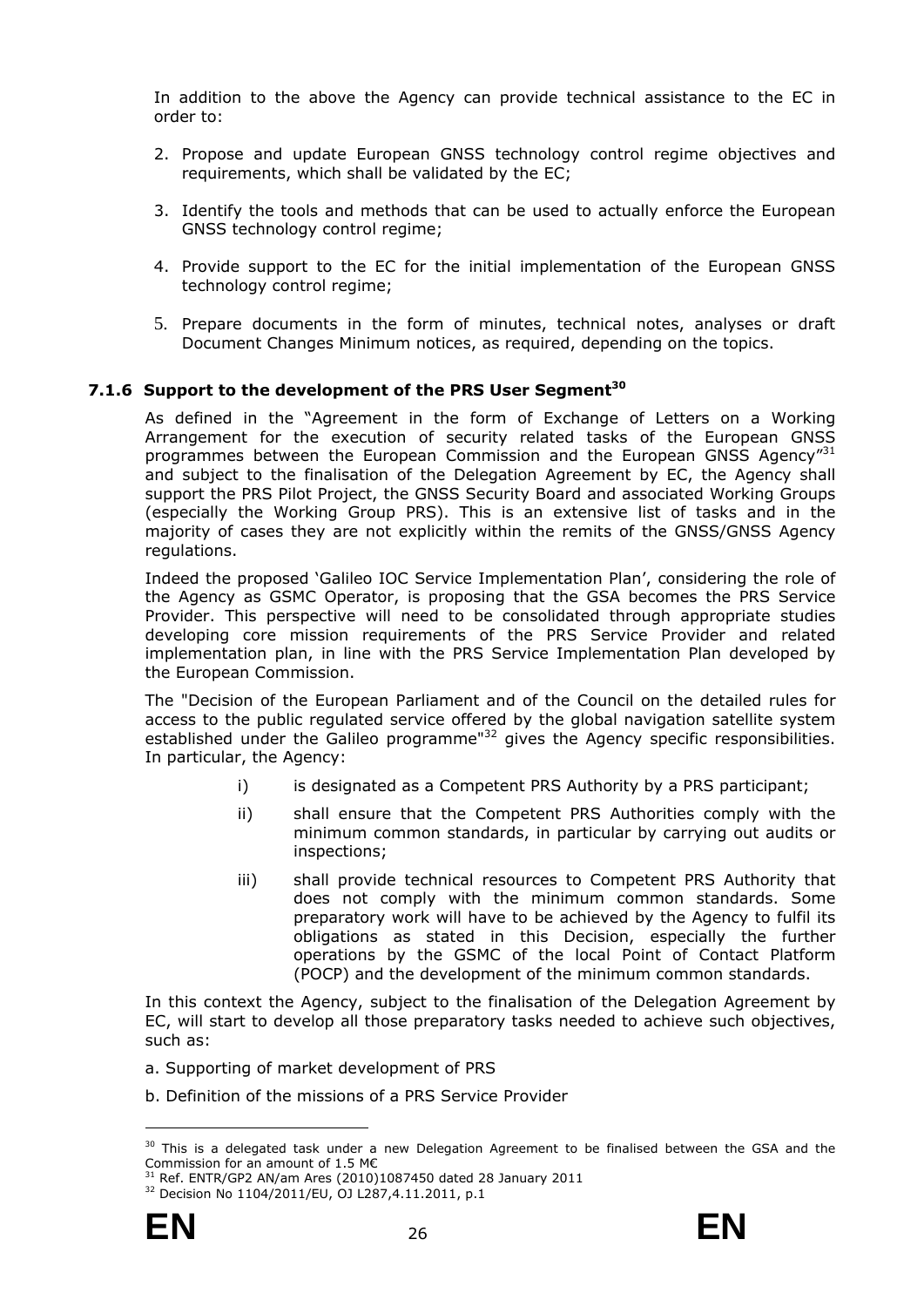- c. Support to the Commission on the definition of policies (e.g. CMS)
- d. Promotion of a new approach for countering RFI threats on GNSS services

e. Accreditation of the RUE network connecting GSA PRS DMS server to MS' remote servers

# <span id="page-32-0"></span>*7.2 Market Development*

In early 2011, the Commission presented to the Council an official communication on the post-2013 operations of the GNSS systems. The GSA's activities in the field of market development build on this proposal, with a focus on market entry and business development actions in line with different exploitation scenarios of the Commercial Service, consistent with the guidance of the Commission.

GSA activities will also contribute to, and will be aligned with, the Application Action Plan $33$  (GNSS APAP) adopted by the Commission in June 2010 $34$ . They will continue to be coordinated with the relevant activities undertaken by the European Space Agency and the European Commission and where appropriate inscribed in the joint annual GNSS Communication Strategy of the three organisations.

<sup>&</sup>lt;sup>33</sup> List of actions established by the European Commission in order to foster the development of the applications of Galileo and EGNOS. 34 COM(2010)308, 14.6.2010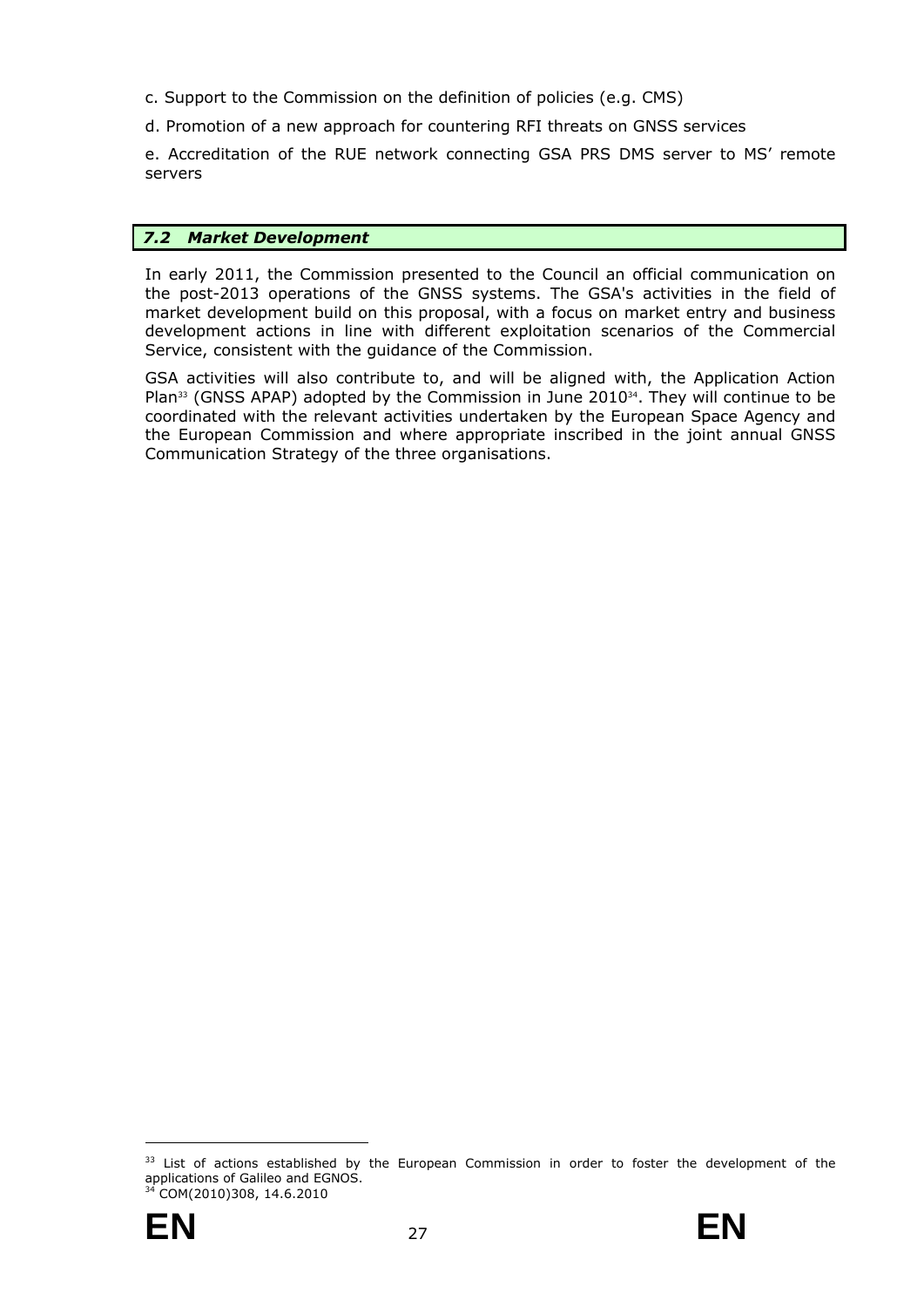# Contribution to the preparation of the commercialisation of the systems

Important benefits of the European GNSS programmes will come from the market place, as underlined by the Commission in its communication to the European Parliament and the Council<sup>35</sup>.

Following the entry into force of the GNSS Regulation, the GSA has been assigned the task of contributing to the market take-up of the GNSS systems in order to reap the maximum benefit from the systems. This task, as defined by the Commission guidelines, can be grouped in three main axes of activity:

- Foster and support of progress of European GNSS systems:
	- o EGNOS, which reached full operational capability through the declaration of availability of the EGNOS Open Service on 1 October 2009 and the declaration of SOL service on March 2 2011.
	- o Galileo, whose market entry needs to be prepared as from 2012;
- Understanding the potential and main trends of the GNSS market, i.e. assessing the environment in which satellite navigation applications can develop, including downstream markets, assessing the various options for improving the dynamics of the market (leveraging insights from market monitoring, providing information and assistance tools for potential users and developers), and making suitable recommendations to the Commission; and
- Contributing to the development of the market with actions to encourage the take-up of European GNSS services, leveraging on FP7 application projects with a particular focus on supporting SMEs and promotional initiatives.

The GSA activities will be implemented in close coordination with the Galileo units of the European Commission. The two sides will exchange on a regular basis information (at least every 3 months) on topics such as planned activities, conferences to be attended, meetings to be organised, articles to be published, studies to be performed, and contracts to be signed.

# <span id="page-33-0"></span>**7.2.1 EGNOS marketing**

The first axis is intended to ensure the adoption of EGNOS in market segments identified as having the greatest short-term or medium-term potential. The development of penetration in EGNOS target segments will leverage on the FP7 activities, which have been delegated to the GSA by the Commission.

In 2009, the GSA proposed to the Commission that EGNOS market entry activities should target three priority market segments selected on the basis of their respective potential in terms of economic benefits and maturity: aviation, which will remain a priority, followed by road and high precision segments such as agriculture and mapping. Achieved penetration results show a growing trend and existing opportunities require a continuation of marketing actions. On top of this, growing GNSS interest arises in further segments. This will have to be managed on a best effort basis, considering the GSA's growing number of market related tasks in a scenario of stable dedicated staff and significantly decreasing budget.

The promotion of EGNOS will require extensive contributions to the work coordinated by the Commission with Member States, user communities and all agents of the value chain.

<sup>35</sup> COM(2007) 534 final, 19 September 2007.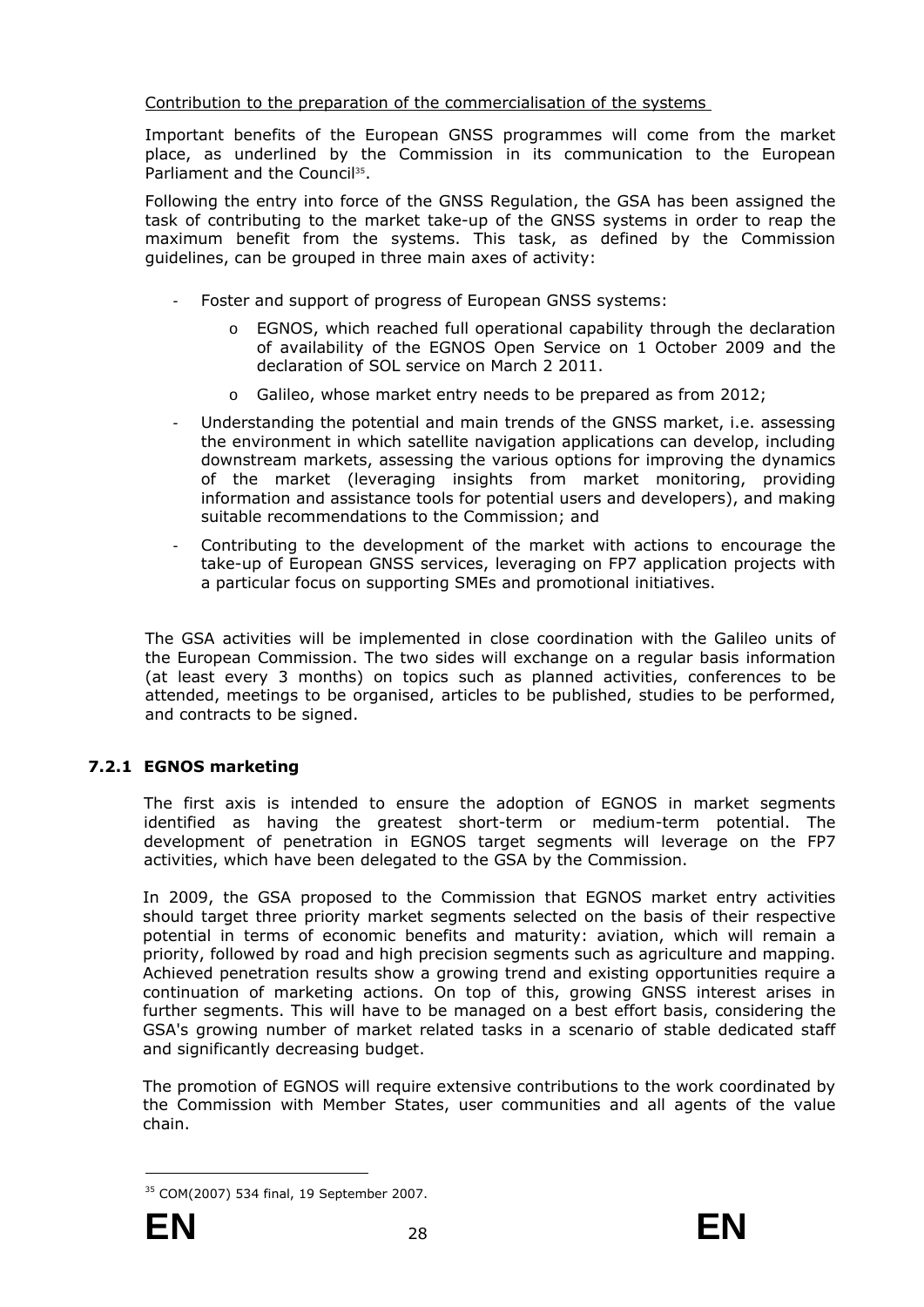In 2012, one the key pillars will continue to be EGNOS' entry in the aviation market. To this purpose, the GNSS Agency will enact the market entry strategy for Aviation in line with the Application Action Plan. The GNSS Agency will keep on contributing to the promotion of adoption schemes for aviation via initiatives targeted at airlines and airports, leveraging on FP7 call projects and on partnerships with major stakeholders such as Eurocontrol and manufacturers of avionics and aircrafts. The GSA will exploit FP7 projects results like successful trials and adoption experience.

In 2012 the GSA will maintain its actions to increase the adoption of EGNOS in Road Pricing. In particular, it will leverage on the EETS Decision of the Commission that foresees the start-up of this new service in October 2012, preparing the industry and the service providers for EGNOS and Galileo adoption in this new pan-European tolling service. At the same time, the Agency will start focusing on other ITS sub-segments, such as safety systems and assistance to the driver and specialised logistics. It will leverage on results of FP7 projects in this domain (final results from the  $2<sup>nd</sup>$  call and preliminary results from the  $3<sup>rd</sup>$  call). It will ensure a well-structured presence at the ITS World Congress that will be back in Europe.

In 2012, the GSA will continue the marketing of EGNOS in Agriculture, with the ambitious goal to reach 70% market share among GNSS devices in Europe. It will continue to focus on Eastern and Central Europe where it is expected that the performances of EGNOS will be improved. Additionally the Agency will support the EC in cooperating with JRC regarding the Common Agriculture Policy. In addition, the Agency will continue the marketing of EGNOS in Mapping, identified as another priority subsegment in the High Precision domain.

The beta test of EDAS, started at the beginning of 2009, is the first small scale proxy of a potential European GNSS commercial service. It provided important information regarding demand (e.g. customer profile and benefits, market potential) and suitability of the current mode of access to service data. The GNSS Agency evaluated the economic potential, designed the service model and identified service improvements. The Commission is managing the implementation of service improvements, which should be made available to existing users. EDAS will then be an integral part of the EGNOS offer in road, agriculture and mapping and will be marketed in conjunction with EGNOS, once the expected release is available.

Finally, the GNSS Agency will help communicate the operational status of EGNOS to the market, including effective communication of EGNOS value proposition and developing specific instruments to raise EGNOS awareness in target segments.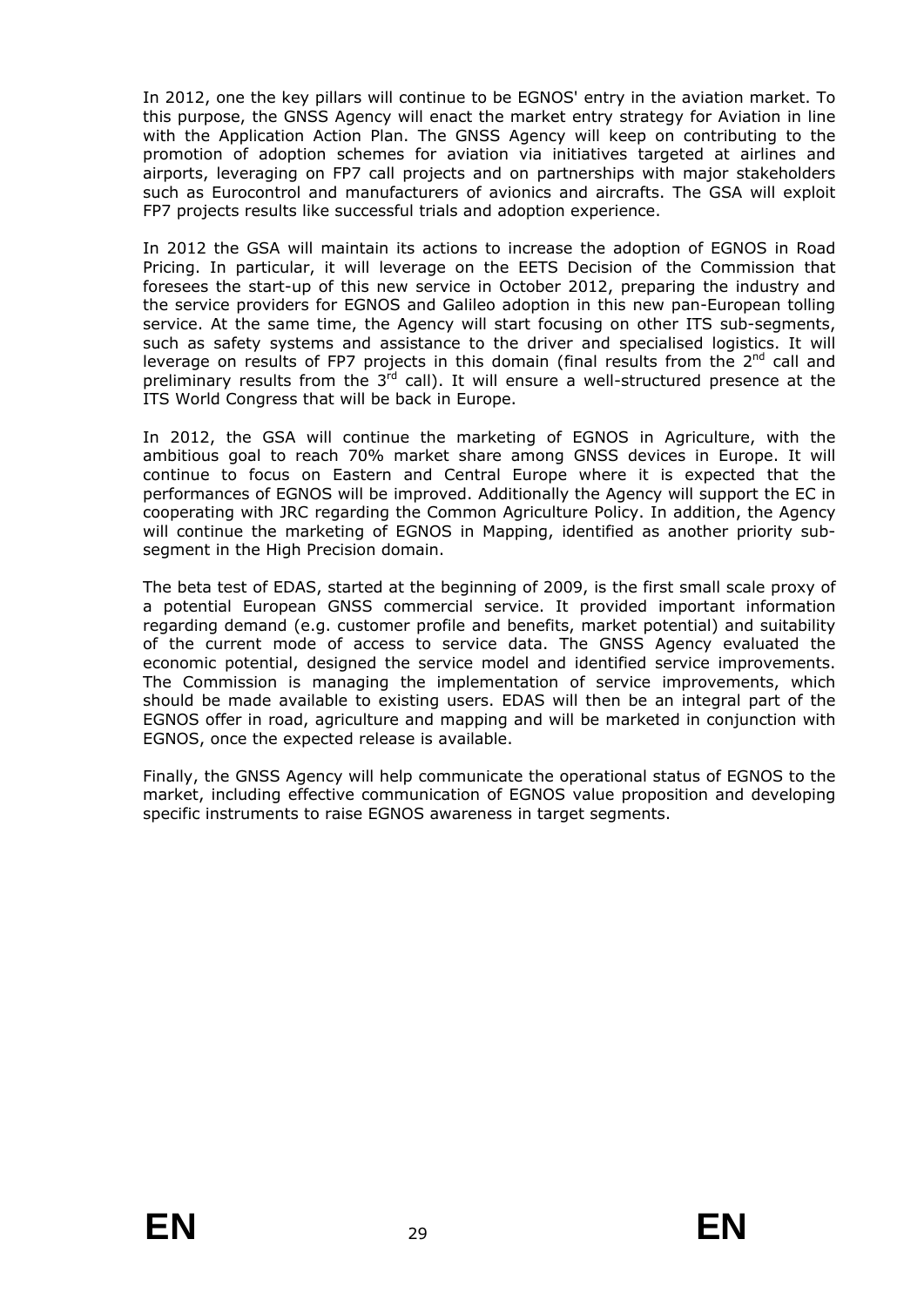# **Main tasks in 2012**

- Promote the utilisation of the EGNOS open signal and safety-of-life service, continue the actions of the EGNOS market entry strategy, exploit FP7 related projects demonstrating EGNOS benefits, and track impact and market indicators;
- Step up EGNOS marketing activities for aviation;
- Continue to implement the EGNOS market adoption plan for road;
- Strengthen EGNOS leadership in agriculture including support for EC regarding CAP;
- Implement the market entry approach for the mapping segment;
- Continue to contribute to the EDAS related promotional activities and launch new activities for the enhanced EDAS as soon as available;
	- Contribute to EGNOS marketing communication initiatives;

# <span id="page-35-0"></span>**7.2.2 Market monitoring**

The second axis is improving the knowledge of the market. The market monitoring and forecasting process is key for this activity. It provides a structure for the market research data. Market analyses and forecasts based on this information enable a better understanding of the GNSS market and of the overall public benefit created by the systems. The GSA and the Commission will closely coordinate, ensuring availability and use of the most updated information, contributing to the Commission communication policy. As the market is continuously evolving, an effort is needed to ensure the models remain up to date. In addition, it is important to make sure the process remains aligned with market development activities and that it allows the GSA to track progress in the different markets and define specific targets. To this end, starting in 2011, we will start to integrate new segments (e.g. surveying, maritime).

The market monitoring process is also used to respond to ad hoc requests from the Commission for the further implementation of the European satellite navigation programmes.

Finally, another objective of the market monitoring process is to supply information to industry and general public. It is the intention of GSA to release a report on the GNSS market every year.

With regards to new applications, the GNSS Agency will continue to follow closely the development of the market using information available on the market and on the evolution of technologies..

Hereby, the GSA will increase its interactions with representative market agents (e.g. focus groups).

**EN** 30 **EN Main tasks in 2012**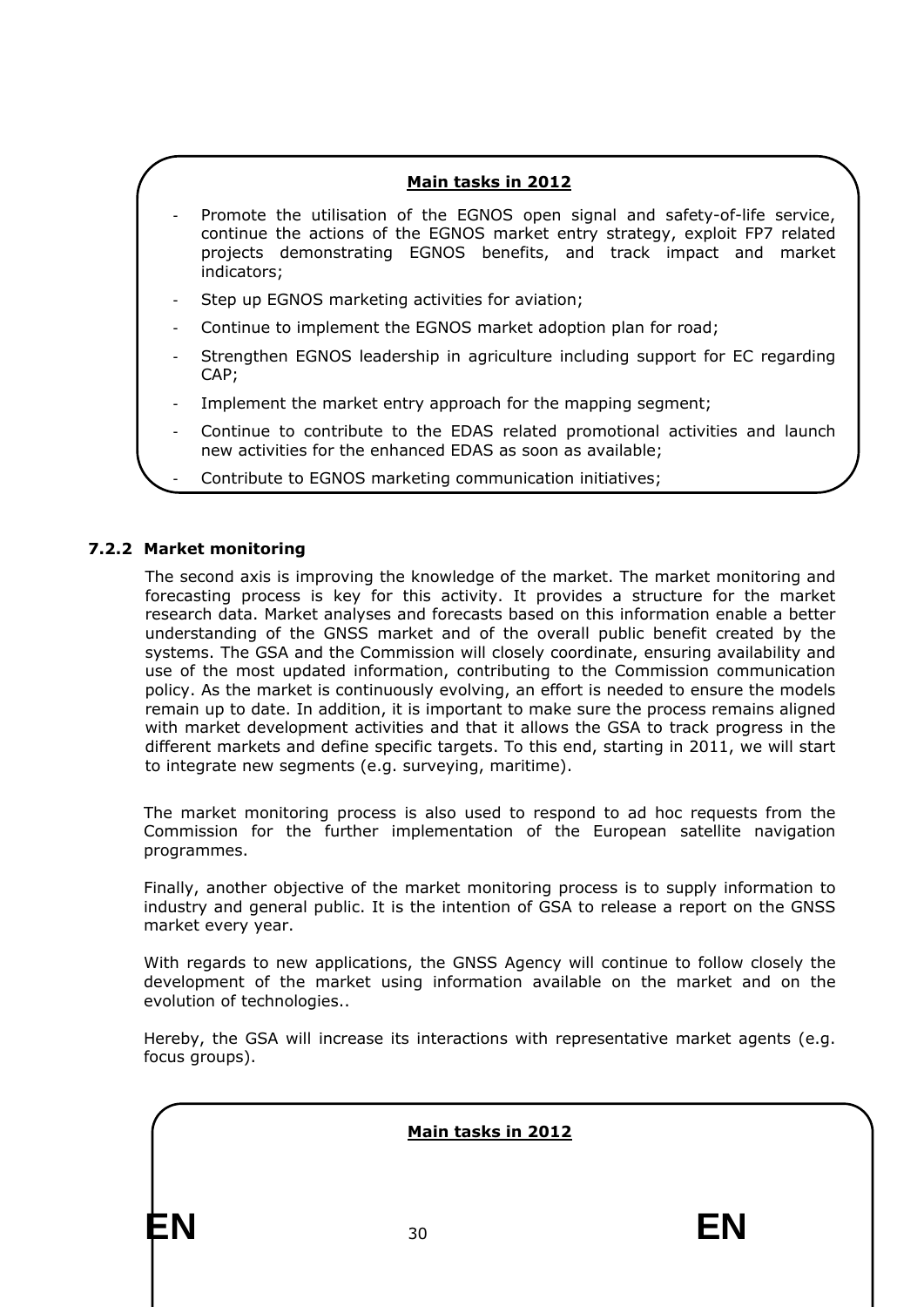- Regularly refine and improve the Market Monitoring and Forecasting process<sup>36</sup>, in order to reflect changes in the market, in technology and in the priorities of market development activity;
- Act as a source of GNSS market information for the Commission, responding to ad-hoc requests.
- Inform the general public about the development of the GNSS market through the publication of a market report.

# *7.3 Research and Development*

# <span id="page-36-1"></span><span id="page-36-0"></span>**7.3.1 FP7**

As outlined in the Commission guidelines, FP7 projects on applications and security R&D will be managed by the GNSS Agency in accordance with the terms of the Delegation made under Article 54(2)(b) of the Financial Regulation and with the working arrangements agreed with the Commission in relation to the PRS applications and to the security related R&D activities.

In managing the projects, the GNSS Agency's objectives are:

- To keep the projects in line with the strategic objectives;
- To maximise the project results; and
- To produce an effective communication action for each project.

The supervision of the projects from the FP7 1st and 2nd calls will continue. By mid-2012 a total of 51 projects (covering both satellite navigation applications and security) shall be managed by the GNSS Agency.

At the Commission's request, the GSA has prepared and launched the FP7 3rd Call, in the second half of 2010, leveraging on the proven methodology and the experience and initial results of the FP7 1st and 2nd call projects.

The handling of a new FP7 call (from the preparation of the publication to the signature of the grant agreements or contracts) consumes considerable resources and has to respect strict deadlines. This work has to be closely coordinated with the management of the portfolio of on-going projects from previous calls. A peak in the workload under FP7 is expected in the 2011-2012 timeframe.

#### *7.3.1.1 Satellite navigation applications development and promotional initiatives*

18 projects were launched in 2008 under the FP7  $1<sup>st</sup>$  call and 29 in 2009 under the FP7  $2<sup>nd</sup>$  call. A further 30-35 were launched mid-2011. Taking into account the closure of many  $1^{st}$  call projects it will mean that, at the beginning of 2012, up to 60 application projects will be running.

Following the adoption of the work programme for the FP7, the 3rd call for proposals was launched on 20 July 2010 supporting a vertical market acceleration strategy and an action plan to stimulate the most valuable or mature market segments, also offering opportunities for break-through innovation independent of the area of application. A total of 148 proposals were received resulting in 30-35 projects that can be funded.

<sup>&</sup>lt;sup>36</sup> Provides reliable GNSS market information and revenues projections, covering global GNSS market, Galileo and EGNOS contribution and indirect public benefits.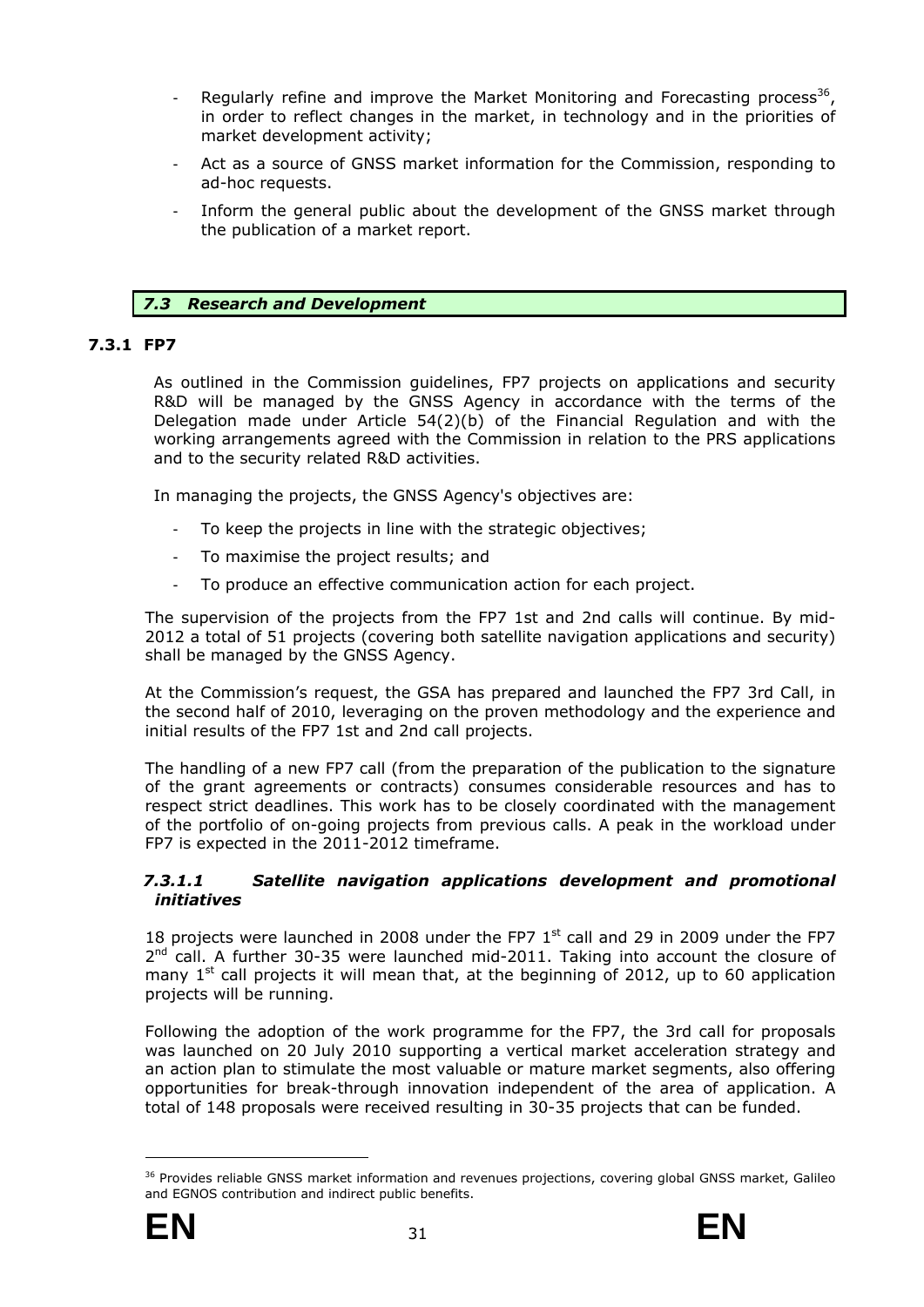In 2011 a new portfolio management approach will be rolled out to manage the projects in a more efficient way and exploit even better the project outcomes. This will involve e.g.

- Increasing the effectiveness of ongoing projects by ensuring a focus on concrete objectives, providing access to specialised knowledge and information and supporting in the dissemination of results;
- Identifying synergies between projects and with national projects;
- Exploiting to a maximum current and past project outcomes.

# **Main tasks in 2012**

- Manage and close-out the FP7  $1^{st}$  call and FP7  $2^{nd}$  call ongoing projects maximising project outcomes; this assumes availability of mission budget to allow participation to key reviews;
- Launch and manage  $3<sup>rd</sup>$  call projects:
- Promoting FP7 achievements by preparing a dedicated brochure on first results of the programme.

# *7.3.1.2 Support activities in the security domain*

FP7 2<sup>nd</sup> call contracts still leaving in 2012 on security and PRS are the demonstrator of anti-tampering technologies at receiver level ( $FORTRESS<sup>37</sup>$ ) and a PRS management simulation tool to support the PRS pre-operational phase (PROPHET $^{38}$ ).

In the FP7 3<sup>rd</sup> call, 4 to 7 security related projects are likely to be funded.

The activities outlined in this chapter will be performed in accordance with the terms of the Delegation of the Commission to the GSA on FP7 and in accordance with the working arrangements agreed with the Commission as well as in accordance with other guidelines provided by the Commission in relation to the PRS applications and to the security related R&D activities.

# **Main tasks in 2012**

- Management and close out of the last FP7 2nd Call contracts (FORTRESS, PROPHET);
- Launch and management of security related projects under FP7 3rd call;
- Implementation of a full technological roadmap for the FP8

<sup>&</sup>lt;sup>37</sup> FORge of Tamper-RESistant Security module.<br><sup>38</sup> PROPHET: PRS Operations Performance Handy Evaluation Tool.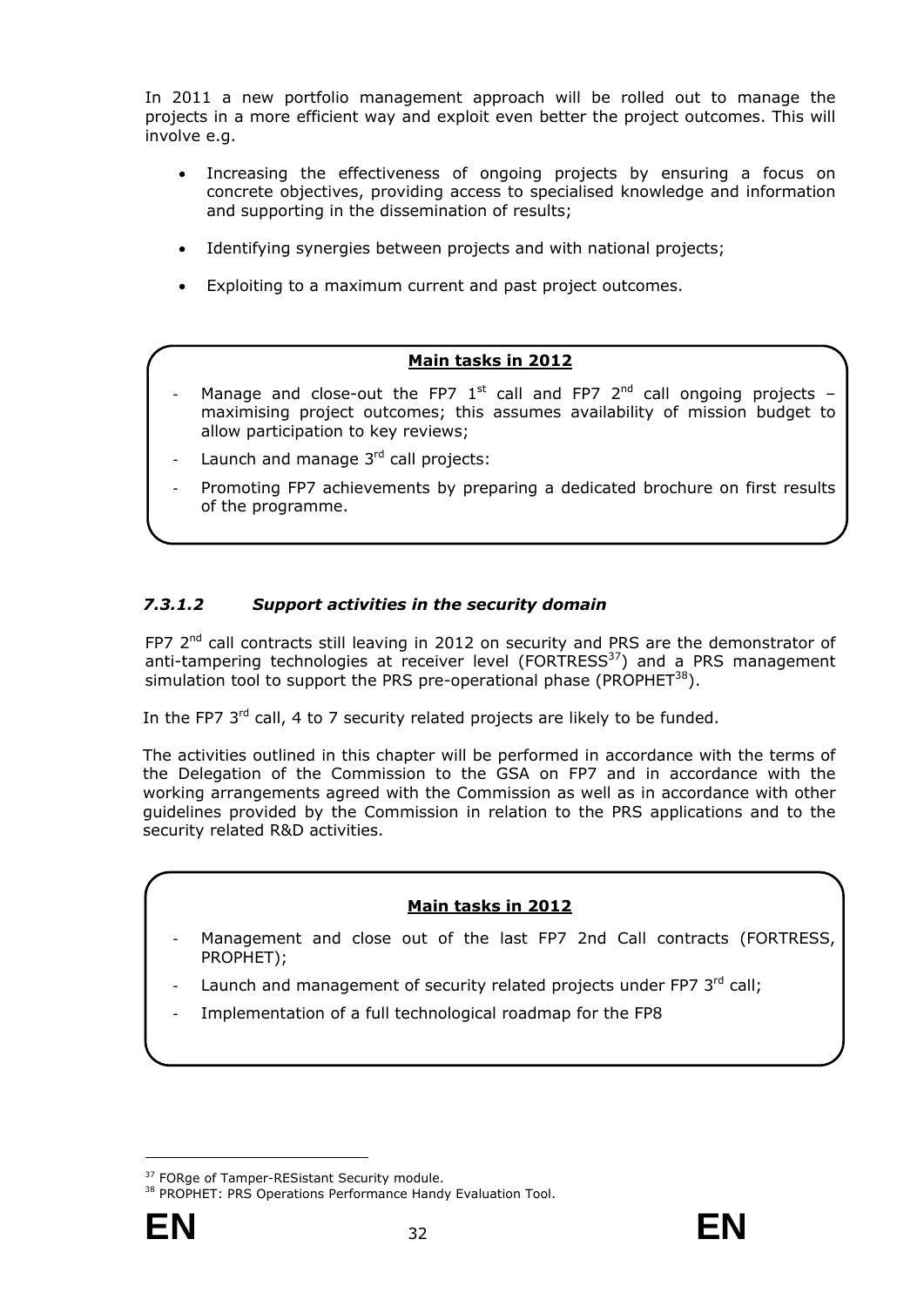# <span id="page-38-0"></span>**7.3.2 GKMF**

The virtual library known as GKMF was open to limited public access through the Internet in January 2009. In 2010, the two years of production have provided enough experience and a review of its functionality and an upgrade of the capacity are most probably necessary.

In 2011 all the information on the systems and results of the R&D projects continues to be uploaded, structured and made available through secured access, according to the privileges assigned to users. Other information needs to be added, in order to cover the widest possible range of relevant activities. In addition, information from the virtual library that is publicly accessible will be made available through satellite navigationrelated web portals. GFMF will also be an important tool for the dissemination of the results produced under FP7 and other research and development programmes.

# **Main tasks in 2012**

- Upload of new information on the systems and results of the R&D projects;
- Improve and upgrade the GKMF platform;
- Convert GKMF from a purely 'Document Management' tool to an 'Information Management' tool;
- Integrate GKMF with information systems from third-parties; and
- Analyse how to best encode business intelligence into GKMF
- <span id="page-38-1"></span>**7.3.3** Application Projects with MATIMOP – Israeli Industry Centre for R&D

Following a request by the Commission<sup>39</sup> the GSA will continue the activities for the implementation of the GIUS-1 and GIUS-2 projects until further notice. Such implementation is done according to the terms of the cooperation agreement with MATIMOP, which the GSA inherited from the GJU. The Commission will notify the GSA as soon as possible on the further cooperation scheme with Israel.

# **Main tasks in 2012**

- Review the ongoing projects in GIUS-1 and GIUS-2;
- Valorise the results of the related projects;
- Update the hand-over files for the Commission.

# <span id="page-38-2"></span>7.4 **Exploitation Tasks<sup>40</sup>**

For both Galileo and EGNOS there is a need to address urgent decisions and related preparatory actions in view of the significant milestones to be achieved in 2014 (EGNOS long term exploitation phase) and Galileo IOC on 2015 (Galileo early service

<sup>&</sup>lt;sup>40</sup> These are delegated tasks under the Delegation Agreement on additional tasks to be finalised between the GSA and the Commission.



<sup>&</sup>lt;sup>39</sup> See Letter of the Commission of 17 February 2010 (TREN/G4/D/201052237) to the Israeli authorities, Letter of the Commission of 12 July 2010 to the GSA (ENTR/F3/ST/mb D(2010)458158) and letter of the GSA to the Commission of 29 July 2010 to the Commission (GSA/2010/MKD/OED/D465677)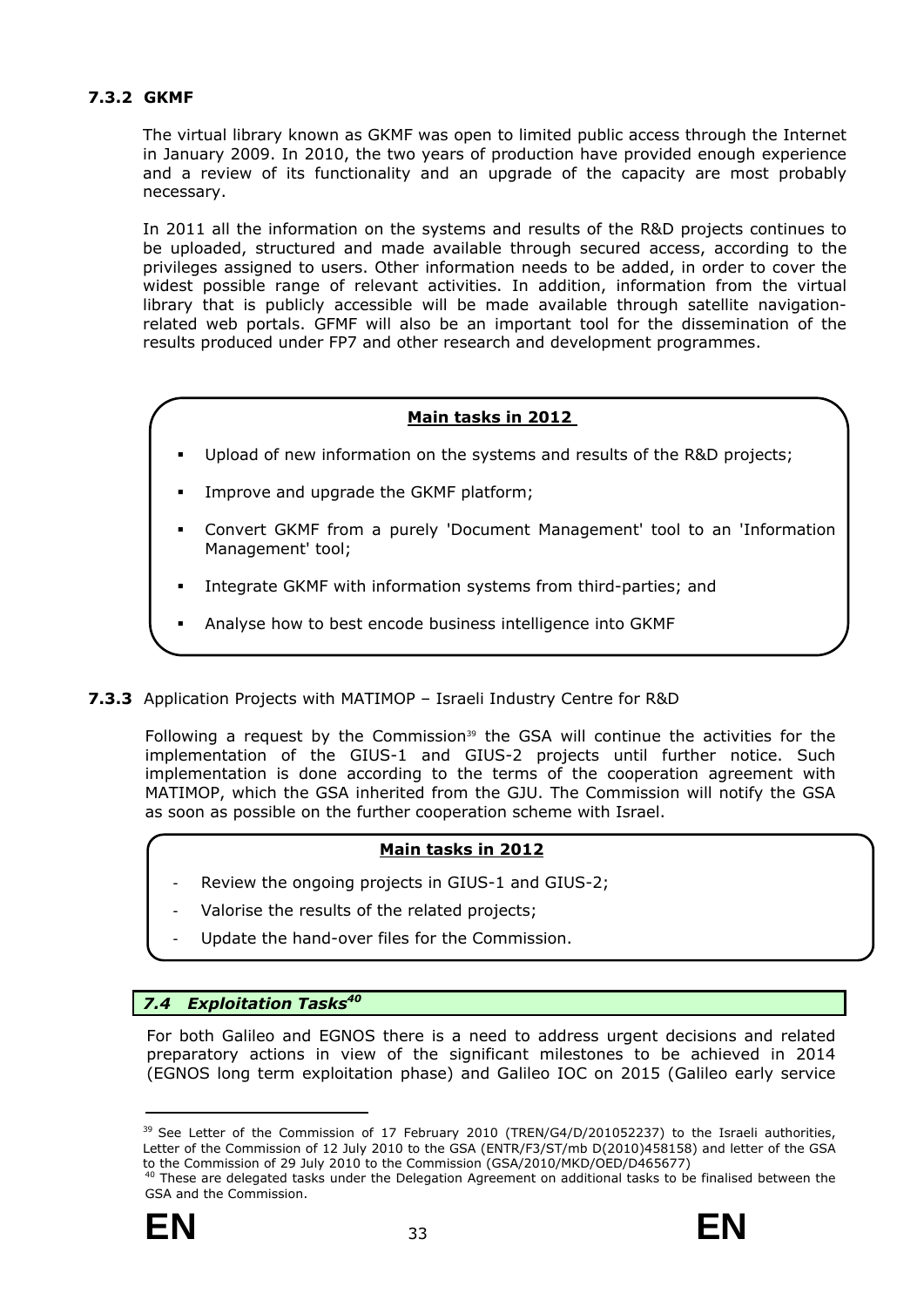provision). Subject to the finalisation of the Delegation Agreement by EC, the Agency will carry out the following key tasks for the preparation of EGNOS and Galileo exploitation.

# <span id="page-39-0"></span>**7.4.1 EGNOS Exploitation Preparatory Tasks**

EGNOS will face a crucial transition in June 2014, which is the point in time when the ESSP contract will come to an end. The Agency shall, in this respect, carry out the following support activities:

- 1. Definition of perimeter of the EGNOS service provisions and operations contract/delegation as of 2014 (scope, length, price target, etc…);
- 2. Definition of perimeter of delegated ESA tasks as of 2014 (scope, length, price target, etc…);
- 3. All activities related to the preparation of EGNOS Service provisions and operations contract/delegation (tender, evaluations, negotiations);
- 4. Preparation of ESA delegation agreement;
- 5. Cooperation/dialogue with stakeholders in the field of aviation, including Eurocontrol;
- 6. Development of EGNOS evolution roadmap;
- 7. Transition planning.

At the request of the Commission, the GSA has implemented an EGNOS Applications Development Portal<sup>41</sup>, aggregating information of special interest for investors, developers of new applications and potential users in general. Subject to the finalisation of the Delegation Agreement by the EC the Agency will devote special attention to improving this portal. Providing the availability of the required resources and budget, the Agency will ensure that the information provided on the portal is up to date, will maintain and monitor the portal efficiently, and professionally leverage social media technologies to promote the portal and facilitate the networking of target users.

The Commission intends to delegate to the GNSS Agency the operational aspects of a SMEs support programme to provide information on GNSS and foster adoption of the systems. The GNSS Agency will - subject to obtaining the required financial and human resources for this new task - assist in setting up the scheme, supervise the operations, organise events and report to the Commission.

The conclusion of a delegation agreement on the implementation of EGNOS exploitation preparatory tasks is subject to the Commission final decision on the matter.

# <span id="page-39-1"></span>7.4.2 Galileo exploitation preparation tasks<sup>42</sup>

GALILEO as well will face a critical transition in 2014/15, which is when early Galileo services will be made available (Initial Operation Capability – IOC). Similar to EGNOS, exploitation preparation tasks will be carried out in 2012:

- 1. Definition of perimeter of the service provision/operational contract (scope, length, price target, etc.)
- 2. Definition of perimeter of delegated ESA tasks (scope, length, price target)

<sup>&</sup>lt;sup>41</sup> On-line web interface gathering information on EGNOS.<br><sup>42</sup> These are delegated tasks under the Delegation Agreement on additional tasks to be finalised between the GSA and the Commission.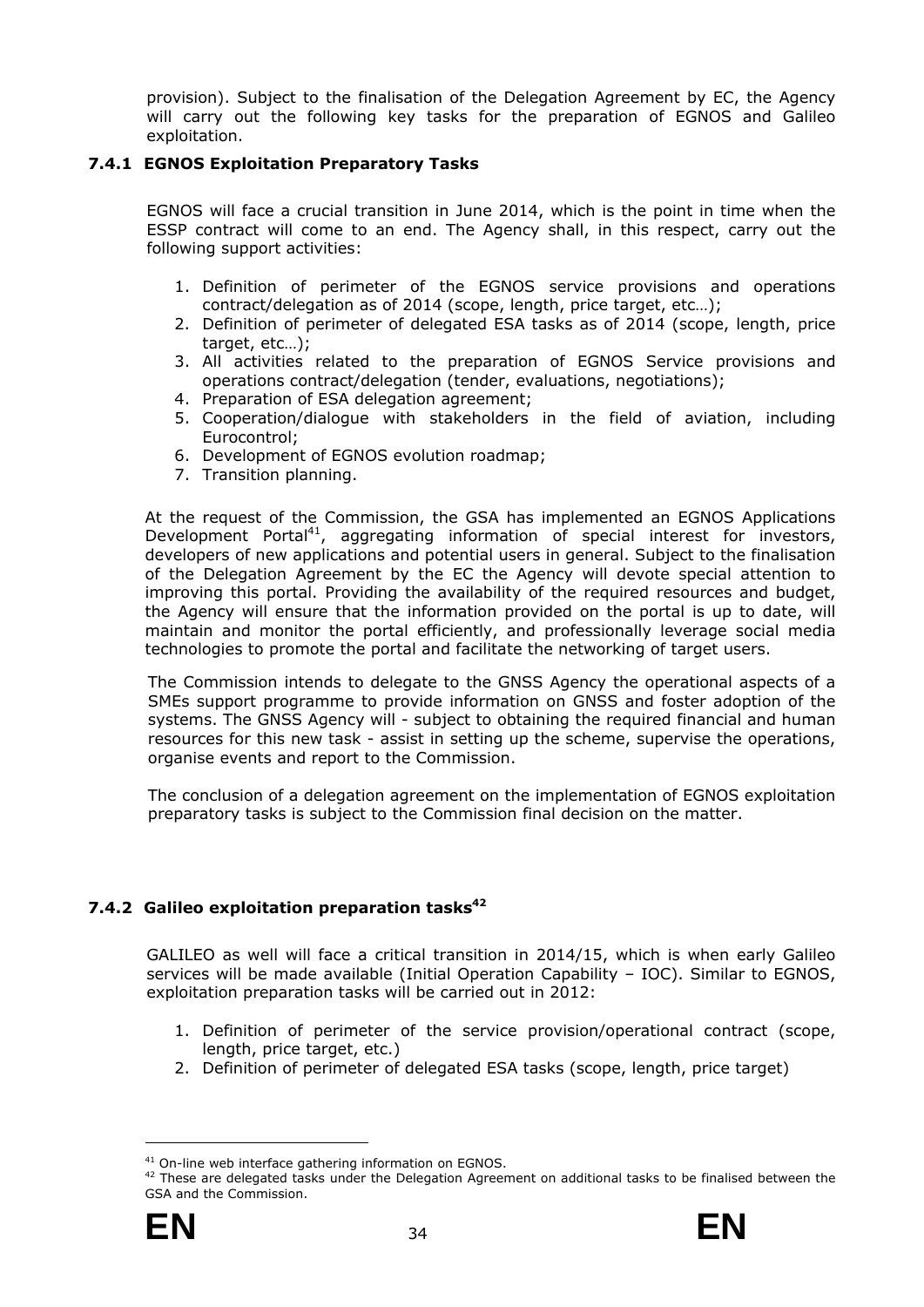3. Completion of preparatory tasks related to the procurement/delegation of a service provision contract/delegation of Galileo early service provision and operations at IOC.

The implementation of the above-described exploitation preparatory tasks can only be carried out through a regular day-to-day interaction between the Agency's and the Commission's EGNOS and Galileo technical teams as well as the ESA's ones.

Subject to the finalisation of the EC Delegation Agreement by EC, the Agency will start Galileo Open Signal (OS) exploitation preparation activities. This will include management of the OS SIS ICD license agreement. In this context the Agency will coordinate "help desk" activities, aiming at addressing all the questions which may rise from users, application, platform, chipset and receiver developers, following the launch of the first two (IOV) operational satellites.

Subject to the finalisation of the Delegation Agreement by EC, as for the development of trusted position service, i.e. commercial service, the Agency will test most promising market segments such as Road Management and ADAS. This will encompass activities such as tendering, technical and market studies.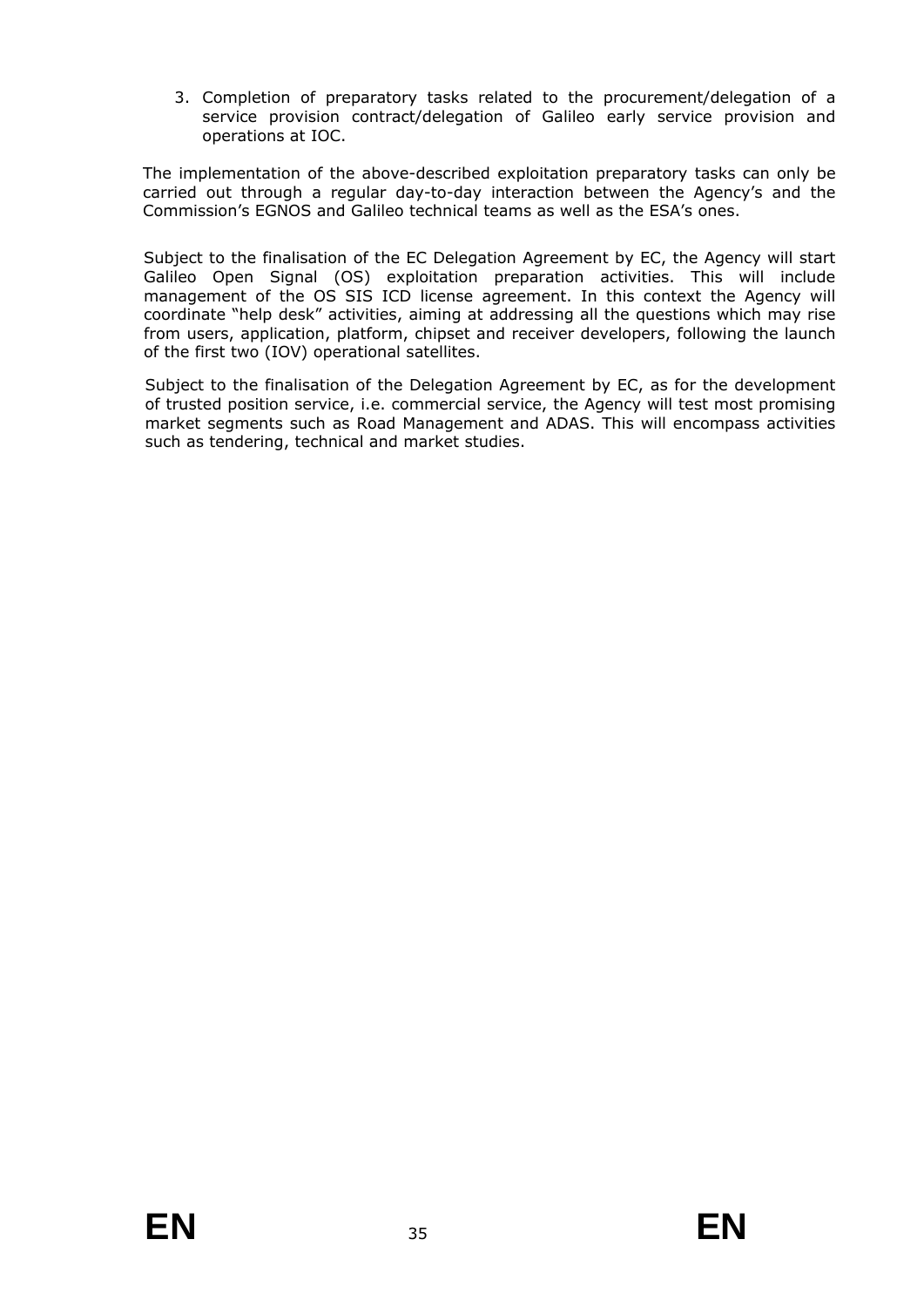# **Main tasks in 2012**

- Promotion of the EGNOS Applications Development Portal;
- Assist the Commission in the SMEs support programme;
- Launch EGNOS and Galileo exploitation preparatory tasks for 2014/2015;
- Preparation of exploitation of Galileo OS including management of OS SIS ICD license agreement;
- Help the Commission in the definition and preparation of the Galileo commercial service<sup>43</sup>, including tendering and studies;
- Define exploitation preparation actions towards PRS users adoption<sup>44</sup>.

# <span id="page-41-0"></span>7.5 *EC Application Action Plan Implementation Tasks<sup>45</sup>*

Subject to the finalisation of the Delegation Agreement by EC, the Agency will carry out the following priority actions derived from the aforementioned EGNOS market entry and especially for the for the emerging Galileo market preparation task, in the context of the Commission EC GNSS Application Action Plan encompassing 24 actions, across different vertical markets.

The Commission has requested GNSS Agency's support on:

- The delivery of specific activities planned in the EC GNSS Application Action Plan (APPAP);
- The set up, maintenance and regular upgrade of a detailed monitoring system that will periodically report
	- o on key market figures that the GNSS APPAP is targeting<sup>46</sup>;
	- o on the status of the execution of the 24 actions of the GNSS APPAP, their impacts and related key performance indicators.

The single actions will be coordinated and detailed with the European Commission.

Also, and subject to the finalisation of the Delegation Agreement by EC, the Agency will launch an application development impact assessment based on key elements such as:

- Evaluation of economic and social impact, such as environmental impact, creation of jobs, etc., and the launching of related consultation projects. This shall also aim to give input to different policy options as for Horizon 2020.
- Preparation of reports and integration with APPAP impact assessment.

In order to follow the market trends and gather relevant insights to stimulate a wider Galileo adoption, subject to the finalisation of the Delegation Agreement by EC, the Agency will initiate technology-monitoring activities. Interaction with receiver and

<sup>46</sup> As described in the Commission communication COM(2010)308 of 14.06.2010 to the Council of the EU and European Parliament



<sup>&</sup>lt;sup>43</sup> Subject to the availability of a new person in 2012 for PRS and Trusted Position marketing<br><sup>44</sup> Subject to the availability of a new person in 2012 for PRS and Trusted Position marketing<br><sup>45</sup> These are delegated task GSA and the Commission.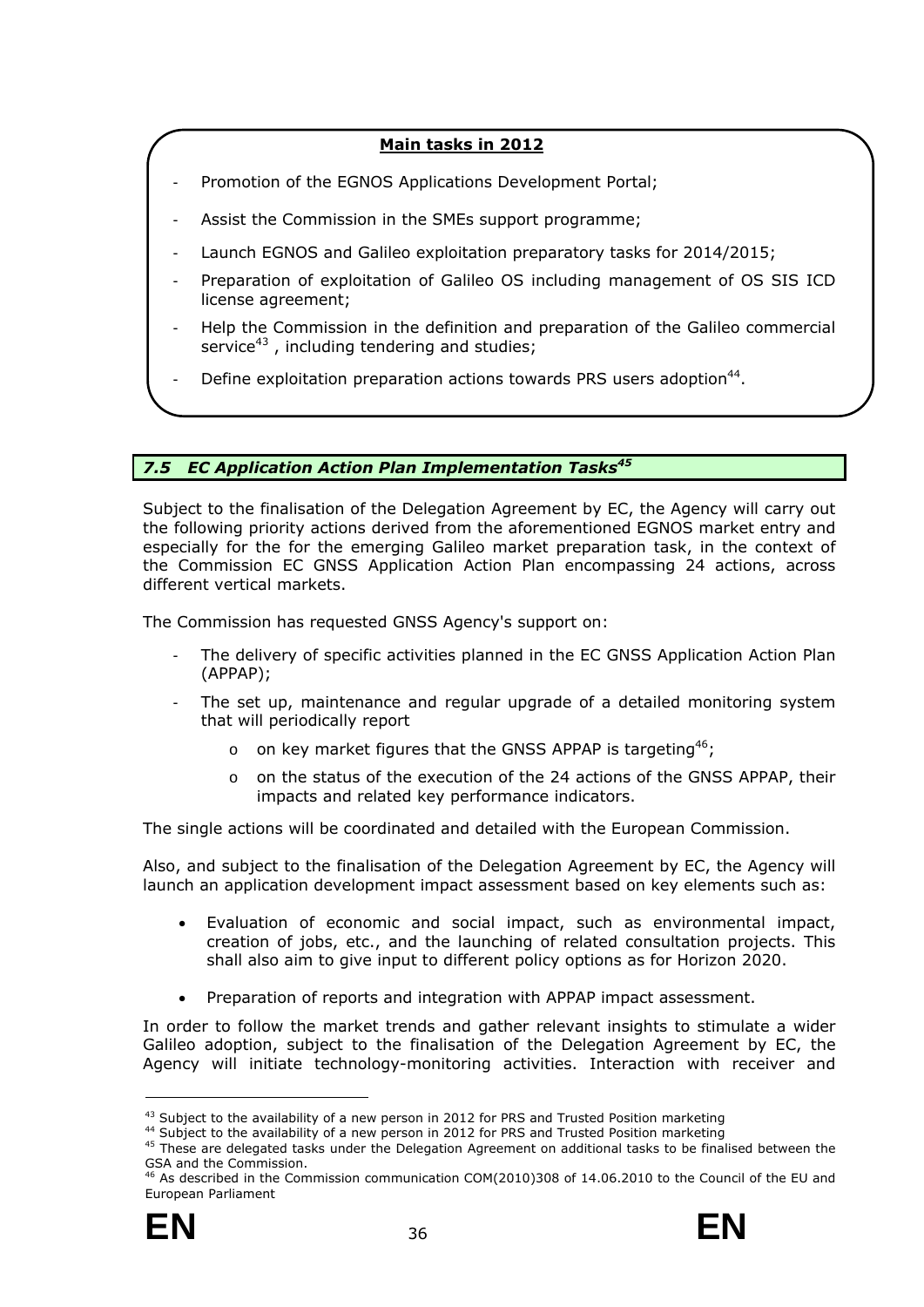chipset manufacturers will be pursued in order to stimulate and foster plans for Galileo adoption.

Subject to the finalisation of the Delegation Agreement by EC, a new in depth analysis of EU share on GNSS application market will be carried out. This shall complement the before mentioned analysis.

Finally, a new segment identified together with the EC is Maritime. Based on the 'Prioritization of sub-segments and applications' study conducted in 2011 and subject to available resources and priorities as to the finalization of a Delegation agreement, a set of actions (in line with the EC Application Action Plan) will be defined and carried out in 2012, namely: awareness of the current use and further research into advanced port and inland waterways applications.

# **Main tasks in 2012**

- Contribute to the implementation of the GNSS APPAP, concentrating on priority markets;
- Assess the results of application development in terms of economic and social impact of the programmes;
- Receiver technology monitoring in interaction with receiver and chipset manufacturers;
- Analyse the EU share on global GNSS application market;
- Implement APPAP-related activities for Maritime.

Organisation of London 2012 Conference

#### <span id="page-42-0"></span>*7.6 Relocation of GSA headquarters to Prague and of GSMC OPS to Saint-Germain-en-Laye and Swanwick*

The implementation of Decision 2010/803/EU of 10 December 2010 on the location of the seat of the European GNSS Agency shall be coordinated by the ICT and Logistics department and will remain the main task in the General Administration area in 2012.

There is an objective to relocate the GSA headquarters to Prague in the summer 2012 and start preparing the infrastructure for the GSMC sites in the second half of 2012 so that the GSMC can become operational in 2013. This timing will remove the risk of overlapping of these two tasks and will result in cost savings because there will be no need to establish short-term infrastructure links between the current premises in Brussels and the GSMC.

Joint taskforces created by the GSA and the respective Czech, French and UK authorities are expected to produce:

- Memorandum of understanding outlining the basic principles of the relocation and functioning of the GSA in the new sites
- Hosting agreements between the GSA and the GSA Hosting Entities (Czech Republic for GSA HQ, France and UK for GSMC);
- Binding roadmaps for the relocation of the GSA to Prague, Saint-Germain-en-Laye and Swanwick.

For the new headquarters in Prague, the above work should be completed before the end of 2011 and for the GSMC in the course of the year 2012.

The GSA will also need to launch some large procurement procedures identified in the roadmap in order to cover the operational needs of the Agency not included in the host agreements (typically the provision of material of any kind, IT equipment and support,



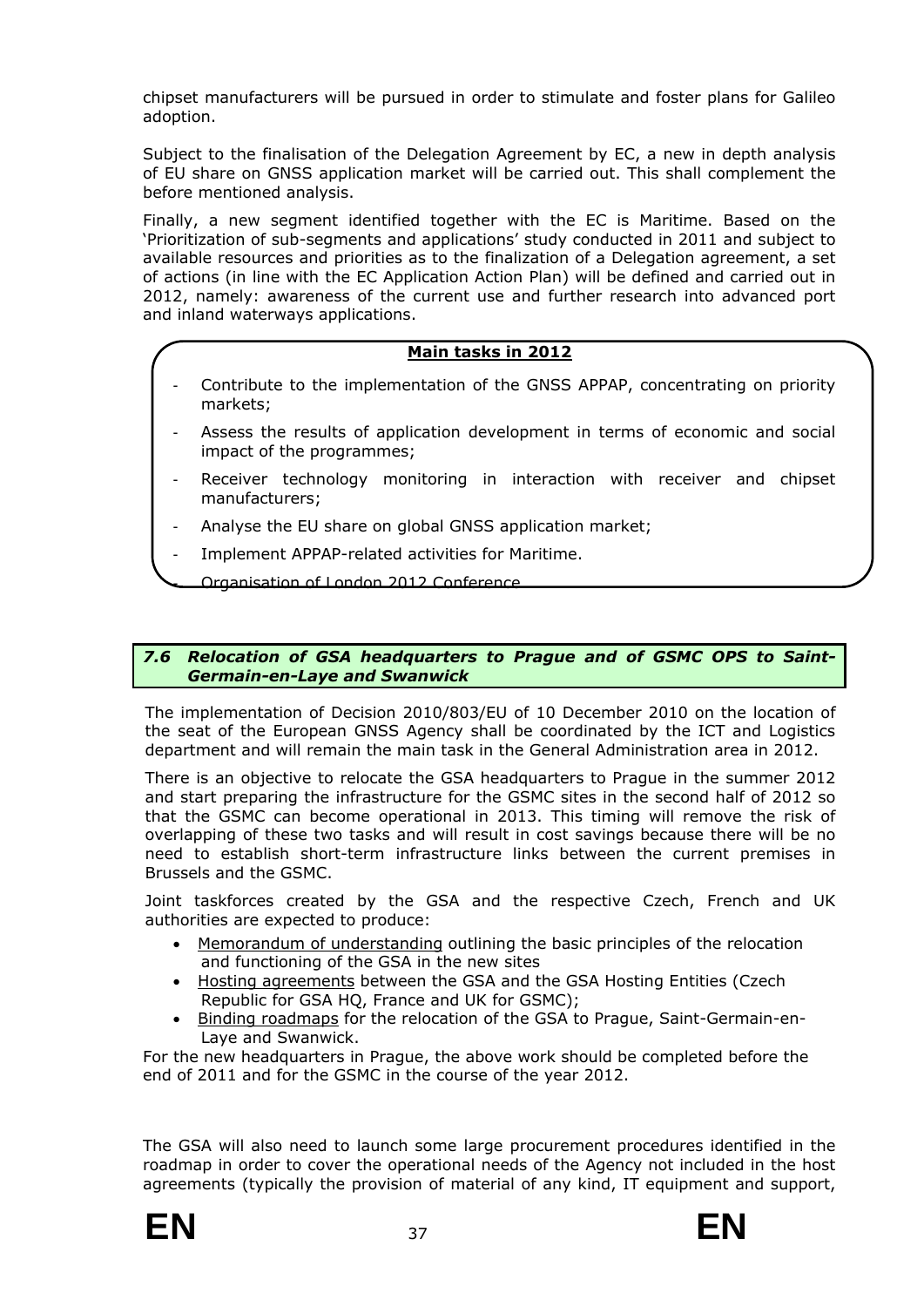telecommunication services, energy, furniture, cleaning services, insurance etc.). Some of them may start already in 2011 but the majority of them will probably be launched in 2012. This may require additional temporary resources in the procurement area.

The preparation for the relocation will focus on the following areas:

- Legal scope, structure and content of the host agreement, immunities granted to the GSA and staff etc.;
- Daily life and families status, schooling, healthcare, social security, ID cards etc.;
- Logistics and ICT systems preparation of the building and all equipment, computer networks, telephones, allocation of office space, meeting rooms, architecture, renovations, parking, archives and the relocation itself etc.;
- Security includes physical security in the building, access control, security of ICT systems, protection of classified information, coordination with Czech security authorities, protection of the agency perimeter, counter-intelligence etc.

Due to the fact that the GSA IT infrastructure in Brussels will reach its end of life by the time of the relocations, a new IT infrastructure shall be built in these locations. This is, however, an excellent opportunity to make use of all the lessons learnt so far and generate further savings by changing the technological platforms and hosting facilities of some systems (namely GKMF, websites, EGNOS Portal). This will also include the implementation of some tools increasing the efficiency of work outside the office and make better use of the working time of the staff. The GSA will also seek to improve the capacity and functionality of the Documentation Management System (DMS) for classified information (for PRS and accreditation activities, basic version built in 2011).

# <span id="page-43-0"></span>*7.7 General Administration, IT and Logistics*

A substantial part of the GSA resources and efforts will continue to be invested in financial, legal and human resources tasks that underpin the core activities related to the security and commercialisation of the European satellite navigation services, the proper functioning of the GSA as an EU agency with legal personality and the work of the Administrative Board.

The procurement and contract management for the day-to-day business of the GSA as well as for the project related tasks will continue to be a very demanding challenge with the need for adequate resources matching the project necessities. A list of major procurement projects will be provided within the "work programme implementation plan 2012", to be presented together with the final Work Programme 2012. This implementation plan, including the updated status of projects, shall be regularly refined in 2012.

The GSA will continue to benefit from the savings generated by its new general IT Support contract introduced in 2011 and try to create grounds for further savings by exploiting the potential created by the relocation of the GSA HQ to Prague and the new data centre in the new HQ. The budgetary savings coming from the new general IT support contract will reach about 90.000 EUR in 2012 compared to 2010 and 2011. The GSA will also explore the possibility of investing around 50.000 EUR in the migration of GKMF to a new technological platform and change the hosting facility (DIGIT) as this would remove the costs currently spent on hosting and Livelink maintenance. That solution might result in 2013 in further savings in the order of about 100.000 EUR/year compared to 2011.

The following tasks were already included in the Work Programme 2011 but are expected to continue in the course of 2012:

Support to the work of the SAB;

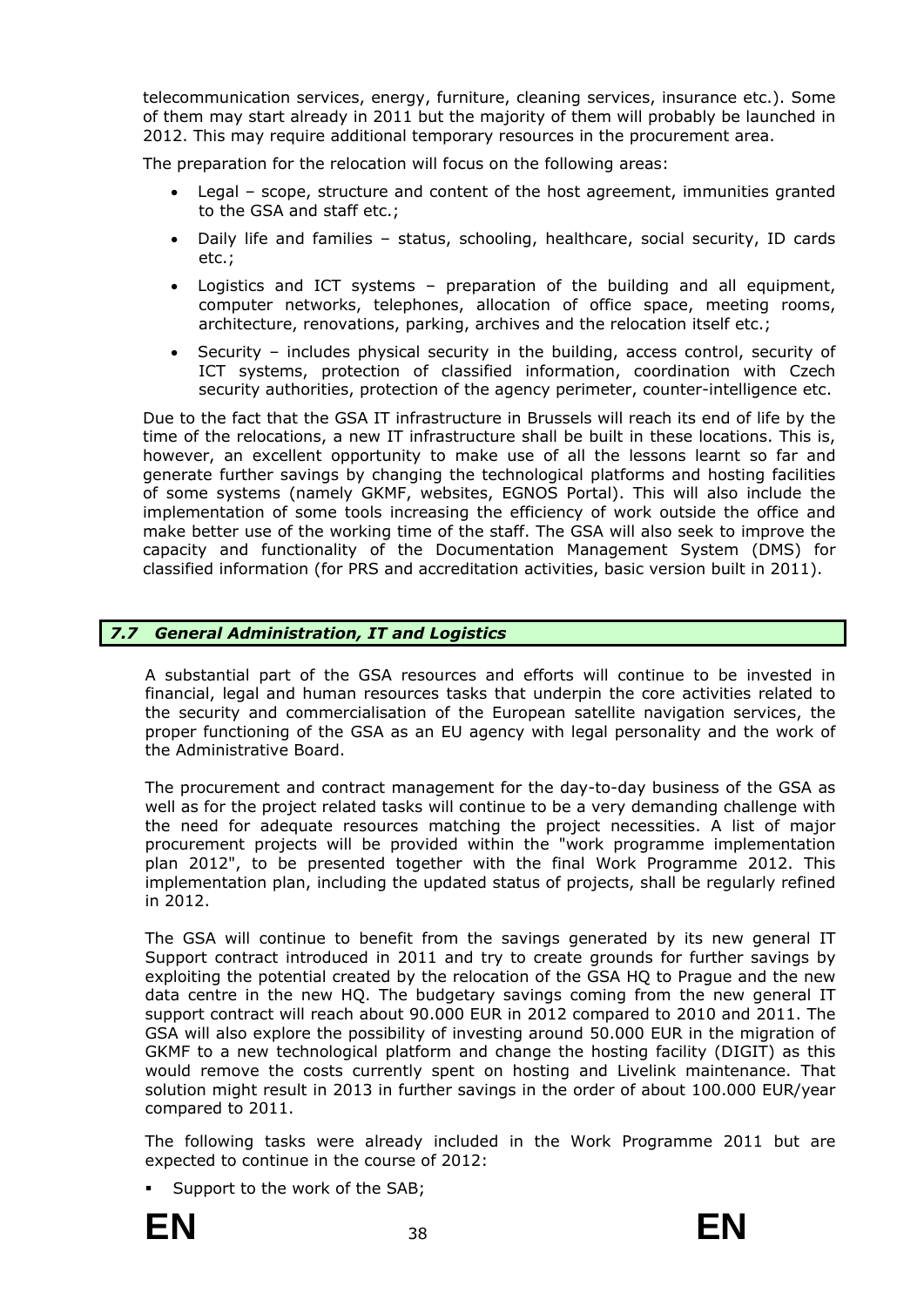Finalisation of the development, accreditation and start of exploitation of the DMS for Restreint UE information – to support PRS and Accreditation activities and to distribute the documentation to the Member States.

The ICT and Logistics team will continue to work on the improvements of the overall service to the GSA staff with the following goals:

- Delivery of a service aiming at providing staff with the most efficient tools to allow them to optimise their work;
- Provision of traceable and auditable projects using Prince 2 methodology;
- Accreditation of the new IT systems in Prague and GSMC for compliance with ISO 27001;
- Full implementation of Business Continuity;
- Improvements in the use of collaborative tools like SharePoint and Project management software in order to improve the internal collaboration and higher transparency of all GSA administrative processes.

Similarly to the relocation to Prague, the GSA will need to ensure that the two GSMC are fully operational from the IT and Logistics point of view. This task will include the need to procure and install office equipment, general services and supplies, communication lines, IT infrastructure and prepare part of the GSA staff for the relocation.

A very careful time planning and timely project implementation will be necessary in order to optimize the relocations and housekeeping of offices possibly in up to 4 locations (BE, CZ, UK, FR) at the same time.

Based on the roadmap created in 2011, the GSA foresees the need to launch a procedure for a 2013 budget adjustment once the exact content of the hosting agreements with the UK and France is finalized, or to modify the roadmap subject to the actual budgetary situation at the given moment of time.

Launch of all the procurement procedures identified in the roadmap can be expected realistically at the beginning of 2012. This may require additional temporary resources in the procurement area.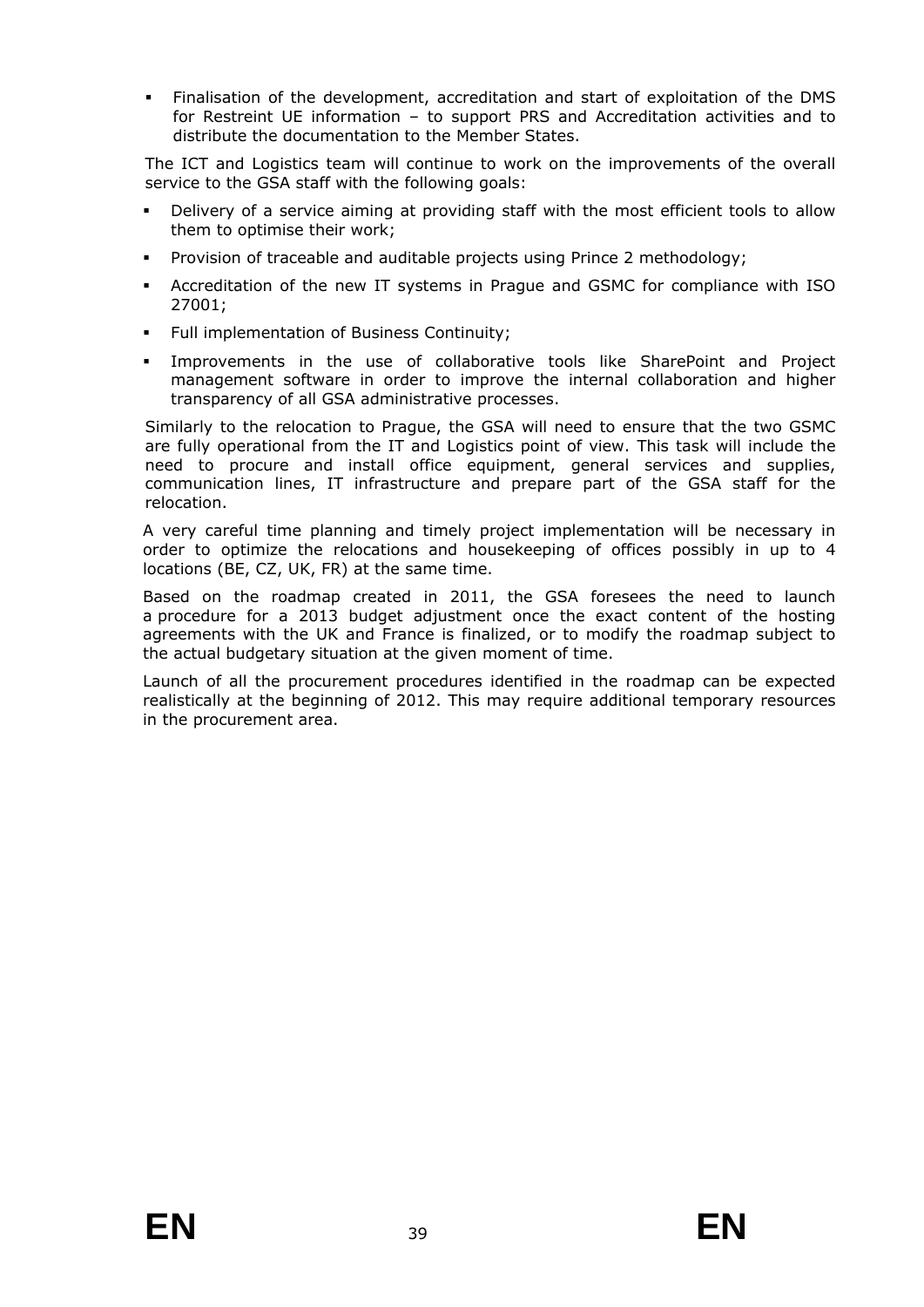# <span id="page-45-0"></span>**8 GSA LIST OF PLANNED ACTIONS**

The following table provides a high-level summary of the specific actions which will allow the Work Programme to be fulfilled.

The FTE figures (listed per Main category) include all Temporary Agents (TAs) and Contract Agents (CAs) but exclude any external contractors. Additionally, note that these figures include people who are completely dedicated to the item in question, and does not include any additional support staff.

| N                         | <b>Main category</b>        | <b>Estimated</b><br>budget $\epsilon$ | <b>Action</b>                                                                                                                       | <b>Procedure</b>                          | <b>Est</b><br><b>FTE</b> |
|---------------------------|-----------------------------|---------------------------------------|-------------------------------------------------------------------------------------------------------------------------------------|-------------------------------------------|--------------------------|
| 1                         | <b>EGNOS Marketing</b>      | 335,000                               | EGNOS marketing in aviation and in Road<br><b>ITS</b>                                                                               | Framework<br>contracts                    | 2.0                      |
| 2                         | Communication               | 100,000                               | <b>Galileo Masters</b>                                                                                                              | Framework<br>contracts and                | 0.9                      |
| 3                         |                             | 265,000                               | Events, website, promotional actions                                                                                                | sponsorships                              |                          |
| 4                         | Security:                   | 200,000                               | Reimbursement to Member States of<br>missions, meetings and trainings in<br>relation to SAB, GSAP, FKC and CDA<br>activities        | Reimburseme<br>nts based on<br>real costs |                          |
| 5                         | Accreditation<br>activities | 1,170,000                             | Provision of support to the GSA in the<br>Security accreditation activities (GSAP,<br>FKC, CDA) related to the Galileo<br>Programme | Framework<br>contract                     | 7.5                      |
| <b>TOTAL</b><br>2,070,000 |                             |                                       |                                                                                                                                     |                                           |                          |

# **Financing source: GSA own budget, Title III**

# **Financing source: New delegation agreement to be signed in 2012**

| N              | <b>Main category</b>                               | <b>Estimated</b><br>budget $\epsilon$ | <b>Action</b>                                                                                                                                                                            | <b>Procedure</b>                                                | <b>Est</b><br><b>FTE</b> |
|----------------|----------------------------------------------------|---------------------------------------|------------------------------------------------------------------------------------------------------------------------------------------------------------------------------------------|-----------------------------------------------------------------|--------------------------|
| 6              |                                                    | 180,000                               | Support APPAP in maritime, high<br>precision, mapping and third emerging<br>markets                                                                                                      | Existing<br>framework<br>contracts and                          |                          |
| $\overline{7}$ | Support to EC<br><b>Application Action</b><br>Plan | 655,000                               | Market analysis, including study on EU<br>share in GNSS applications and creation<br>of GNSS industry database; APPAP's KPI<br>tracking and impact assessment for<br>research projects   | launch of<br>new open<br>tender                                 | 1.8                      |
|                |                                                    | 400,000                               | A conference and exhibition on Space<br>Applications in London in October<br>2012, on behalf of the European<br>Commission and in cooperation with<br>the UK Space Agency.               |                                                                 |                          |
| 8              | EGNOS & Galileo                                    | 485,000                               | Exploitation market preparation incl.<br>receivers technology monitoring,<br>European Space Base, promotion and<br>update of EGNOS portal, assisting the EC<br>in SMEs support programme | Existing<br>framework<br>contracts and<br>launch of<br>new open | 2.0                      |
| $\mathsf q$    | exploitation<br>preparatory tasks                  | 580,000                               | 2014 IOC early services, contribution to<br>the definition of Galileo CS, OS customer<br>interface including ICD licence agreement<br>management, PRS market study and<br>entry plan     | tender                                                          |                          |
| 10             |                                                    | 1.500,000                             | Support to the development of the PRS<br>user segment                                                                                                                                    | <b>New</b><br>framework<br>contract                             | 5.4                      |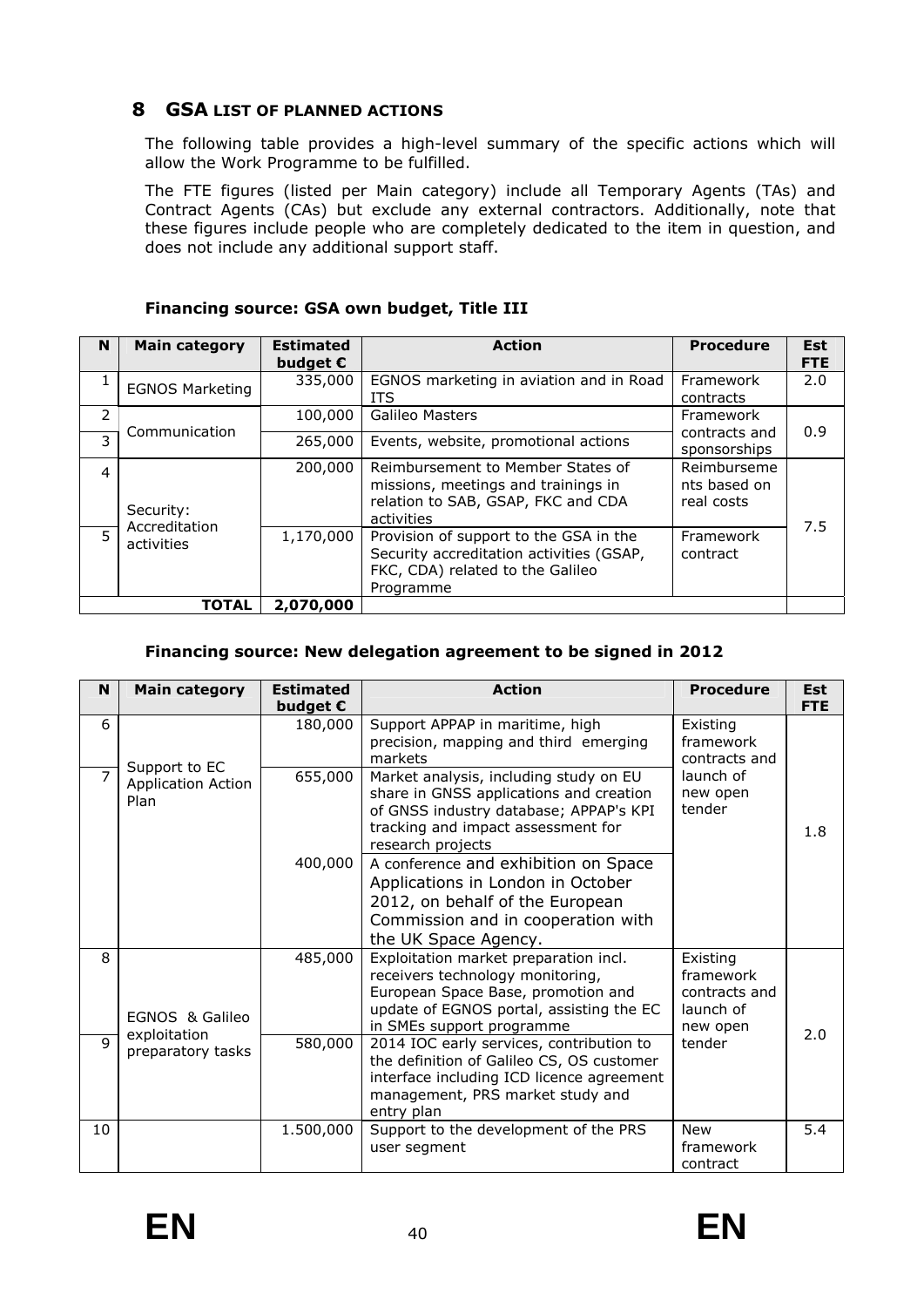| N                         | <b>Main category</b> | <b>Estimated</b><br>budget $\epsilon$ | <b>Action</b>                                                                                    | <b>Procedure</b>             | <b>Est</b><br><b>FTE</b> |
|---------------------------|----------------------|---------------------------------------|--------------------------------------------------------------------------------------------------|------------------------------|--------------------------|
| 11                        |                      | 1,400,000                             | New framework contract for external<br>engineering and project management<br>support             | New<br>framework<br>contract |                          |
| 12                        |                      | 500,000                               | Support to Eurocontrol marketing for<br>user adoption on EGNOS and Galileo<br>operational tasks. |                              | 0.4                      |
| <b>TOTAL</b><br>5,700,000 |                      |                                       |                                                                                                  |                              |                          |

**Financing source: Existing delegation agreements signed in 2011 and earlier** 

| N  | <b>Main category</b>                     | <b>Estimated</b>  | <b>Action</b>                                                                             | <b>Procedure</b>                                                                                                   | <b>Est</b> |
|----|------------------------------------------|-------------------|-------------------------------------------------------------------------------------------|--------------------------------------------------------------------------------------------------------------------|------------|
|    |                                          | budget $\epsilon$ |                                                                                           |                                                                                                                    | <b>FTE</b> |
| 13 | Security:<br>PRS Delegation<br>Agreement | 11,000,000        | PIONEER-2 project resulting in the<br>procurement of a batch of 30 PRS<br>Receivers (EP1) | New open<br>tender<br>resulting on<br>multiple<br>framework<br>contracts or<br>one single<br>framework<br>contract | 7.5        |
| 14 |                                          | 600,000           | GSMC OPS preparation                                                                      | Framework                                                                                                          |            |
|    |                                          |                   |                                                                                           | contracts                                                                                                          |            |
|    | <b>TOTAL</b>                             | 11,600,000        |                                                                                           |                                                                                                                    |            |

| N  | <b>Main category</b>                                           | <b>Action</b>                                                                                                                                                                                                                                                                            | <b>Procedure</b>                                                             | <b>EST</b><br><b>FTE</b> |
|----|----------------------------------------------------------------|------------------------------------------------------------------------------------------------------------------------------------------------------------------------------------------------------------------------------------------------------------------------------------------|------------------------------------------------------------------------------|--------------------------|
| 15 |                                                                | FP6 Calls: Last remaining FP6 grants to be<br>liquidated in 2011                                                                                                                                                                                                                         | Grant<br>agreements,                                                         |                          |
|    | Marketing Development:<br>FP6 and FP7 Delegation<br>Agreements | FP7 1 <sup>st</sup> Call: Last remaining grants to be<br>closed and liquidated in 2011<br>FP7 2 <sup>nd</sup> Call: On-going grants under<br>implementation<br>FP7 3 <sup>rd</sup> Call: New grant agreements to be<br>signed in 2011 (estimated consumption in<br>2012 of 19,000,000 €) | reimburseme<br>nts of<br>accredited<br>experts and<br>framework<br>contracts | 3.2                      |

# <span id="page-46-0"></span>*8.1 Budget relating to activities of the Security Accreditation Board*

Article 11 of the GNSS Agency Regulation has established the Security Accreditation Board for European GNSS systems (hereinafter the 'Security Accreditation Board' or SAB) within the Agency. According to Article 11(10), the SAB shall have access to all the human and material resources required to provide appropriate administrative support functions and to enable it to perform its tasks independently.

According to Article 11(11), the SAB has set up special subordinate bodies, acting on its instructions, to deal with specific issues. The following subordinate bodies have been set-up:

— Galileo Security Accreditation Panel (GSAP), a panel to conduct security analysis reviews and tests to produce the relevant risk reports in order to assist it in preparing its decisions,

— A Crypto Distribution Authority (CDA) to assist the Security Accreditation Board in particular with regard to questions related to flight keys – flight key cell (FKC).



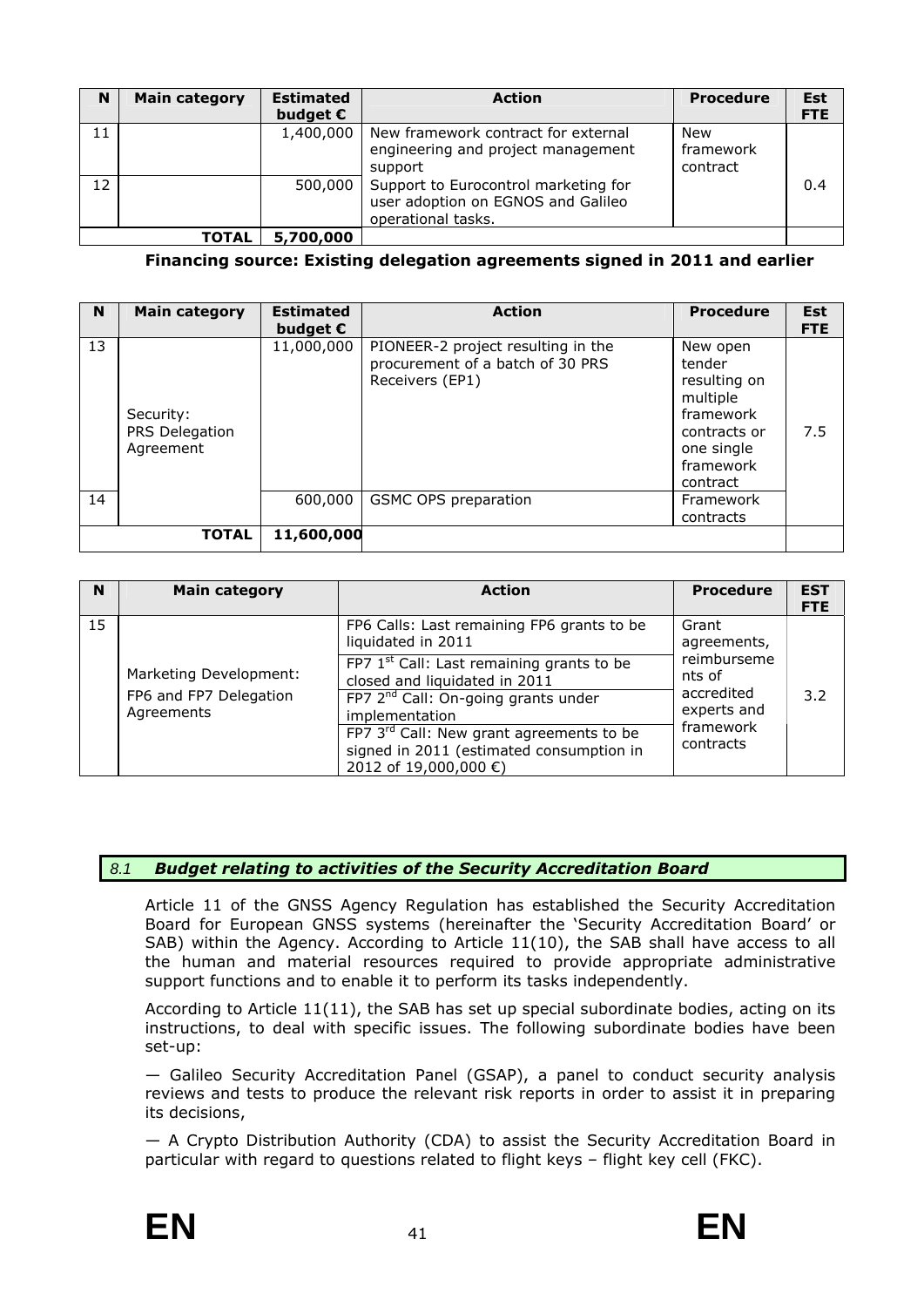Article 13(2) of the GNSS Agency Regulation stipulates that the expenditure of the Agency shall cover staff, administrative and infrastructure expenditure, operating costs and expenditure associated with the functioning of the Security Accreditation Board, including the bodies referred to in Article  $11(11)$ , and the contracts and agreements concluded by the Agency in order to accomplish the tasks entrusted to it.

In terms of budget terminology in this document, "SAB related actions" include four types of specific activities: SAB costs - costs linked to the Security Accreditation Board activities, FKC, CDA and GSAP costs.

Following a Decision taken by the Executive Director in July 2011, budget line *3300 SAB Expenditure* has been created to appropriately reflect SAB costs on Title III and to allow adequate tracking and separation of SAB related actions. Operational expenditure will cover all SAB external expenditure, such as experts, Member States support, external contractors, reimbursement of meeting costs and so on.

It must be noted that on Title I and Title II, SAB-related expenditure has been identified on the basis of human resources working on SAB activities applying a full time equivalent (FTE).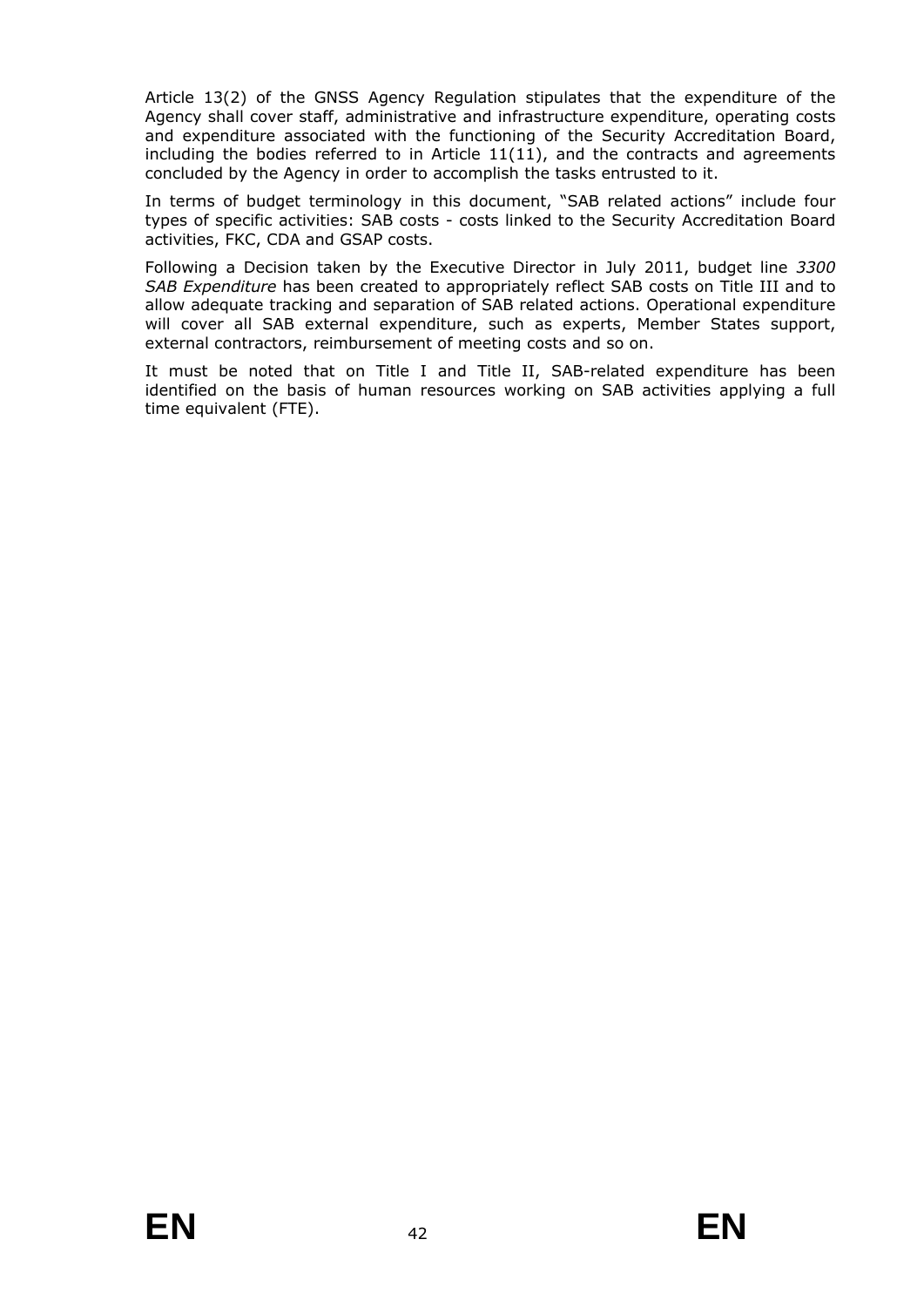# **Draft Budget 2012-Budget relating to activities of the Security Accreditation Board**

| <b>Budget</b><br>line | Heading                                  | <b>GSA DB 2012</b> | <b>SAB DB 2012</b> |
|-----------------------|------------------------------------------|--------------------|--------------------|
|                       | <b>EXPENDITURE</b>                       |                    |                    |
|                       | Title 1 - Staff                          |                    |                    |
| 1100                  | Staff expenditure                        | 5,000,000          | 803,000            |
| 1200                  | Recruitment costs                        | 70,000             | 11,579             |
| 1300                  | Missions and travel                      | 450,000            | 162,000            |
| 1400                  | Training expenditure                     | 100,000            | 16,541             |
| 1700                  | Receptions and events                    | 10,000             | 1,654              |
| 1800                  | Move cost to Prague                      | 100,000            | 16,541             |
|                       | <b>Total for title 1</b>                 | 5,730,000          | 994,774            |
|                       | Title 2 - Administrative expenditure     |                    |                    |
| 2000                  | Rental of buildings                      | 650,000            | 107,516            |
| 2100                  | Data processing                          | 1,200,000          | 198,492            |
| 2200                  | Movable property                         | 160,000            | 26,466             |
| 2300                  | Current administrative costs             | 130,000            | 21,503             |
| 2400                  | Postage and telecommunication costs      | 30,000             | 4,962              |
| 2500                  | Expenditure on meetings                  | 200,000            | 130,000            |
| 2700                  | Move cost to Prague                      | 400,000            | 66,164             |
| 2800                  | Information and publishing               | 30,000             | 4,962              |
|                       | <b>Total for title 2</b>                 | 2,800,000          | 560,066            |
|                       | Total for titles 1 and 2                 | 8,530,000          | 1,554,839          |
|                       | <b>Title 3 - Operational expenditure</b> |                    |                    |
| 3100                  | Expenditure on studies                   | 700,000            | 0                  |
| 3200                  | Publication and translation costs        | $\Omega$           | $\bf{0}$           |
| 3300                  | SAB expenditure                          | 1,370,000          | 1,370,000          |
|                       | <b>Total for title 3</b>                 | 2,070,000          | 1,370,000          |
|                       | <b>TOTAL T1+T2+T3</b>                    | 10,600,000         | 2,924,83947        |

 $47$  This amount is related to the Security Accreditation Board and is included in the  $\epsilon$ 10,6M of the GSA Budget 2012. It must be equally noted that the initial request from the Board amounted to  $\epsilon$  3, 054M